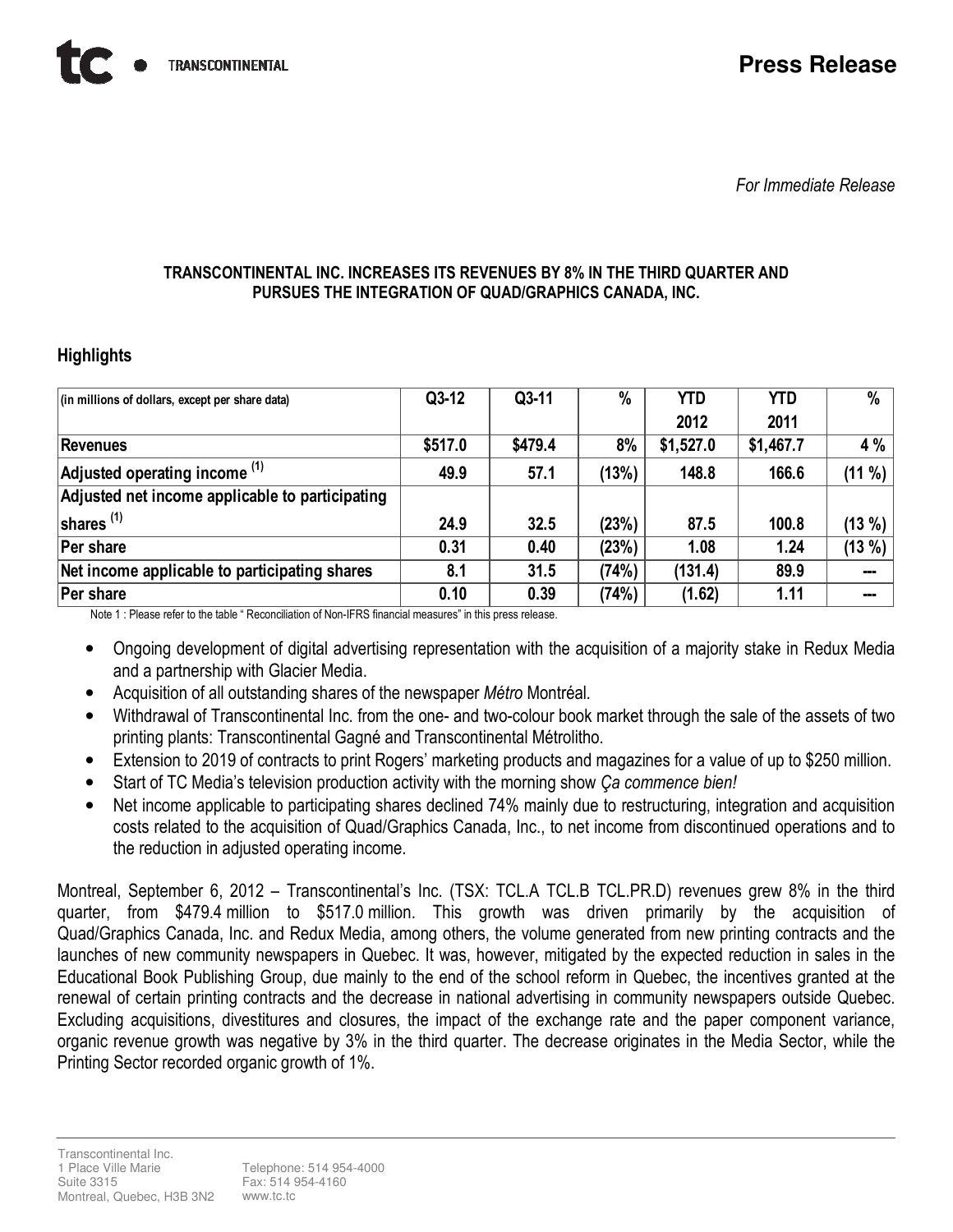

Adjusted operating income was down 13% during the same period, from \$57.1 million to \$49.9 million. This decrease is mainly due to lower volume from educational book sales, as indicated above, as well as a soft national advertising market outside Quebec and incentives granted at the renewal of certain contracts. This decrease was partially offset by improved printing platform efficiency. Net income applicable to participating shares declined 74%, from \$31.5 million, or \$0.39 per share, to \$8.1 million, or \$0.10 per share. This decrease is mainly due to restructuring, integration and acquisition costs related to the acquisition of Quad/Graphics Canada, Inc., to net income from discontinued operations namely, one- and two-colour book printing, and to the reduction in adjusted operating income. Excluding unusual items and discontinued operations, adjusted net income applicable to participating shares was down 23%, from \$32.5 million, or \$0.40 per share, to \$24.9 million, or \$0.31 per share.

"The third quarter results demonstrate the resilience of our printing operations and the adverse impact of difficult market conditions on some niches in the Media Sector," said François Olivier, President and Chief Executive Officer. "In the Printing Sector, the integration of Quad/Graphics Canada, Inc. progressed and we are on track to generate the anticipated synergies of more than \$40 million over the next 18 months. In fact, starting in the fourth quarter, we will reap the benefits of this acquisition more significantly. We sold our remaining one- and two-colour book printing assets and renewed several contracts with national retailers. We also recently extended contracts to print Rogers' marketing products and magazines.

François Olivier noted also that "although the Media Sector has been affected by the exceptional events that have lowered the results of the Educational Book Publishing Group, we continued to invest in the development of new products and services. The scope of our digital network was expanded through the acquisition of Redux Media and the partnership with Glacier Media. We enriched the content of our platforms by acquiring all outstanding shares of the newspaper Métro Montréal and launching several mobile apps. In addition, the organization continues to generate significant cash flows and has a solid financial position. Over the next 12 to 18 months, our priorities will be to complete the integration of Quad/Graphics Canada, Inc., to further invest in our multiplatform offering and to improve the Media Sector's performance."

# Quarter Highlights

- Sold the assets of one- and two-colour book printing plants Transcontinental Gagné in Louiseville and Transcontinental Métrolitho in Sherbrooke, Quebec. Transcontinental Inc. plans to pursue its educational book printing activities in the four-colour web printing niche in the Quebec, Canada and U.S. markets.
- Extension to 2019 of contracts to print Rogers' marketing products and magazines for a value of up to \$250 million. These agreements follow in the wake of other contracts renewed since January 2012 with key accounts in various sectors of the retail industry in Canada. These contracts with retailers are valued at more than \$1.5 billion and have terms of three to six years.
- Ongoing development of Transcontinental Inc.'s digital and interactive activities with the acquisition of a majority stake in Redux Media, a leading online advertising network that specializes in real-time bidding, and by setting up a digital advertising representation partnership with Glacier Media, publisher of newspapers and business information products. In addition to expanding its digital network, the Corporation is providing new mobile applications, notably On the Table and P\$ Mobile Service, an innovative remote parking payment solution for Stationnement de Montréal.
- Purchase of all outstanding shares of the newspaper *Métro* Montréal. With this transaction the weekday paper will become a provider of local, national and international information across the various TC Transcontinental platforms, including the new morning show, Ca commence bien! produced by the Corporation's television production house.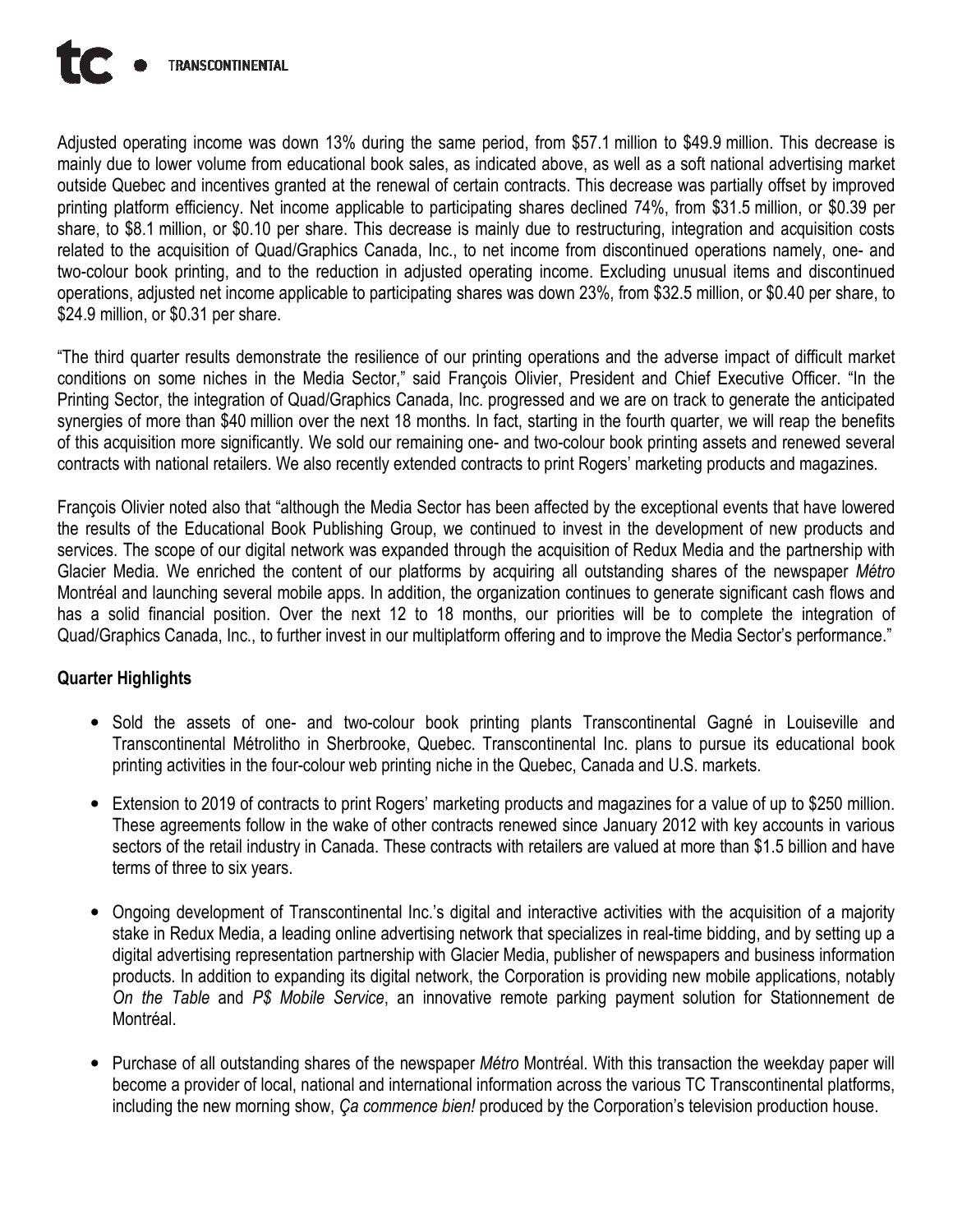• The Corporation has been authorized to redeem, for cancellation on the open market, between April 13, 2012 and April 12, 2013, up to 5% of its Class A Subordinate Voting Shares and its Class B Shares. In the three and nine months ended July 31, 2012, the Corporation redeemed 471,500 of its Class A Subordinate Voting Shares at a weighted average price of \$9.27 for a total cash consideration of \$4.4 million, in accordance with its normal course issuer bid put in place on April 13, 2012.

For more detailed financial information, please see Management's Discussion and Analysis for the third quarter ended July 31, 2012 as well as the financial statements in the "Investors" section of our website at www.tc.tc

# Highlights of the First Nine Months

For the first nine months of fiscal 2012, the revenues of Transcontinental Inc. grew 4%, from \$1,467.7 million to \$1,527.0 million. This increase is mainly due to the acquisition of Quad/Graphics Canada, Inc. and Redux Media, among others, to new contracts, notably with Canadian Tire, and to community-newspaper acquisitions in Quebec. It was mitigated by the lower volume from the non-recurring revenue from the printing contract for the Canadian Census last year, by the erosion of demand in the Educational Book Publishing Group due to the end of the school reform in Quebec, by the soft national advertising market which affected community newspapers outside Quebec and by the incentives granted at the renewal of certain printing contracts.

Adjusted operating income was down 11%, from \$166.6 million to \$148.8 million, primarily due to the above-noted reasons, and to margin erosion stemming from competitive pressures in the local solutions market. Net income applicable to participating shares decreased, from \$89.9 million, or \$1.11 per share, to a loss of \$131.4 million, or \$1.62 per share. This decrease is mainly due to an impairment of assets of \$180.8 million, which is non-cash and non-operational. The notices of re-assessment received from the federal and provincial tax authorities last February, totalling \$58 million, which the Corporation is currently contesting, and the restructuring, integration and acquisition costs to integrate Quad/Graphics Canada, Inc. also contributed to the decrease. Excluding unusual items and discontinued operations, adjusted net income applicable to participating shares was down 13%, from \$100.8 million, or \$1.24 per share, to \$87.5 million, or \$1.08 per share.

# Reconciliation of Non-IFRS Financial Measures

Financial data have been prepared in conformity with IFRS. However, certain measures used in this press release do not have any standardized meaning under IFRS and could be calculated differently by other companies. We believe that many readers analyze our results based on certain non-IFRS financial measures because such measures are more appropriate for evaluating the Corporation's operating performance. Internally, Management uses such non-IFRS financial information as an indicator of business performance, and evaluates management's effectiveness with specific reference to these indicators. These measures should be considered in addition to, not as a substitute for or superior to, measures of financial performance prepared in accordance with IFRS.

The following table reconciles IFRS financial measures to non-IFRS financial measures.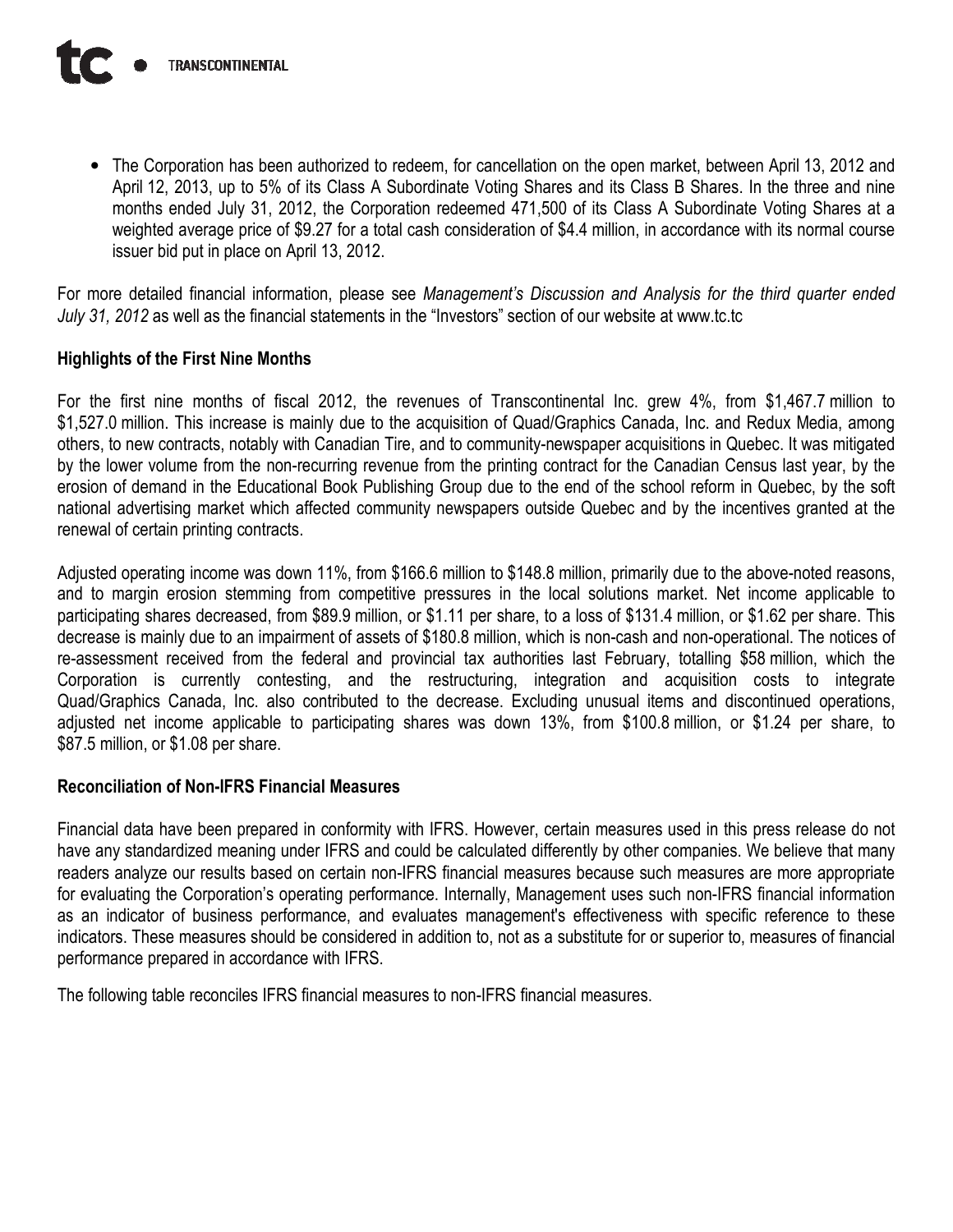### Reconciliation of Non-IFRS financial measures

(unaudited)

|                                                                                        | Three months ended July 31 |       |    |       |    | Nine months ended July 31 |                                            |        |  |
|----------------------------------------------------------------------------------------|----------------------------|-------|----|-------|----|---------------------------|--------------------------------------------|--------|--|
| (in millions of dollars, except per share amounts)                                     |                            | 2012  |    | 2011  |    | 2012                      |                                            | 2011   |  |
| Net income (loss) applicable to participating shares                                   | \$                         | 8.1   | \$ | 31.5  | \$ | (131.4)                   | \$                                         | 89.9   |  |
| Dividends on preferred shares                                                          |                            | 1.7   |    | 1.7   |    | 5.1                       |                                            | 5.1    |  |
| Net loss (income) related to discontinued operations (after tax)                       |                            | 5.7   |    | (0.1) |    | 7.1                       |                                            | (1.0)  |  |
| Non-controlling interest                                                               |                            | (0.2) |    |       |    |                           |                                            | 0.8    |  |
| Unusual adjustments to income taxes                                                    |                            |       |    |       |    | 42.0                      |                                            |        |  |
| Income tax expenses                                                                    |                            | 10.8  |    | 12.9  |    | 6.5                       |                                            | 26.3   |  |
| Expenses related to long-term debt prepayment                                          |                            |       |    |       |    |                           |                                            | 5.8    |  |
| Financial expenses related to unusual adjustments to income taxes                      |                            |       |    |       |    | 16.0                      |                                            |        |  |
| Financial expenses                                                                     |                            | 9.0   |    | 9.9   |    | 22.7                      |                                            | 29.3   |  |
| Gain on business acquisition                                                           |                            |       |    |       |    | (31.7)                    |                                            |        |  |
| Impairment of assets                                                                   |                            |       |    | 0.4   |    | 180.8                     |                                            | 3.9    |  |
| Restructuring and integration expenses and acquisition costs                           |                            | 14.8  |    | 0.8   |    | 31.7                      |                                            | 6.5    |  |
| Adjusted operating income                                                              | \$                         | 49.9  | \$ | 57.1  | \$ | 148.8                     | \$                                         | 166.6  |  |
| Amortization                                                                           |                            | 28.7  |    | 29.2  |    | 85.0                      |                                            | 88.8   |  |
| Adjusted operating income before amortization                                          | \$                         | 78.6  | \$ | 86.3  | \$ | 233.8                     | \$                                         | 255.4  |  |
| Net income (loss) applicable to participating shares                                   | \$                         | 8.1   | \$ | 31.5  | \$ | (131.4)                   | \$                                         | 89.9   |  |
| Net loss (income) from discontinued operations (after tax)                             |                            | 5.7   |    | (0.1) |    | 7.1                       |                                            | (1.0)  |  |
| Unusual adjustments to income taxes (after tax)                                        |                            |       |    |       |    | 42.0                      |                                            |        |  |
| Expenses related to long-term debt prepayment (after tax)                              |                            |       |    |       |    |                           |                                            | 4.2    |  |
| Financial expenses related to unusual adjustments to income taxes (after tax)          |                            |       |    |       |    | 16.0                      |                                            |        |  |
| Gain on business acquisition (after tax)                                               |                            |       |    |       |    | (31.7)                    |                                            |        |  |
| Impairment of assets (after tax)                                                       |                            |       |    | 0.4   |    | 162.7                     |                                            | 2.9    |  |
| Restructuring and integration expenses and acquisition costs (after tax)               |                            | 11.1  |    | 0.7   |    | 22.8                      |                                            | 4.8    |  |
| Adjusted net income applicable to participating shares                                 | \$                         | 24.9  | \$ | 32.5  | \$ | 87.5                      | \$                                         | 100.8  |  |
| Average number of participating shares outstanding                                     |                            | 80.9  |    | 81.0  |    | 81.0                      |                                            | 81.0   |  |
| Adjusted net income applicable to participating shares per share                       | \$                         | 0.31  | \$ | 0.40  | \$ | 1.08                      | \$                                         | 1.24   |  |
|                                                                                        |                            |       |    |       |    |                           | As at July 31, 2012 As at October 31, 2011 |        |  |
| Long-term debt                                                                         |                            |       |    |       | \$ | 205.5                     | \$                                         | 292.5  |  |
| Current portion of long-term debt                                                      |                            |       |    |       |    | 330.1                     |                                            | 271.9  |  |
| Cash and cash equivalents                                                              |                            |       |    |       |    | (28.5)                    |                                            | (75.0) |  |
| Net indebtedness                                                                       |                            |       |    |       | \$ | 507.1                     | \$                                         | 489.4  |  |
| Amount to be paid to Quad/Graphics following the closing of the transaction to acquire |                            |       |    |       |    |                           |                                            |        |  |
| the shares of Quad/Graphics Canada                                                     |                            |       |    |       |    |                           |                                            | 50.0   |  |
| Adjusted net indebtedness                                                              |                            |       |    |       | \$ | 507.1                     | \$                                         | 539.4  |  |
| Adjusted operating income before amortization (last 12 months)                         |                            |       |    |       | \$ | 343.8                     | \$                                         | 365.4  |  |
| Net indebtedness ratio                                                                 |                            |       |    |       |    | 1.47x                     |                                            | 1.34x  |  |
| Adjusted net indebtedness ratio                                                        |                            |       |    |       |    | 1.47x                     |                                            | 1.48x  |  |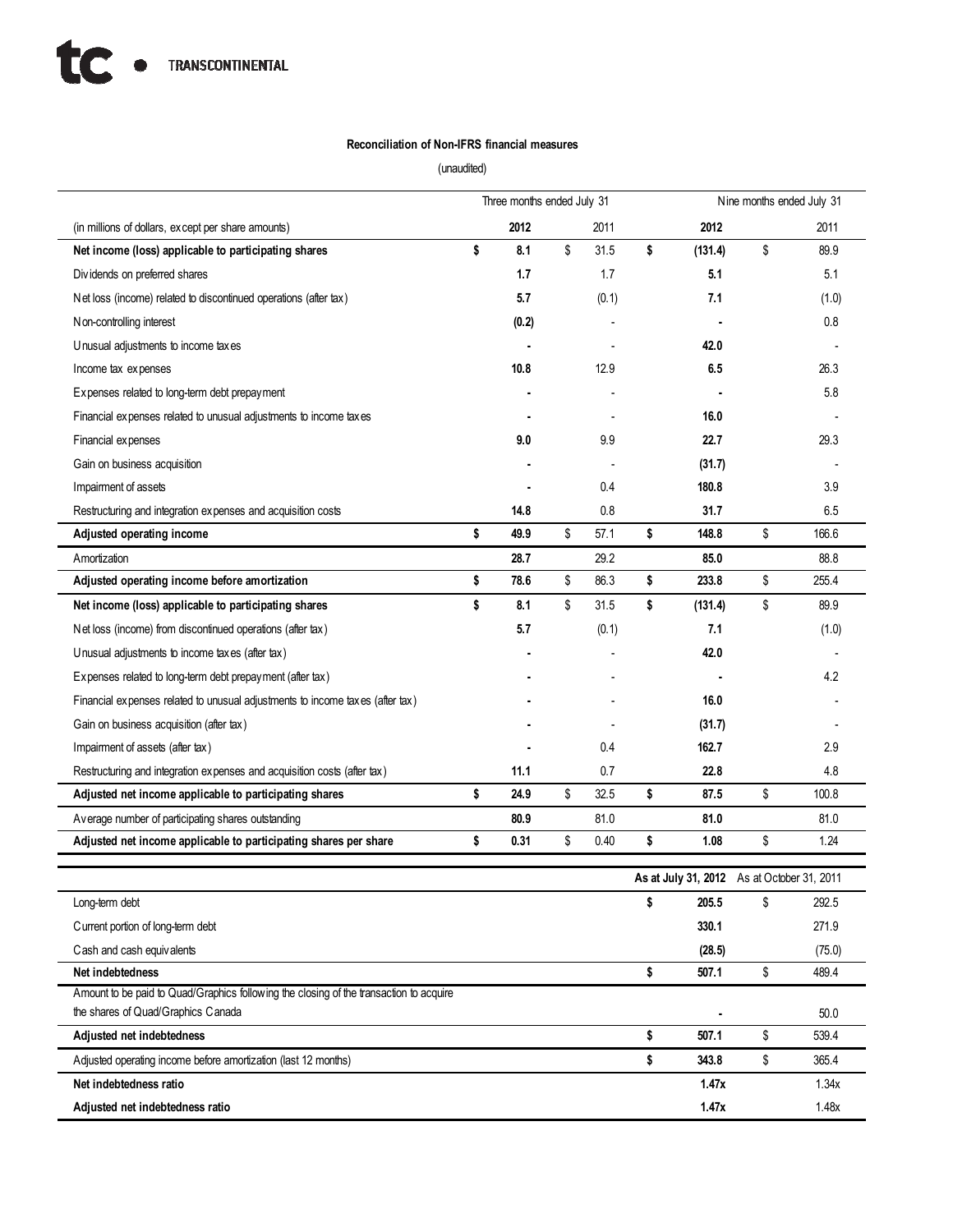

# Dividend

At its September 6, 2012 meeting, the Corporation's Board of Directors declared a quarterly dividend of \$0.145 per Class A Subordinate Voting Shares and Class B Shares. This dividend is payable on October 19, 2012 to participating shareholders of record at the close of business on October 1, 2012. On an annual basis, this represents a dividend of \$0.58 per share. Furthermore, at the same meeting, the Board also declared a quarterly dividend of \$0.4242 per share on cumulative 5-year rate reset first preferred shares, series D. This dividend is payable on October 15, 2012. On an annual basis, this represents a dividend of \$1.6875 per preferred share.

# Additional Information

Upon releasing its third quarter results, Transcontinental Inc. will hold a conference call for the financial community today at 4:15 p.m. The dial-in numbers are (514) 807-9895 or (647) 427-7450 or 1-888-231-8191 and the access code is: 86643033. Media may hear the call in listen-only mode or tune in to the simultaneous audio broadcast on the Corporation's Web site, which will then be archived for 30 days. For media requests for information or interviews, please contact Nancy Bouffard, Director, Internal and External Communications of TC Transcontinental, at 514 954-2809.

# Profile

TC Transcontinental creates marketing products and services that allow businesses to attract, reach and retain their target customers. The Corporation is the largest printer in Canada and the fourth-largest in North America. As the leading publisher of consumer magazines and French-language educational resources, and of community newspapers in Quebec and the Atlantic provinces, it is also one of Canada's major media groups. TC Transcontinental is also the leading door-todoor distributor of advertising material in Canada through its Publisac network in Quebec and Targeo in the rest of Canada. Thanks to a wide digital network of more than 3,500 websites, the Corporation reaches over 18.7 million unique visitors per month in Canada. TC Transcontinental also offers interactive marketing products and services that use new communication platforms supported by marketing strategy and planning services, database analytics, premedia, e-flyers, email marketing, custom communications and mobile solutions.

Transcontinental Inc. (TSX: TCL.A, TCL.B, TCL.PR.D), known by the brands TC Transcontinental, TC Media and TC Transcontinental Printing, has approximately 10,000 employees in Canada and the United States, and reported revenues of C\$2.0 billion in 2011. For more information about the corporation, please visit www.tc.tc

## Forward-looking Statements

This press release contains certain forward-looking statements concerning the future performance of the Corporation. Such statements, based on the current expectations of management, inherently involve numerous risks and uncertainties, known and unknown. We caution that all forward-looking information is inherently uncertain and actual results may differ materially from the assumptions, estimates or expectations reflected or contained in the forward-looking information, and that actual future performance will be affected by a number of factors, many of which are beyond the Corporation's control, including, but not limited to, the economic situation, structural changes in its industries, exchange rate, availability of capital, energy costs, increased competition, as well as the Corporation's capacity to engage in strategic transactions and integrate acquisitions into its activities. The risks, uncertainties and other factors that could influence actual results are described in the Management's Discussion and Analysis (MD&A) for the fiscal year ended on October 31<sup>st</sup>, 2011 and in the Annual Information Form and have been updated in the MD&A for the third quarter ended July 31<sup>st</sup>, 2012.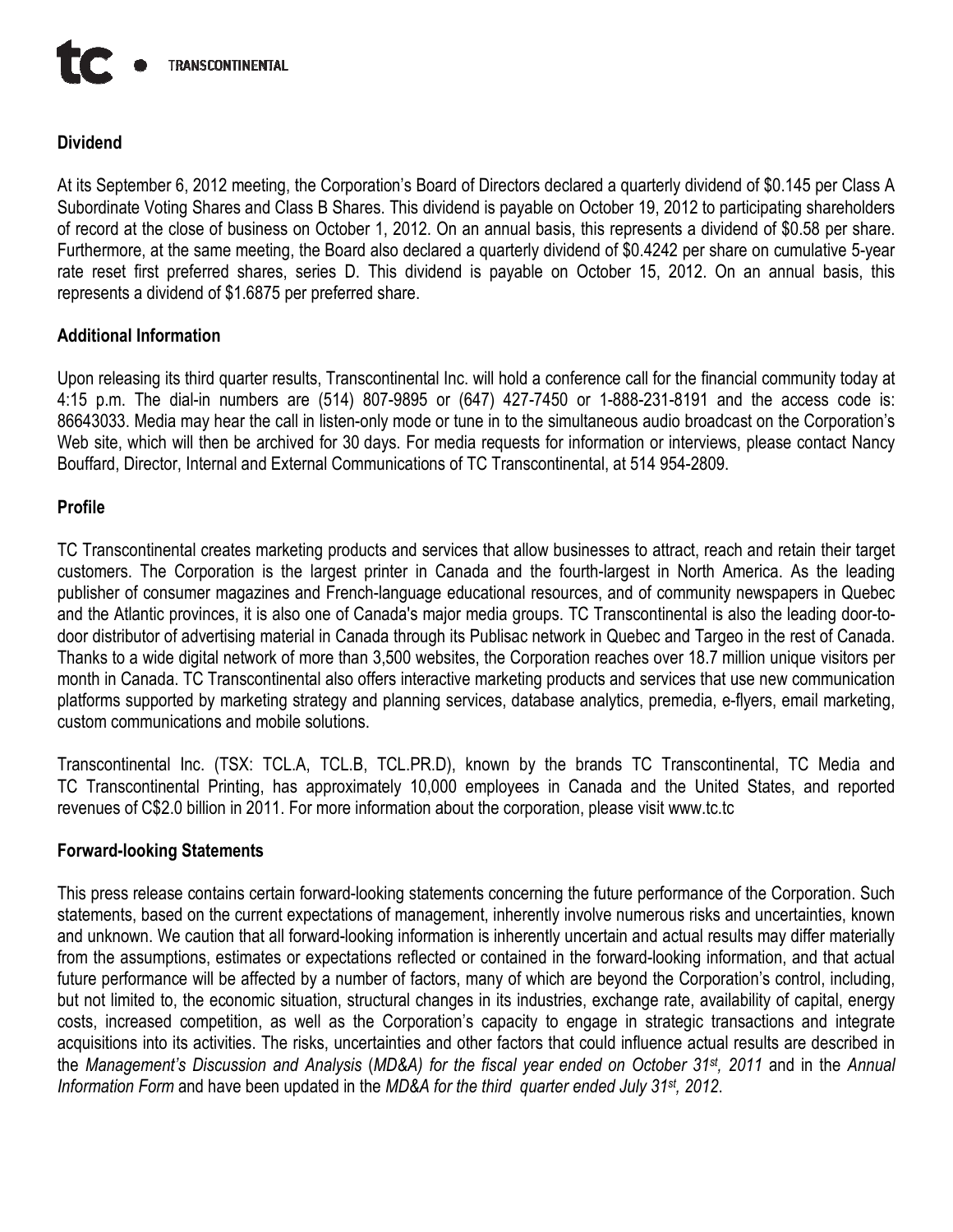

The forward-looking information in this release is based on current expectations and information available as at September 6, 2012. The Corporation's management disclaims any intention or obligation to update or revise any forward-looking statements unless otherwise required by the Securities Authorities.

For information:

### **Media**

Nancy Bouffard Director, Internal and External Communications TC Transcontinental Telephone : 514 954-2809 nancy.bouffard@tc.tc www.tc.tc

### Financial Community

- 30 -

Jennifer F. McCaughey Senior Director, Investor Relations and Financial **Communications** TC Transcontinental Telephone : 514 954-2821 jennifer.mccaughey@tc.tc www.tc.tc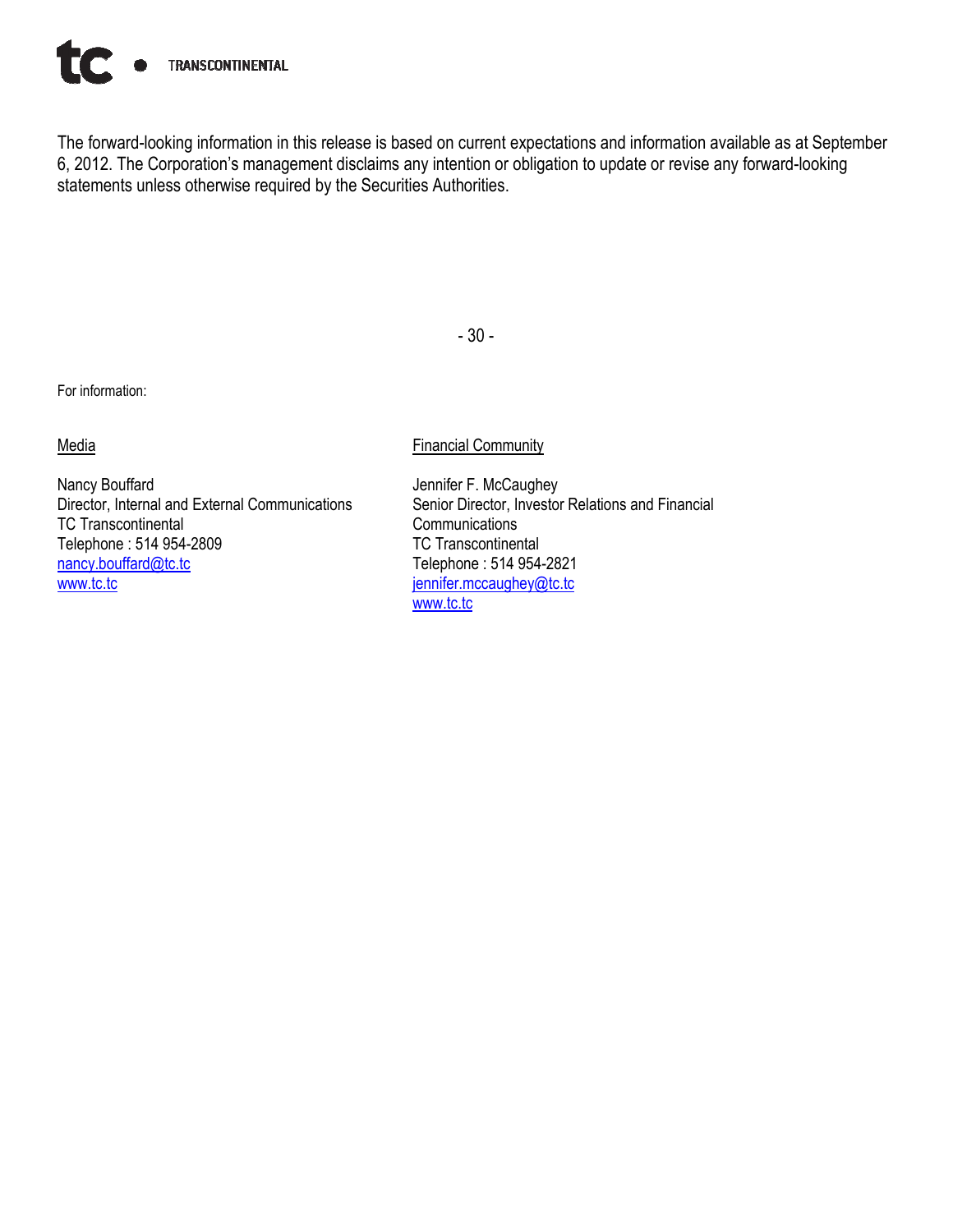# **TRANSCONTINENTAL**

### MANAGEMENT'S DISCUSSION AND ANALYSIS

For the quarter ended July 31, 2012

The purpose of this Management's Discussion and Analysis is to explain management's point of view on the past performance and future outlook of TC Transcontinental. More specifically, it is designed to give the reader a better understanding of our development strategy, performance in relation to objectives, future expectations and how Management addresses risk and manages financial resources. This report also provides information to improve the reader's understanding of the consolidated financial statements and related notes.

In this document, unless otherwise indicated, all financial data are prepared in accordance with International Financial Reporting Standards (IFRS). The term "dollar," as well as the symbols "\$" and "C\$" designate Canadian dollars, unless otherwise indicated. The IFRS-related disclosures and unaudited values in this report have been prepared using the standards and interpretations currently issued and expected to be effective at the end of our fiscal year on October 31, 2012. Note that amounts presented in this document and the consolidated interim financial statements which accompany them for the quarter ended July 31, 2012 have been restated to reflect the adoption of IFRS effective November 1, 2010. Periods prior to November 1, 2010 have not been restated and were prepared in accordance with Canadian Generally Accepted Accounting Principles (GAAP). Note 21 of the consolidated interim financial statements for the period ended July 31, 2012 presents a reconciliation of the differences between our financial statements prepared according to Canadian GAAP and those prepared using IFRS for the three-month and nine-month periods ended July 31, 2011. In this Management's Discussion and Analysis we also use non-IFRS financial measures. Please refer to the section of this report entitled "Reconciliation of Non-IFRS Financial Measures" for a complete description of these measures, on page 11. This report should be read in conjunction with the information presented in the consolidated financial statements and Management's Discussion and Analysis for the fiscal year ended October 31, 2011 and with the consolidated interim financial statements for the period ended July 31, 2012.

To facilitate the reading of this report, the terms "TC Transcontinental", "Corporation", "we", "our" and "us" all refer to Transcontinental Inc. together with its subsidiaries.

#### CAUTION REGARDING FORWARD-LOOKING STATEMENTS

From time to time, we make written or oral forward-looking statements within the meaning of certain securities laws, including the "safe harbour" provisions of the Securities Act (Ontario). We may make such statements in this document, in other filings with Canadian regulators, in reports to shareholders or in other communications. These forward-looking statements include, among others, statements with respect to our medium-term goals, our outlook, business project and strategies to achieve those objectives and goals, as well as statements with respect to our beliefs, plans, objectives, expectations, anticipations, estimates and intentions. The words "may," "could," "should," "would," "outlook," "believe," "plan," "anticipate," "estimate," "expect," "intend," "objective," the use of the conditional tense, and words and expressions of similar nature are intended to identify forward-looking statements.

By their very nature, forward-looking statements involve inherent risks and uncertainties, both general and specific, which give rise to the possibility that predictions, forecasts, projections and other forward-looking statements will not be achieved. We caution readers not to place undue reliance on these statements, as a number of important factors could cause our actual results to differ materially from the beliefs, plans, objectives, expectations, anticipations, estimates and intentions expressed in such forward-looking statements. These factors include, but are not limited to: credit risks, data security and utilization, market dynamics, liquidity, financing and operational risks; the strength of the North American economies in which we conduct business; the impact of the movement of the Canadian dollar relative to other currencies, more particularly the U.S. dollar and the euro; the impact from raw material and energy prices; the seasonal and cyclical nature of certain businesses; the effects of changes in interest rates; the effects of competition in the markets in which we operate; the effects of new media and the corresponding shift of advertising revenues to new platforms; judicial judgments and legal proceedings; our ability to develop new opportunities through our strategy; our ability to hire and retain qualified personnel and maintain a good reputation; our ability to complete and integrate strategic transactions; changes in accounting policies and methods we use to report our financial condition, including uncertainties associated with critical accounting assumptions and estimates; infrastructure risks; the possible impact on our businesses from public health emergencies, international conflicts and other developments; and our success in anticipating and managing the foregoing risks; other factors may affect future results including, but not limited to, timely development and introduction of new products and services, changes in tax laws, changes in environmental regulations, changes in the U.S. and Canadian postal systems policies or a postal strike, technological changes and new regulations.

We caution that the foregoing list of important factors that may affect future results is not exhaustive. When relying on our forward-looking statements to make decisions with respect to TC Transcontinental, investors and others should carefully consider the foregoing factors and other uncertainties and potential events. Assumptions used to derive forward-looking information could vary materially one at a time or in conjunction. Variation in one assumption may also result in changes in another, which might magnify or counteract the effect on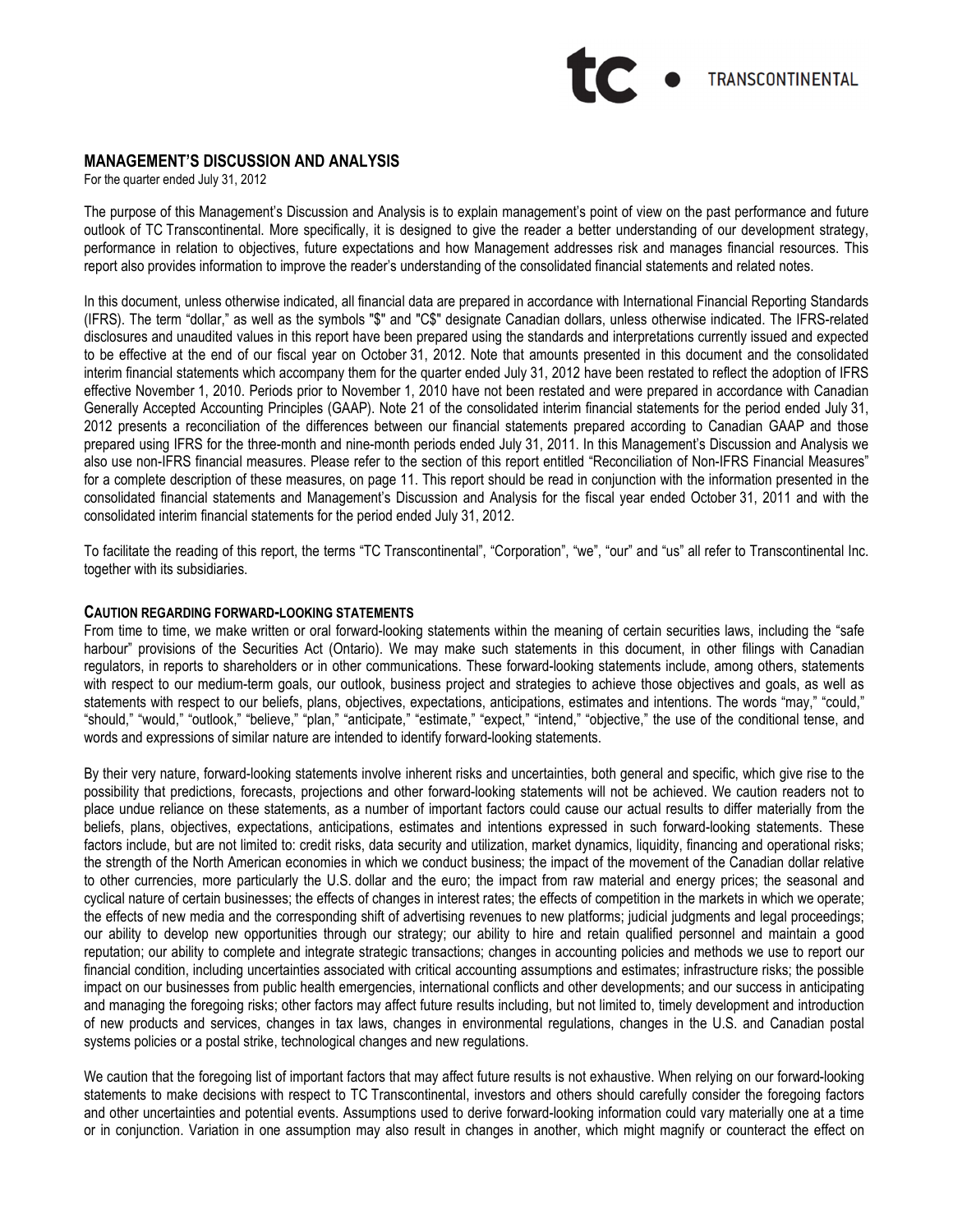forward-looking information. Unless otherwise required by the securities authorities, we do not undertake to update any forward-looking statement, whether written or oral, that may be made from time to time by us or on our behalf. See "Risks and Uncertainties" in Management's Discussion and Analysis for the fiscal year ended October 31, 2011 for a description of the most important risks identified by the Corporation. The forward-looking statements contained herein are based on current expectations and information available as of September 6, 2012.

### DEFINITION OF TERMS USED IN THIS REPORT

To make it easier to read this report, some terms have been shortened. The following are the full definitions of the shortened terms used in this report:

| <b>Terms Used</b>                                                           | <b>Definitions</b>                                                                                                                                                                                                                                                                                                                                             |
|-----------------------------------------------------------------------------|----------------------------------------------------------------------------------------------------------------------------------------------------------------------------------------------------------------------------------------------------------------------------------------------------------------------------------------------------------------|
| Adjusted net income applicable to<br>participating shares                   | Net income from continuing operations applicable to participating shares, before restructuring,<br>integration and acquisition costs, asset depreciation and gain on business acquisition, and before<br>expenses related to long-term debt prepayment (net of related income taxes) and unusual adjustments<br>to income taxes and related financial expenses |
| Adjusted net indebtedness                                                   | Total of long-term debt plus current portion of long-term debt plus bank overdraft, less cash and cash<br>equivalents and the amount paid to Quad/Graphics upon conclusion of the transaction to acquire the<br>shares of Quad/Graphics Canada                                                                                                                 |
| Adjusted net indebtedness ratio                                             | Adjusted net indebtedness divided by the last 12 months' adjusted income before amortization                                                                                                                                                                                                                                                                   |
| Adjusted operating income                                                   | Operating income from continuing operations before restructuring, integration and acquisition costs,<br>asset depreciation and gain on business acquisition                                                                                                                                                                                                    |
| Adjusted operating income before<br>amortization                            | Operating income from continuing operations before amortization, restructuring, integration and<br>acquisition costs, asset depreciation and gain on business acquisition                                                                                                                                                                                      |
| Net income from continuing operations<br>applicable to participating shares | Net income from continuing operations minus dividends on preferred shares and excluding<br>discontinued operations                                                                                                                                                                                                                                             |
| Net indebtedness                                                            | Total of long-term debt plus current portion of long-term debt plus the amount drawn on the<br>securitization program plus bank overdraft, less cash and cash equivalents                                                                                                                                                                                      |
| Net indebtedness ratio                                                      | Net indebtedness divided by the last 12 months' adjusted income before amortization                                                                                                                                                                                                                                                                            |
| Organic growth                                                              | Growth in revenues, adjusted operating income or net income applicable to participating shares<br>excluding the effect of acquisitions, divestitures, closures, the exchange rates and paper                                                                                                                                                                   |

### PROFILE OF TC TRANSCONTINENTAL

TC Transcontinental creates marketing products and services that allow businesses to attract, reach and retain their target customers. The Corporation is the largest printer in Canada and the fourth-largest in North America. As the leading publisher of consumer magazines and French-language educational resources, and of community newspapers in Quebec and the Atlantic provinces, it is also one of Canada's top media groups. TC Transcontinental is also the leading door-to-door distributor of advertising material in Canada through its Publisac network in Quebec and Targeo in the rest of Canada. Thanks to a wide digital network of more than 3,500 websites, the Corporation reaches over 18.7 million unique visitors per month in Canada. TC Transcontinental also offers interactive marketing products and services that use new communication platforms supported by marketing strategy and planning services, database analytics, premedia, e-flyers, email marketing, custom communications and mobile solutions.

Transcontinental Inc. (TSX: TCL.A, TCL.B, TCL.PR.D), known by the brands TC Transcontinental, TC Media and TC Transcontinental Printing, has approximately 10,000 employees in Canada and the United States, and reported revenues of C\$2.0 billion in 2011. For more information about the corporation, please visit www.tc.tc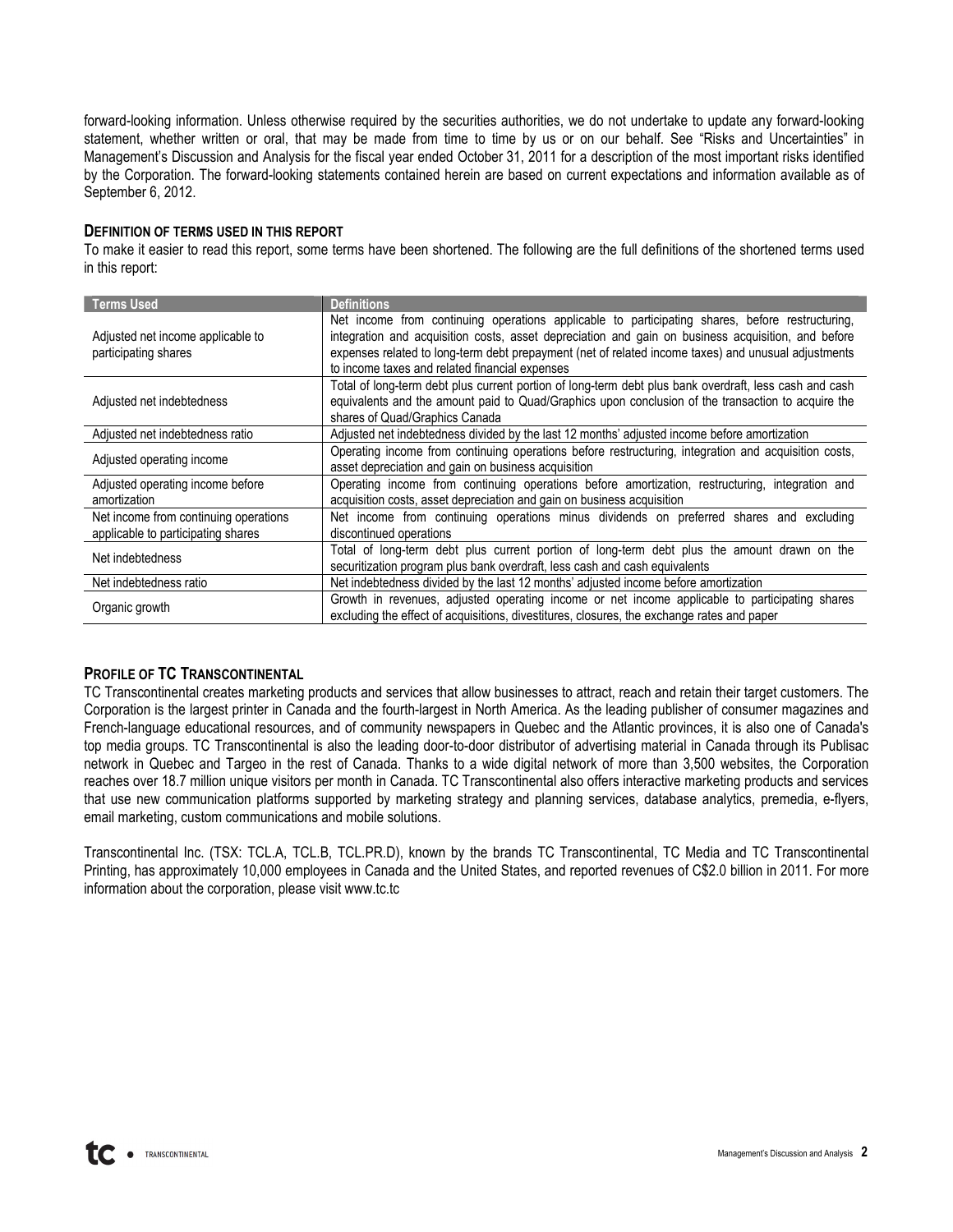### PREAMBLE

The consolidated financial statements and all financial data in this report have been restated to present net results from discontinued operations. The financial information disclosed herein thus represents the Corporation's continuing operations and, except for net income applicable to participating shares, excludes the results for our printing operations in Mexico and our black and white book printing business destined for U.S. export sold to Quad/Graphics, Inc. in September 2011, as well as the results for our book printing operations at the Louiseville and Sherbrooke printing plants sold to Marquis Imprimeur Inc. in July 2012.

### **HIGHLIGHTS**

- Revenues for the third quarter of 2012 were up 7.8% over 2011, from \$479.4 million to \$517.0 million.
- Adjusted operating income declined from \$57.1 million in the third quarter of 2011 to \$49.9 million in 2012, a decrease of 12.6%.
- Adjusted net income applicable to participating shares was down \$7.6 million, or -23.4%, from \$32.5 million in the third quarter of 2011 to \$24.9 million in 2012.
- Adjusted net indebtedness ratio remained relatively stable, up slightly from 1.46x at April 30, 2012 to 1.47x at July 31, 2012.
- On May 17, 2012, we acquired a majority stake in Redux Media, a leading online advertising network.
- On June 18, 2012, we acquired all of our partners' shares in the Métro Montréal newspaper, becoming the sole owner of the newspaper and its interactive platforms.
- On July 16, 2012, we announced the sale of the assets of our book printing plants in Louiseville and Sherbrooke to Marquis Imprimeur Inc.
- We announced the extension to 2019 of two contracts with Rogers to print its marketing products and magazines, for a value of up to \$250 million.

### ANALYSIS OF CONSOLIDATED RESULTS – THIRD QUARTER

| (unaudited)                                       |                 |           |               |   |                              |            |               |                                                            |            |               |
|---------------------------------------------------|-----------------|-----------|---------------|---|------------------------------|------------|---------------|------------------------------------------------------------|------------|---------------|
| (in millions of dollars)                          | <b>Revenues</b> | $\%$      |               |   | Adjusted operating<br>income | $\%$       |               | Net income (loss)<br>applicable to<br>participating shares | %          |               |
| Third quarter of 2011                             | 479.4           |           |               | S | 57.1                         |            |               | \$<br>31.5                                                 |            |               |
| Acquisitions/Divestitures/Closures                | 55.0            | 11.5      | $\frac{0}{0}$ |   | 4.4                          | 7.7        | $\frac{0}{0}$ | 2.8                                                        | 8.9        | $\%$          |
| Existing operations                               |                 |           |               |   |                              |            |               |                                                            |            |               |
| Paper effect                                      | (3.0)           | $(0.6)$ % |               |   | 0.2                          | $0.4\,$    | $\%$          | 0.1                                                        | 0.3        | $\%$          |
| Ex change rates                                   | 1.6             | 0.3       | $\%$          |   | 0.8                          | 1.4        | $\%$          | 0.2                                                        | 0.6        | $\frac{0}{0}$ |
| Organic growth (negative)                         | (16.0)          | $(3.3)$ % |               |   | (12.6)                       | $(22.1)$ % |               | (10.7)                                                     | $(34.0)$ % |               |
| Discontinued operations                           |                 |           |               |   |                              |            |               | (5.8)                                                      | $(18.4)$ % |               |
| Restructuring, integration and acquisitions costs |                 |           |               |   |                              |            |               | (10.4)                                                     | $(33.0)$ % |               |
| Impairment of assets                              |                 |           |               |   |                              |            |               | 0.4                                                        | 1.3        | %             |
| Third quarter of 2012                             | 517.0           | 7.8       | %             | ъ | 49.9                         | (12.6)     | %             | \$<br>8.1                                                  | $(74.3)$ % |               |

As shown in the above table, certain factors had an impact on the differences in results for the third quarter of 2012 compared to those for the third quarter of 2011.

#### Revenues

Revenues rose 7.8%, from \$479.4 million in the third quarter of 2011 to \$517.0 million in the third quarter of 2012, due to the following factors:

- The net effect of acquisitions, divestitures and closures resulted in a \$55.0 million increase in revenues, primarily due to the acquisition of Quad/Graphics Canada, Inc. and acquisitions in the Media Sector.

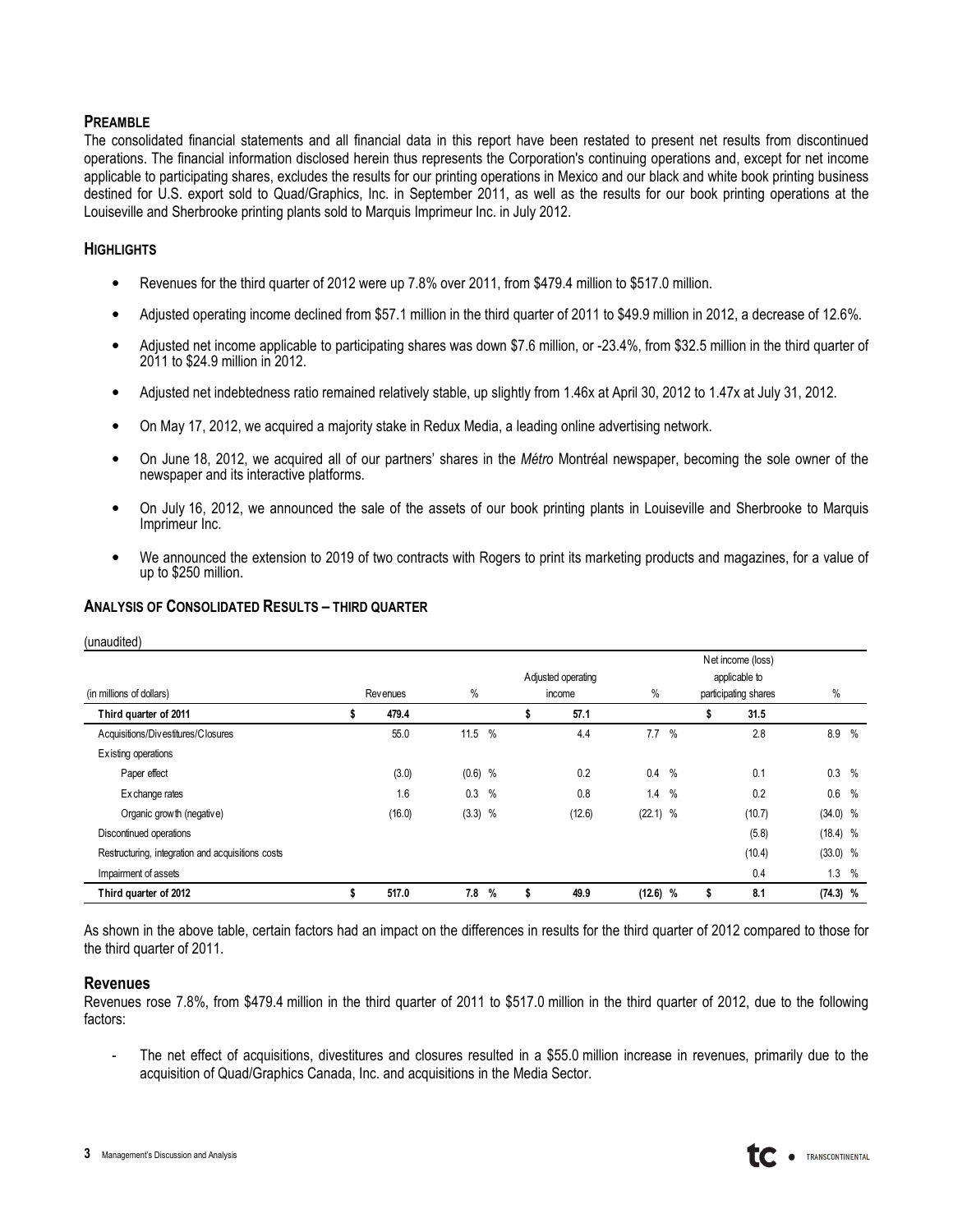- The paper effect had a negative impact of \$3.0 million on Printing Sector revenues. This effect includes variations in the price of paper, the volume of paper supplied by our customers and changes in the type of paper used.
- Fluctuations in the Canadian/U.S. dollar exchange rate led to a \$1.6 million increase in revenues, mainly due to the positive impact of export sales from Canadian operations, net of the currency-hedging program.
- Organic growth was -\$16.0 million, or -3.3%, in the third quarter of 2012. The decrease originated mainly in the Media Sector due to lower revenues in our educational book publishing operations which, as expected, were greatly affected by the end of the school reform in Quebec in 2011 and, to a lesser extent, by a decrease education-related activities in Quebec as a consequence of the student strike which should, however, be partially recovered when the fall session starts. Revenues in our custom communications division were also down in the third quarter of 2012. In the Printing Sector, new flyer and book printing contracts, although partially offset by the incentives for early renewal of several flyer printing contracts, did generate positive organic growth of \$3.2 million in the third quarter of 2012.

### Adjusted Operating Income

Adjusted operating income was down 12.6%, from \$57.1 million in the third quarter of 2011 to \$49.9 million in the third quarter of 2012, due to the following factors:

- The net effect of acquisitions, divestitures and closures increased adjusted operating income by \$4.4 million, primarily due to cost reductions from plant closures in 2011 and acquisitions in the Media Sector.
- Fluctuations in the Canadian/U.S. dollar exchange rate led to a \$0.8 million increase in adjusted operating income. The increase stemmed mainly from export sales, net of the currency-hedging program and purchases in U.S. dollars.
- Negative organic growth in adjusted operating income of -\$12.6 million, or -22.1%, in the third quarter of 2012 stemmed mainly from the above-noted decrease in revenues, coupled with investments in our multiple platforms in the Media Sector.

### Restructuring, integration and acquisition costs

In the third quarter of 2012, an amount of \$14.8 million (\$11.1 million after tax) was accounted for separately on the Consolidated Statement of Income as restructuring, integration and acquisition costs. This charge, mainly related to the acquisition of Quad/Graphics Canada, Inc., is composed primarily of \$6.3 million for onerous contracts, i.e. operating leases for facilities no longer used by the Corporation, and \$5.6 million for workforce reductions.

In the third quarter of 2011, an amount of \$0.8 million (\$0.7 million after tax) was accounted for separately on the Consolidated Statement of Income as restructuring, integration and acquisition costs.

#### Asset impairment

No asset impairment was recorded in the third quarter of 2012.

In the third quarter of 2011, an amount of \$0.4 million (\$0.4 million after tax) was accounted for separately on the Consolidated Statement of Income as asset impairment with respect to Printing Sector assets.

#### Financial expenses

Financial expenses decreased by \$0.9 million in the third quarter of 2012, from \$9.9 million in 2011 to \$9.0 million in 2012. The decrease is primarily due to the optimization and reduction of our debt portfolio, partially mitigated by a higher exchange loss in 2012.

#### Income taxes

Income taxes decreased from an expense of \$12.9 million in the third quarter of 2011 to \$10.8 million in the third quarter of 2012, primarily due to a decline in income before income taxes. Excluding income taxes on restructuring, integration and acquisition costs, and asset impairment, income taxes would have amounted to \$14.5 million in the third quarter of 2012, for a tax rate of 35.5%, compared to \$13.0 million, or 27.5%, in the third quarter of 2011. The increase is mainly due to an adverse non-recurring adjustment and to differences between the tax treatment and accounting treatment of certain items.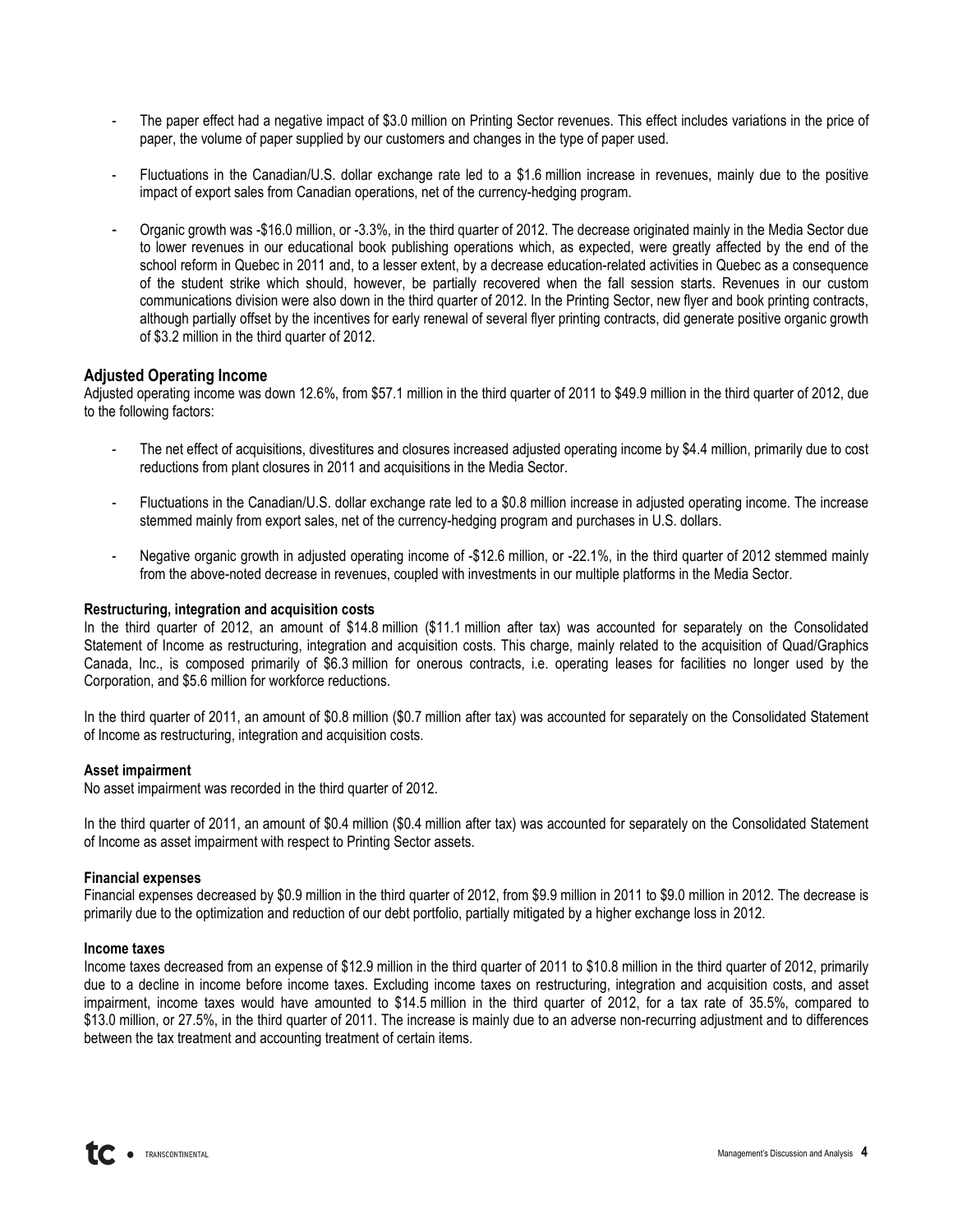### Net Income Applicable to Participating Shares

Net income applicable to participating shares fell from \$31.5 million in the third quarter of 2011 to \$8.1 million in the third quarter of 2012. This decrease stems mainly from restructuring, integration and acquisition costs related to the integration of Quad/Graphics Canada, Inc. On a per share basis, net income declined from \$0.39 to \$0.10.

Adjusted net income applicable to participating shares was down \$7.6 million, or -23.4%, from \$32.5 million in the third quarter of 2011 to \$24.9 million in the third quarter of 2012. On a per share basis, adjusted net income declined from \$0.40 to \$0.31.

### Discontinued operations

A net loss related to discontinued operations of -\$5.7 million, net of related income taxes, was recorded in the third quarter of 2012. This loss is related to our book printing business sold to Marquis Imprimeur Inc. in July 2012.

In the third quarter of 2011, the operation of our Mexican printing facilities and our book printing business sold to Quad/Graphics, Inc. in September 2011 as well as our book printing business sold to Marquis Imprimeur Inc. in July 2012 generated net income of \$0.1 million.

### ANALYSIS OF SECTOR RESULTS – THIRD QUARTER

| (unaudited)                                              |                        |              |                        |                             |
|----------------------------------------------------------|------------------------|--------------|------------------------|-----------------------------|
|                                                          |                        |              | Inter-segment          |                             |
|                                                          |                        |              | Eliminations and Other |                             |
| (in millions of dollars)                                 | <b>Printing Sector</b> | Media Sector | acitivities            | <b>Consolidated Results</b> |
| Revenues - Third quarter of 2011                         | \$<br>321.5            | \$<br>175.5  | \$<br>(17.6)           | \$<br>479.4                 |
| Acquisitions/Divestitures/Closures                       | 40.3                   | 14.7         | ٠                      | 55.0                        |
| Existing operations                                      |                        |              |                        |                             |
| Paper effect                                             | (3.0)                  |              |                        | (3.0)                       |
| Exchange rates effect                                    | 1.5                    | 0.1          |                        | 1.6                         |
| Organic growth (negative)                                | 3.2                    | (16.7)       | (2.5)                  | (16.0)                      |
| Revenues - Third quarter of 2012                         | \$<br>363.5            | \$<br>173.6  | \$<br>(20.1)           | \$<br>517.0                 |
| Adjusted operating income (loss) - Third quarter of 2011 | \$<br>42.6             | \$<br>17.2   | \$<br>(2.7)            | \$<br>57.1                  |
| Acquisitions/Divestitures/Closures                       | 3.1                    | 1.3          |                        | 4.4                         |
| Existing operations                                      |                        |              |                        |                             |
| Paper effect                                             |                        | 0.2          |                        | 0.2                         |
| Exchange rates effect                                    | 1.1                    | (0.3)        |                        | 0.8                         |
| Organic growth (negative)                                | (4.4)                  | (8.2)        |                        | (12.6)                      |
| Adjusted operating income (loss) - Third quarter of 2012 | \$<br>42.4             | \$<br>10.2   | \$<br>(2.7)            | \$<br>49.9                  |

In this section, Management uses adjusted operating income to evaluate the financial performance of its operating sectors and deems this measure is appropriate.

### Printing Sector

Printing Sector revenues were up 13.1%, or \$42.0 million, from \$321.5 million in the third quarter of 2011 to \$363.5 million in the third quarter of 2012. This increase stems from the acquisition of Quad/Graphics Canada, Inc. on March 1, 2012, which contributed \$41.2 million to sector revenues. Excluding the effect of acquisitions, divestitures, closures, the exchange rate and paper, organic growth was \$3.2 million, or 1.0%, principally due to new book and flyer printing contracts. These higher revenues were partially offset by incentives for early renewal of several major flyer-printing contracts.

Adjusted operating income was down slightly, from \$42.6 million in the third quarter of 2011 to \$42.4 million in the third quarter of 2012. Excluding the effect of acquisitions, divestitures, closures, the exchange rate and paper, organic growth was -\$4.4 million, or -10.3%. The contribution of new printing contracts in the third quarter of 2012 was not sufficient to offset the impact of early-renewal incentives offered to some of our key retail accounts.

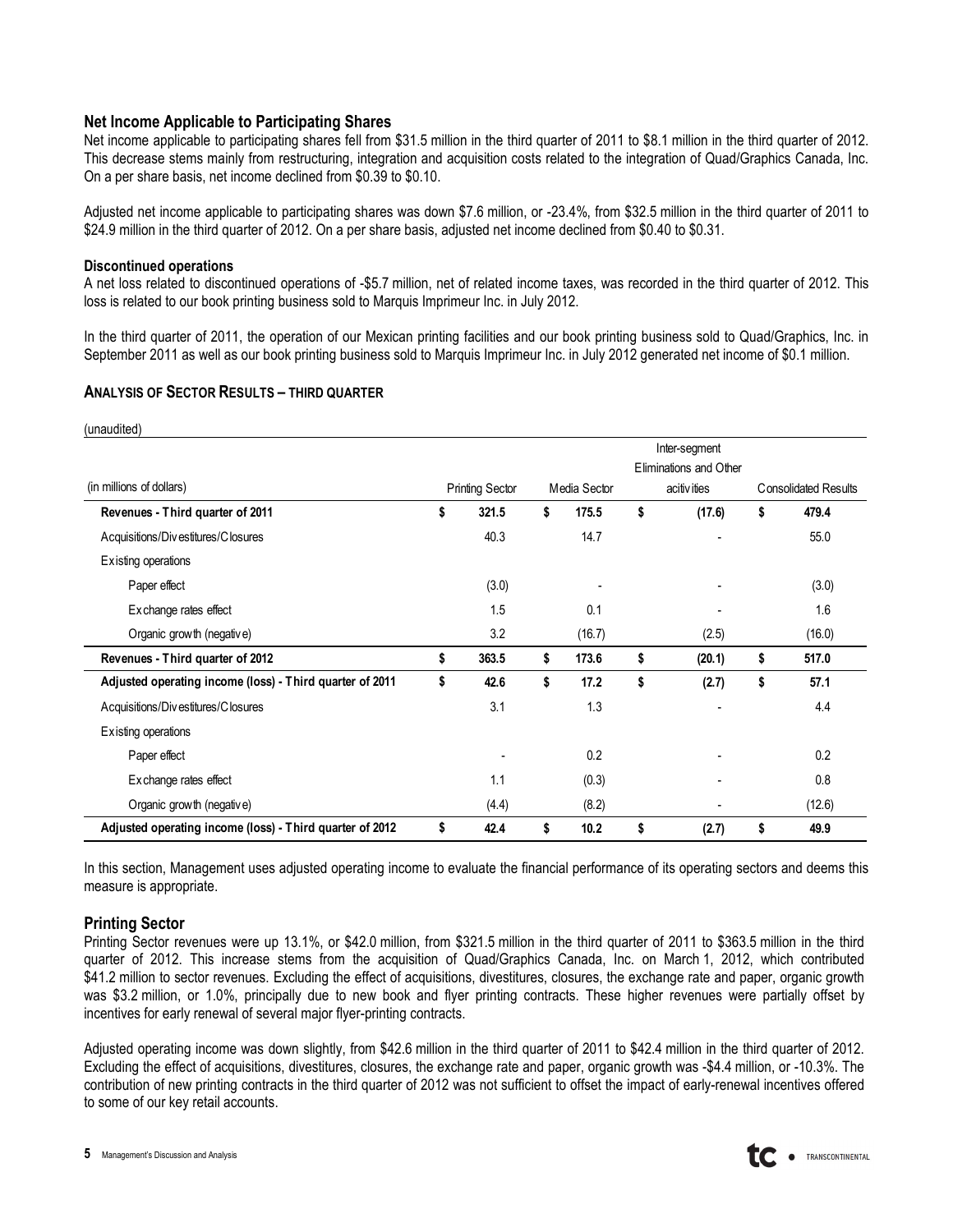Adjusted operating margin was down, from 13.3% in the third quarter of 2011 to 11.7% in the third quarter of 2012. This decrease stems mainly from the acquired Quad/Graphics Canada, Inc. operations, which generated revenues of \$41.2 million and adjusted operating income of \$0.8 million, as well as the above-mentioned incentives offered to some of our key accounts. However, in the coming quarters, synergies from the integration of Quad/Graphics Canada, Inc. such as the closure of the Dartmouth and Rivière-des-Prairies printing plants in the past few months as well as workforce reductions in various administrative departments, should ramp up to largely offset the incentives offered to some of our key account and increase our adjusted operating margin.

### Media Sector

Media Sector revenues were down 1.1%, or \$1.9 million, from \$175.5 million in the third quarter of 2011 to \$173.6 million in the third quarter of 2012. Excluding the effect of acquisitions, divestitures, closures and the exchange rate, organic growth was -\$16.7 million, or -9.5%. This negative organic growth stems mainly from the \$7.4 million decrease in revenues from our educational book publishing operations, which, as expected, were significantly affected by the end of the school reform in Quebec in 2011, and, to a lesser extent, by a decrease in education-related activities as a consequence of the student strike which should, however, be partially recovered when the fall session starts. The decrease in custom communication activities, along with weak national advertising spending, which particularly affected our newspaper publishing operations outside Quebec and our digital operations, also had a negative impact on revenues in the third quarter of 2012.

Adjusted operating income was -\$7.0 million, or -40.7%, declining from \$17.2 million in the third quarter of 2011 to \$10.2 million in the third quarter of 2012. Organic growth was -\$8.2 million, or -47.7%, and adjusted operating margin declined from 9.8% in the third quarter of 2011 to 5.9% in 2012. These decreases stem primarily from the above-mentioned revenues, as well as our ongoing efforts to develop new products and services, including the investments required to start up our television production house and new digital initiatives.

Inter-Segment Eliminations and Other Activities

Eliminations of inter-segment revenues and other activities went from -\$17.6 million in the third quarter of 2011 to -\$20.1 million in the third quarter of 2012. This change is mainly due to a decrease in inter-segment transactions during this period. Adjusted operating income remained stable at -\$2.7 million, compared to the third quarter of 2011.

| (unaudited)<br>(in millions of dollars)           |    | Revenues | $\%$      |               | Adjusted<br>operating income |        | $\%$       |               | applicable to<br>participating<br>shares | $\%$       |               |
|---------------------------------------------------|----|----------|-----------|---------------|------------------------------|--------|------------|---------------|------------------------------------------|------------|---------------|
| Nine months ended July 31, 2011                   | s  | 1,467.7  |           |               | \$                           | 166.6  |            | s             | 89.9                                     |            |               |
| Acquisitions/Divestitures/Closures                |    | 94.3     | 6.4       | $\frac{0}{0}$ |                              | 10.6   | 6.4        | $\%$          | 7.4                                      | 8.2%       |               |
| Existing operations                               |    |          |           |               |                              |        |            |               |                                          |            |               |
| Paper effect                                      |    | 2.4      | 0.2       | $\%$          |                              | 0.2    | 0.1        | $\frac{0}{0}$ | 0.1                                      | 0.1        | $\frac{0}{0}$ |
| Exchange rates effect                             |    | (1.3)    | $(0.1)$ % |               |                              | (2.7)  | $(1.6)$ %  |               | (2.1)                                    | $(2.3)$ %  |               |
| Organic growth (negative)                         |    | (36.1)   | $(2.5)$ % |               |                              | (25.9) | $(15.5)$ % |               | (18.7)                                   | $(20.8)$ % |               |
| Discontinued operations                           |    |          |           |               |                              |        |            |               | (8.1)                                    | $(9.0)$ %  |               |
| Restructuring, integration and acquisitions costs |    |          |           |               |                              |        |            |               | (18.0)                                   | $(20.0)$ % |               |
| Impairment of assets                              |    |          |           |               |                              |        |            |               | (159.8)                                  | n/a        |               |
| Gain on business acquisition                      |    |          |           |               |                              |        |            |               | 31.7                                     | 35.3       | $\%$          |
| Expenses related to debt repayment                |    |          |           |               |                              |        |            |               | 4.2                                      | 4.7        | $\%$          |
| Financial expenses related to unusual adjustments |    |          |           |               |                              |        |            |               |                                          |            |               |
| to income taxes                                   |    |          |           |               |                              |        |            |               | (16.0)                                   | $(17.8)$ % |               |
| Unsual adjustments to income taxes                |    |          |           |               |                              |        |            |               | (42.0)                                   | $(46.7)$ % |               |
| Nine months ended July 31, 2012                   | \$ | 1,527.0  | 4.0       | %\$           |                              | 148.8  | (10.7)     | %\$           | (131.4)                                  | n/a        |               |

### ANALYSIS OF CONSOLIDATED RESULTS – CUMULATIVE

As shown in the above table, certain factors had an impact on the differences in results for the first nine months of 2012 and the first nine months of 2011.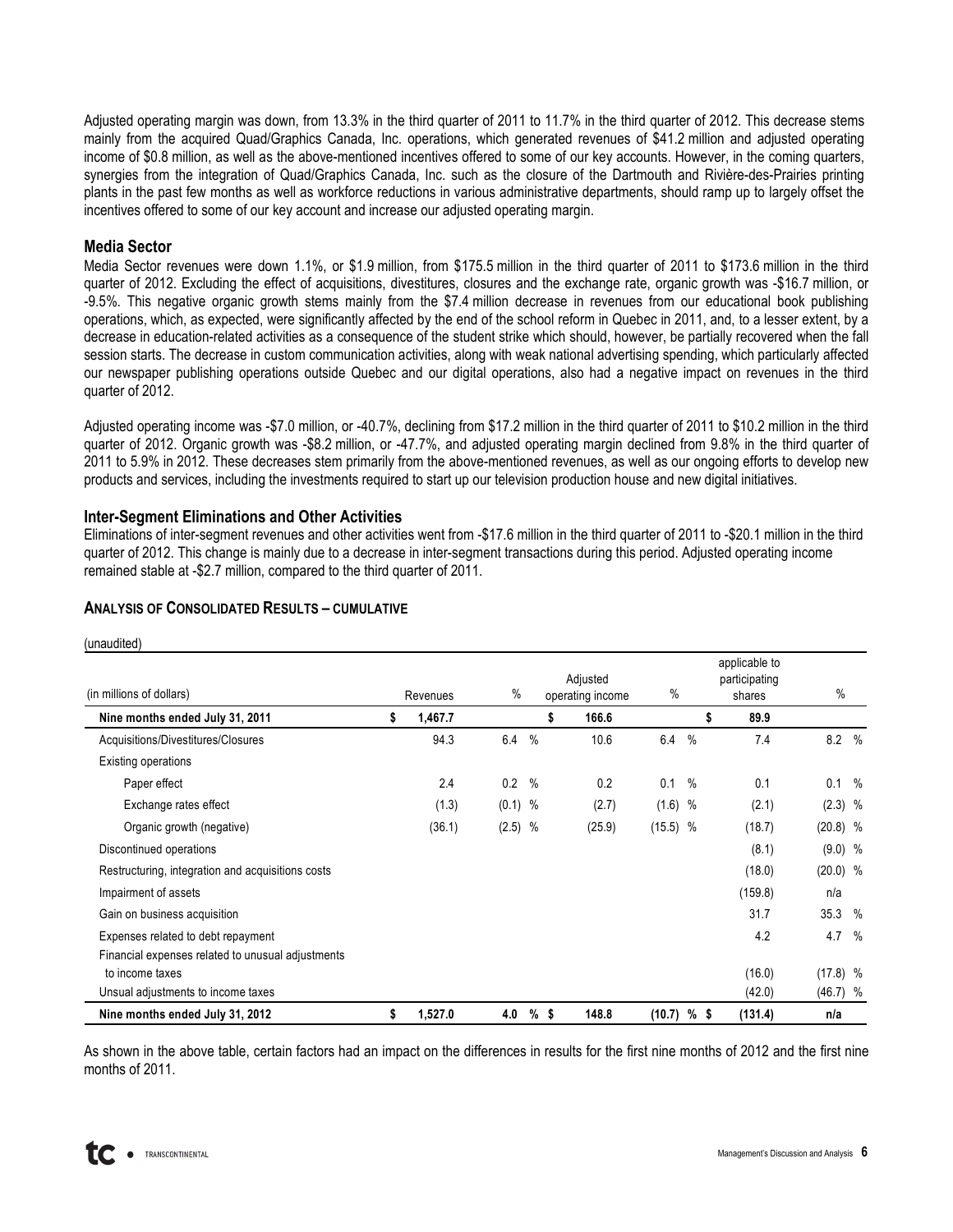### Revenues

Revenues were up 4.0%, from \$1,467.7 million in the first nine months of 2011 to \$1,527.0 million for the same period in 2012, due to the following elements:

- The net effect of acquisitions, divestitures and closures increased revenues by \$94.3 million, primarily due to the acquisition of Quad/Graphics Canada, Inc. and Media Sector acquisitions.
- The paper effect had a positive impact of \$2.4 million on Printing Sector revenues. This effect includes variations in the price of paper, the volume of paper supplied by our customers and changes in the type of paper used.
- Fluctuations in the Canadian/U.S. dollar exchange rate reduced revenues by \$1.3 million, mainly due to the negative impact of export sales from Canadian operations, net of the currency-hedging program.
- Organic revenues growth was -2.5%, or -\$36.1 million. More than half of this decrease is due to the completion of a major contract to print the five-year Canada census form in 2011. The remainder stems from the impact of the end of the school reform in Quebec on our educational book publishing operations, and incentives offered for early renewal of several major retail contracts. These factors were, however, partially offset by the contribution from new retail flyer and book printing contracts.

### Adjusted operating income

Adjusted operating income was down 10.7%, from \$166.6 million in the first three quarters of 2011 to \$148.8 million in 2012, due to the following elements:

- The net effect of acquisitions, divestitures and closures increased adjusted operating income by \$10.6 million, primarily due to cost reductions related to plant closures in the Printing Sector in 2011 and acquisitions in the Media Sector.
- Fluctuations in the Canadian/U.S. dollar exchange rate led to a \$2.7 million decrease in adjusted operating income. The decrease stemmed mainly from export sales, net of the currency-hedging program and purchases in U.S. dollars, and conversion of balance sheet items related to the operation of Canadian units denominated in foreign currency.
- Organic growth in adjusted operating income was –\$25.9 million, or -15.5%, in the first nine months of 2012. This decrease was mainly due to the above-mentioned decrease in consolidated revenues, as well as a \$2.2 million charge recorded for the Media Sector's Business and Consumer Solutions Group following the April 2012 adoption by the Quebec government of new rates for businesses to cover the costs incurred by Quebec municipalities for waste recovery services for the period from 2010 to 2012.

### Restructuring, integration and acquisition costs

In the first nine months of 2012, an amount of \$31.7 million (\$22.8 million after tax) was accounted for separately on the Consolidated Statement of Income as restructuring, integration and acquisition costs. Of that amount, \$20.2 million stems from workforce reductions and \$6.3 million from onerous contracts, i.e., operating leases for facilities no longer used by the Corporation, primarily related to the integration of the Quad/Graphics Canada, Inc. printing operations.

In the first nine months of 2011, an amount of \$6.5 million (\$4.8 million after tax) was accounted for separately on the Consolidated Statement of Income as restructuring, integration and acquisition costs. Of that amount, \$4.3 million stems from workforce reductions in the Printing Sector.

### Asset impairment

In the first nine months of fiscal 2012, an asset impairment charge of \$180.8 million (\$162.7 million after tax) was recorded as a goodwill impairment almost entirely related to the Media Sector, with no impact on cash flows. An impairment charge of \$89.0 million was recorded in the Local Solutions Group due to a decline in national advertising, primarily outside Quebec, and increased competition in Quebec, which had a negative impact on this group's operating income. An impairment charge of \$70.6 million was recorded in the Business and Consumer Solutions Group due to a decline in advertising revenues, which had a negative impact on this group's operating income. Furthermore, the adoption in 2012 of new rates for 2010, 2011 and 2012 concerning contributions by businesses to cover the costs incurred by Quebec municipalities for waste recovery services had a negative impact on the operating income for this group. Finally, an impairment charge of \$20.4 million was recorded in the Educational Book Publishing Group due to lower profitability resulting from the end of educational reforms in Quebec's high school education program.

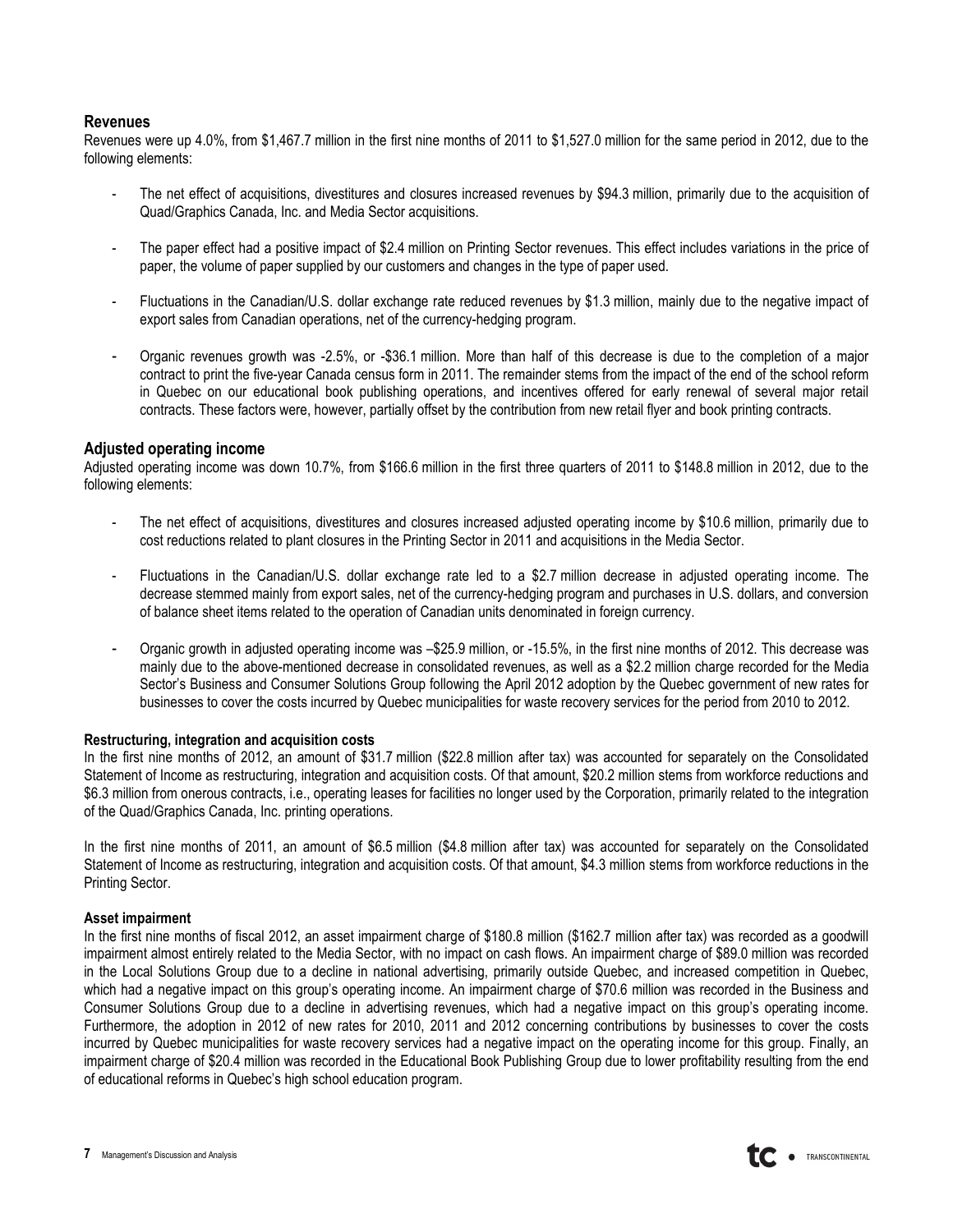In the first nine months of fiscal 2011, an amount of \$3.9 million before tax (\$2.9 million after tax) was accounted for separately on the Consolidated Statement of Income as asset impairment related to the closure of Printing Sector plants.

### Gain on business acquisition

In the first three quarters of 2012, we recorded a gain on business acquisition of \$31.7 million (\$31.7 million after tax) related to the Quad/Graphics Canada, Inc. transaction. Given the short period between the acquisition date and the end of the period, this gain results from a preliminary assessment that the estimated fair value of net assets acquired exceeds the consideration transferred. We expect to finalize the initial recording of this transaction by the end of our fiscal year following the final evaluation of the fair value of net assets acquired.

#### Financial expenses

Financial expenses rose by \$3.6 million in the first nine months of 2012, from \$35.1 million in 2011 to \$38.7 million in 2012. This increase is principally due to financial expenses related to unusual income tax adjustments in the first quarter of 2012, explained in the "Income taxes" section below, offset by expenses associated with long-term debt repayments in the second quarter of 2011.

However, excluding the expenses associated with unusual income tax adjustments and long-term debt repayments, financial expenses were down \$6.6 million, from \$29.3 million in 2011 to \$22.7 million in 2012. This is due to a significant reduction in our net indebtedness and the weighted average interest rate of our debt portfolio compared to last year, due to an optimization of our borrowing costs in recent quarters.

#### Income taxes

.

Income taxes rose \$22.2 million, from \$26.3 million in the first nine months of 2011 to \$48.5 million in the same period in 2012. This increase is mainly due to a \$42.0 million provision in the first quarter of 2012 pertaining to notices of tax re-assessment. Therefore, the outcome of this dispute could favorably influence the amounts recognized in the consolidated financial statements of the Corporation. This was offset by lower income taxes related to the asset impairment charge in the second quarter of 2012.

Excluding income taxes on restructuring and integration expenses, acquisition costs, asset impairment, the gain on business acquisition, and unusual adjustments, income taxes would have amounted to \$33.5 million in the first nine months of 2012, for a tax rate of 26.6%, compared to \$30.6 million, or 22.3%, in the first nine months of 2011. This increase is mainly due to an unfavorable non-recurring adjustment in the third quarter of 2012 and to differences between the tax treatment and accounting treatment of certain items.

### Net Income Applicable to Participating Shares

Net income applicable to participating shares fell from \$89.9 million in the first three quarters of 2011 to -\$131.4 million in the first three quarters of 2012. The decrease is mainly due to a \$180.8 million (\$162.7 million after tax) asset impairment charge, and a \$58.0 million (\$58.0 million after tax) provision for the re-assessment notices received from tax authorities, composed of \$42.0 million accounted for as income taxes and \$16.0 million as financial expenses. These items were however offset by a gain on business acquisition of \$31.7 million (\$31.7 million after tax). On a per share basis, net income applicable to participating shares decreased from \$1.11 to -\$1.62.

Adjusted net income applicable to participating shares was down \$13.3 million, or 13.2%, from \$100.8 million in the first three quarters of 2011 to \$87.5 million in the first three quarters of 2012. On a per share basis, it declined from \$1.24 to \$1.08.

### Discontinued operations

Net loss related to discontinued operations was -\$7.1 million, net of related income taxes, in the first nine months of 2012. The loss stems primarily from our book printing operations sold to Quad/Graphics Inc. in September 2011 and to Marquis Imprimeur Inc. in July 2012, as well as an unfavorable adjustment related to a price adjustment based on working capital at the close of the sale of our print operations in Mexico in the fourth quarter of 2011.

In the first three quarters of 2011, our Mexican operations and the book printing operations sold to Quad/Graphics, Inc. in September 2011 and to Marquis Imprimeur Inc. in July 2012 generated net income of \$1.0 million.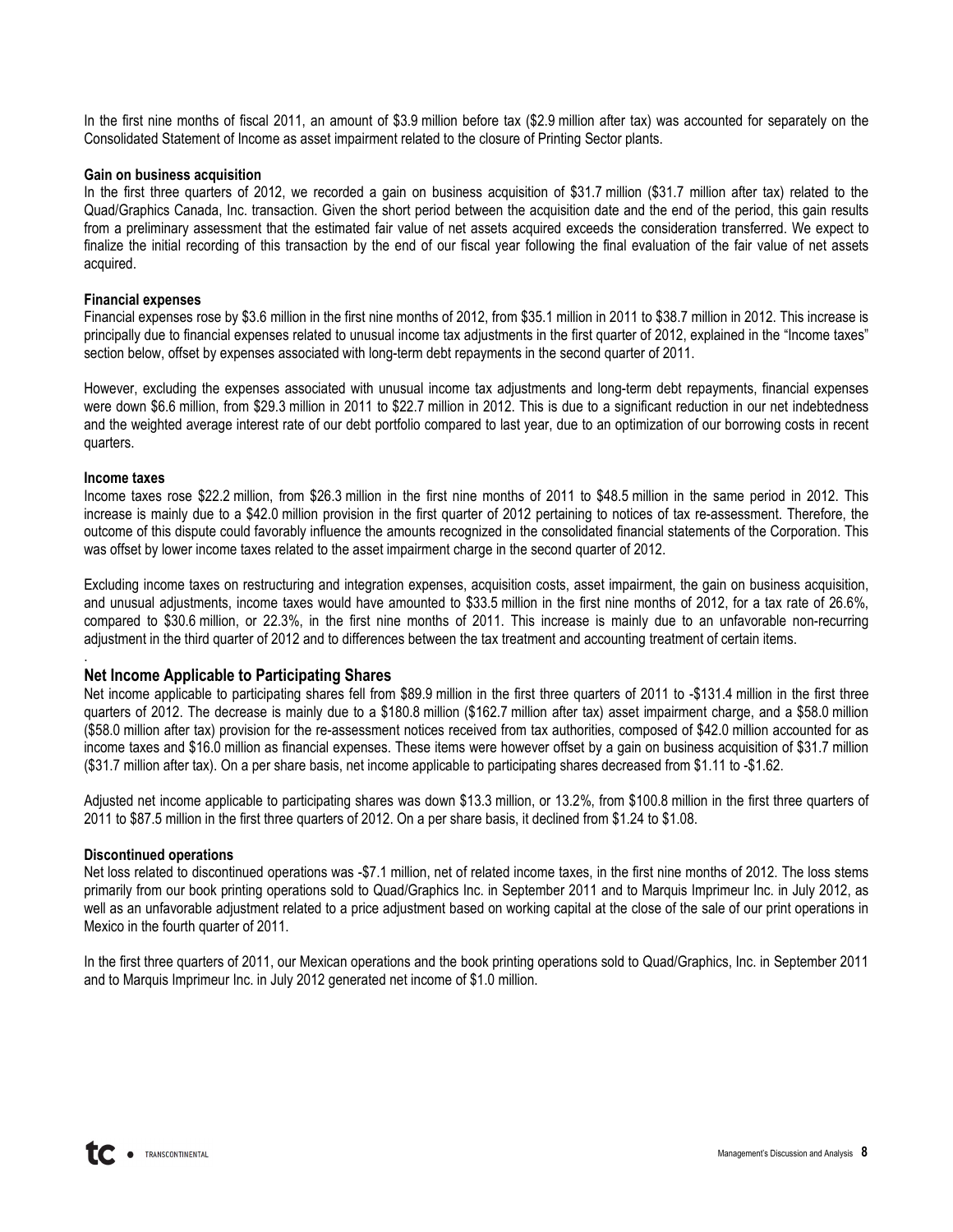### ANALYSIS OF SECTOR RESULTS - CUMULATIVE

(unaudited)

| (in millions of dollars)                                           | <b>Printing Sector</b> | Media Sector | Inter-segment<br>Eliminations and Other<br>acitivities |    | Total   |
|--------------------------------------------------------------------|------------------------|--------------|--------------------------------------------------------|----|---------|
| Revenues - Nine months ended July 31, 2011                         | \$<br>1,021.1          | \$<br>506.0  | \$<br>(59.4)                                           | 5  | 1,467.7 |
| Acquisitions/Divestitures/Closures                                 | 70.0                   | 24.3         |                                                        |    | 94.3    |
| <b>Existing operations</b>                                         |                        |              |                                                        |    |         |
| Paper effect                                                       | 2.4                    |              |                                                        |    | 2.4     |
| Exchange rates effect                                              | (1.1)                  | (0.2)        |                                                        |    | (1.3)   |
| Organic growth (negative)                                          | (13.1)                 | (24.4)       | 1.4                                                    |    | (36.1)  |
| Revenues - Nine months ended July 31, 2012                         | \$<br>1,079.3          | \$<br>505.7  | \$<br>(58.0)                                           | \$ | 1,527.0 |
| Adjusted operating income (loss) - Nine months ended July 31, 2011 | \$<br>139.9            | \$<br>38.0   | \$<br>(11.3)                                           | \$ | 166.6   |
| Acquisitions/Divestitures/Closures                                 | 8.8                    | 1.8          |                                                        |    | 10.6    |
| Existing operations                                                |                        |              |                                                        |    |         |
| Paper effect                                                       |                        | 0.2          |                                                        |    | 0.2     |
| Exchange rates effect                                              | (2.2)                  | (0.5)        |                                                        |    | (2.7)   |
| Organic growth (negative)                                          | (11.1)                 | (15.7)       | 0.9                                                    |    | (25.9)  |
| Adjusted operating income (loss) - Nine months ended July 31, 2012 | \$<br>135.4            | \$<br>23.8   | \$<br>(10.4)                                           | \$ | 148.8   |

In this section, Management uses adjusted operating income to evaluate the financial performance of its operating sectors and deems this measure is appropriate.

### Printing Sector

Printing Sector revenues were up 5.7%, or \$58.2 million, from \$1,021.1 million in the first three quarters of 2011 to \$1,079.3 million for the same period in 2012. Excluding the effect of acquisitions, divestitures, closures, the exchange rate and paper, revenues were down \$13.1 million, or 1.3%. This decrease stems mainly from the completion of a major contract to print the five-year Canada census form in 2011, with a corresponding revenue decrease of more than \$18 million in 2012, and to incentives offered for early renewal of several major retail contracts. However, these items were partially mitigated by new book and retail flyer-printing contracts.

Adjusted operating income was down 3.2%, from \$139.9 million in the first three quarters of 2011 to \$135.4 million for the same period in 2012. Adjusted operating margin also decreased during this period, from 13.7% in the first three quarters of 2011 to 12.5%. Excluding the effect of acquisitions, divestitures, closures and the exchange rate, adjusted operating income was down \$11.1 million, or -7.9%. This negative organic growth stems mainly from the above-mentioned decrease in revenues, partially offset by the greater efficiency of our hybrid printing platform.

### Media Sector

Media Sector revenues decreased slightly, by \$0.3 million or 0.1%, from \$506.0 million in the first three quarters of 2011 to \$505.7 million in the same period in 2012. Excluding the effect of acquisitions, divestitures, closures and the exchange rate, organic growth was -\$24.4 million, or -4.8%. The decrease stems mainly from the expected reduction in revenues in our educational book publishing business following the end of the school reform in Quebec in 2011 and, to a lesser extent, the student strike in Quebec. In addition, lower spending on national advertising, which mainly affected newspaper publishing operations outside Quebec, and the decrease in our custom communication activities also had an adverse impact on sector revenues in the first three quarters of 2012. The decrease was, however, partially offset by higher revenues in our digital, interactive and premedia operations.

During the same period, adjusted operating income was down \$14.2 million, or -37.4%, from \$38.0 million in the first three quarters of 2011 to \$23.8 million in 2012. Excluding the effect of acquisitions, divestitures, closures, the exchange rate and paper, organic growth was -\$15.7 million, or -41.3%. Apart from the negative impact of the decreased revenues noted above, adjusted operating income was affected by a \$2.2 million charge recorded in the Media Sector' Business and Consumer Solutions Group following the April 2012 adoption by the Quebec government of new rates for businesses for the 2010-2012 period to cover the costs incurred by Quebec municipalities for waste

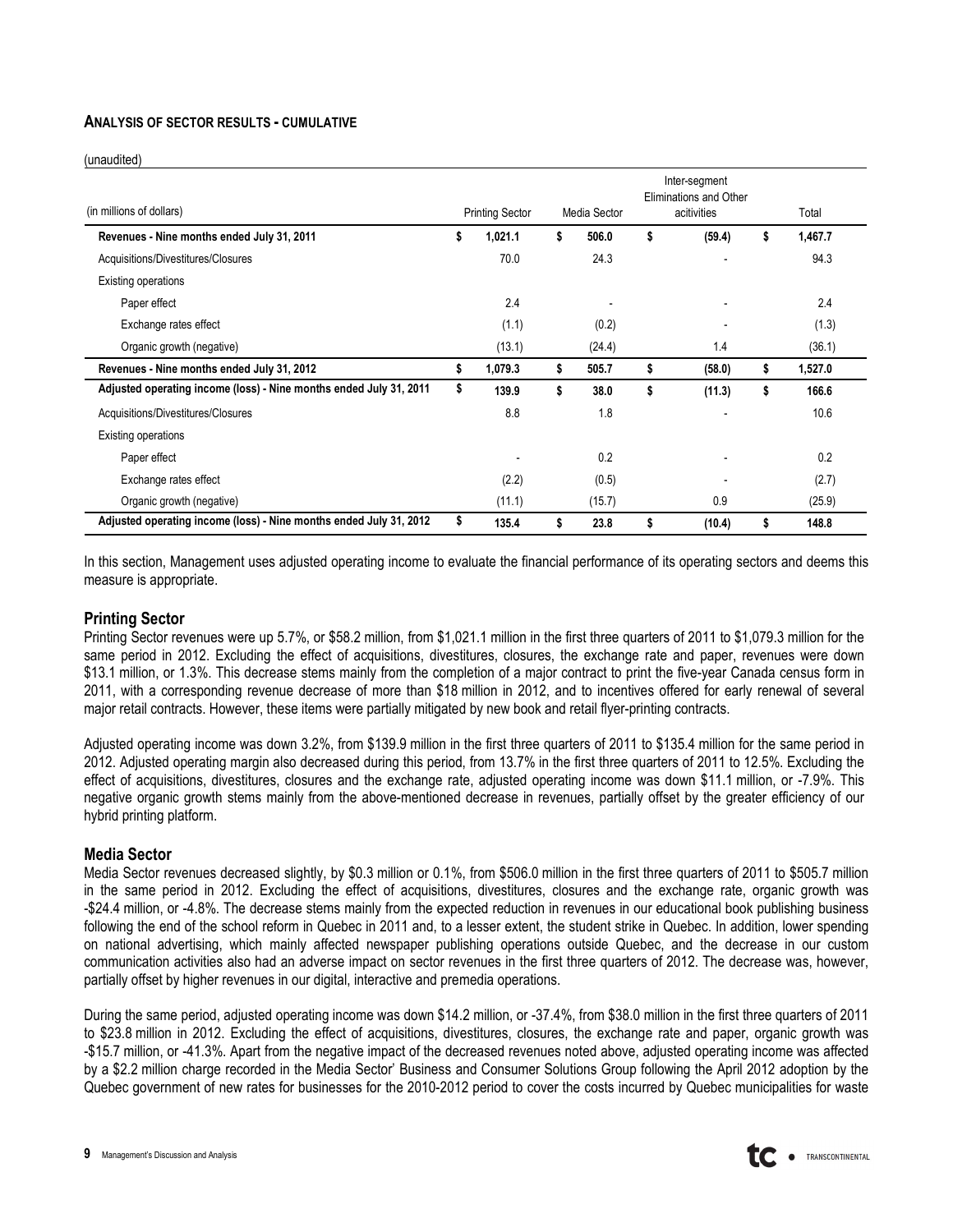recovery services. The sector's adjusted operating margin was down, from 7.5% in the first three quarters of 2011 to 4.7% in the same period in 2012.

### Inter-Segment Eliminations, Other Activities and Head Office

Eliminations of inter-segment revenues and other activities went from -\$59.4 million in the first three quarters of 2011 to -\$58.0 million in the same period in 2012. The positive change of \$1.4 million is mainly due to a decrease in inter-segment transactions during this period. Adjusted operating income improved, from -\$11.3 million in the first three quarters of 2011 to -\$10.4 million in the same period in 2012, primarily due to compensation received from Quad/Graphics between the time we sold them our Mexican operations in September 2011 and the transaction to acquire the shares of Quad/Graphics Canada, Inc. was finalized on March 1, 2012.

### SUMMARY OF CONSOLIDATED INTERIM RESULTS

(unaudited)

|                                                                       |           |   |                |   |            |               | <b>IFRS</b> |    |                |      |           |        |        |      | Canadian<br><b>GAAP</b> |  |
|-----------------------------------------------------------------------|-----------|---|----------------|---|------------|---------------|-------------|----|----------------|------|-----------|--------|--------|------|-------------------------|--|
|                                                                       |           |   | 2012           |   |            |               |             |    |                | 2011 |           |        |        |      | 2010                    |  |
| (in millions of dollars, except per share amounts)                    | Q3        |   | Q <sub>2</sub> |   | Q1         |               | Q4          |    | Q <sub>3</sub> |      | Q2        |        | Q1     |      | Q4                      |  |
| Rev enues                                                             | \$<br>517 |   | \$<br>522      |   | \$<br>488  |               | \$<br>522   | \$ | 479            |      | \$<br>486 | \$     | 502    |      | \$<br>539               |  |
| Adjusted operating income before amortization <sup>(1)</sup>          | 79        |   | 84             |   | 71         |               | 110         |    | 86             |      | 90        |        | 79     |      | 117                     |  |
| Adjusted operating income margin before amortization                  | 15.3 %    |   | 16.1 %         |   | 14.5 $%$   |               | 21.1 %      |    | 18.0 $%$       |      |           | 18.5 % | 15.7 % |      | 21.7 %                  |  |
| Adjusted operating income <sup>(1)</sup>                              | 50        |   | 56             |   | 43         |               | 80          |    | 57             |      | 60        |        | 49     |      | 88                      |  |
| Adjusted operating income margin                                      | 9.7       | % | 10.7 %         |   | 8.8        | $\frac{0}{0}$ | 15.3 %      |    | 11.9 %         |      |           | 12.3 % | 9.8%   |      | 16.3 %                  |  |
| Net income applicable to participating shares                         | \$<br>8   |   | \$<br>(106)    |   | \$<br>(33) |               | \$<br>31    | \$ | 31             |      | \$<br>33  | \$     | 26     |      | \$<br>44                |  |
| Per share                                                             | 0.10      |   | (1.31)         |   | (0.41)     |               | 0.38        |    | 0.38           |      | 0.41      |        | 0.32   |      | 0.55                    |  |
| Adjusted net income applicable to participating shares <sup>(1)</sup> | 25        |   | 36             |   | 27         |               | 55          |    | 33             |      | 39        |        | 29     |      | 62                      |  |
| Per share                                                             | 0.31      |   | 0.44           |   | 0.33       |               | 0.68        |    | 0.40           |      | 0.48      |        | 0.36   |      | 0.77                    |  |
| % of fiscal year                                                      |           | % |                | % | ٠          | %             | 35 %        |    | 21 %           |      |           | 25 %   |        | 19 % | 40 %                    |  |

(1) Please refer to the section "Reconciliation of non-IFRS Financial M easures" on page 11 of this M anagement's Discussion and Analysis.

The above table shows changes in our quarterly results for the past eight quarters. The Quad/Graphics Canada, Inc. acquisition in the second quarter of 2012 contributed to revenues in the second and third quarters of 2012 without significantly impacting adjusted operating income. However, completion of the contract to print the five-year Canada census forms affected our fourth-quarter revenues in 2011 and in the first and second quarters of 2012 versus the corresponding quarters of the previous fiscal year. Lastly, fourth quarter results are higher than other quarters since our customers' marketing spending is normally higher in the fall.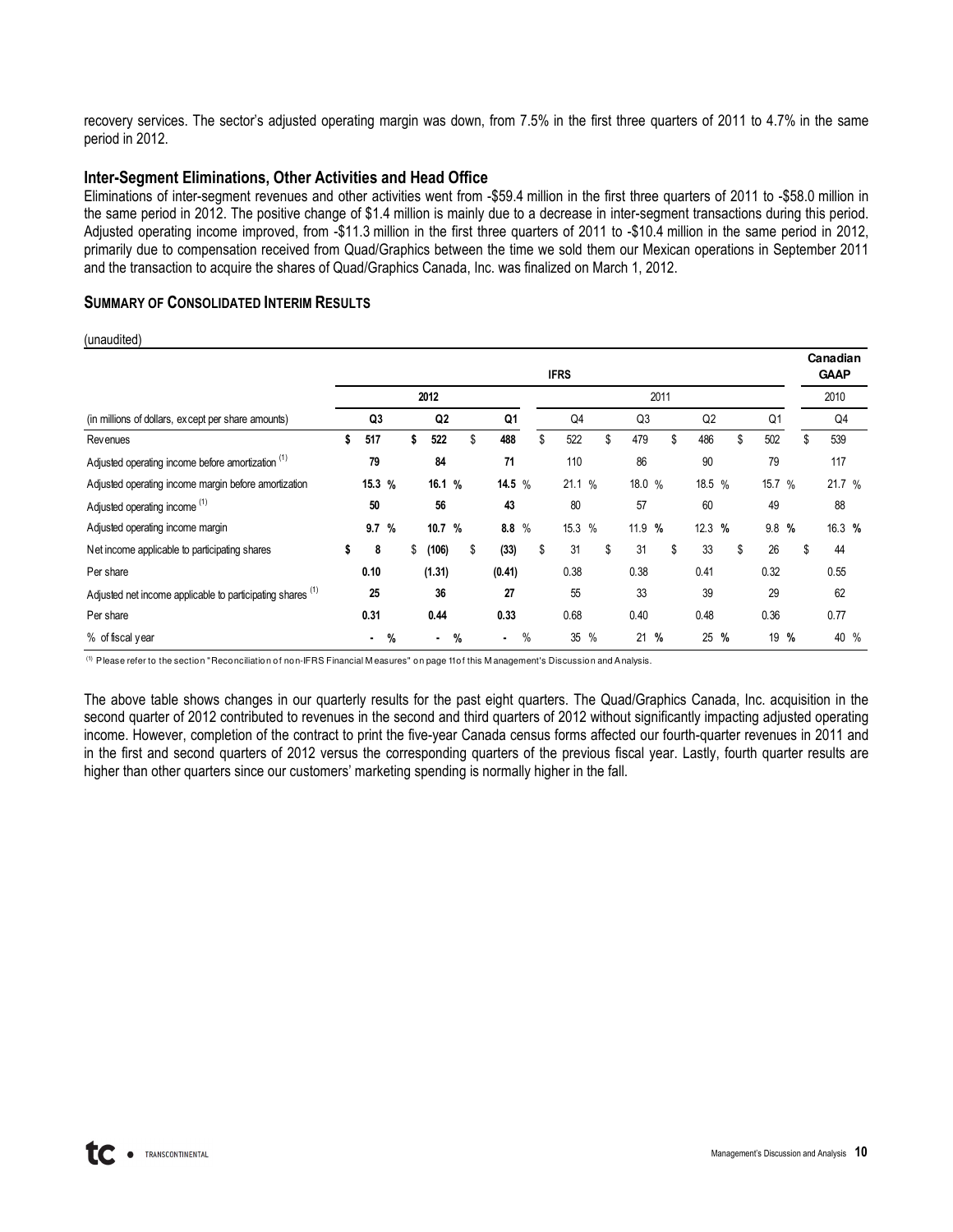### RECONCILIATION OF NON-IFRS FINANCIAL MEASURES

 $(unإ $i$$ 

Financial data have been prepared in conformity with IFRS. However, certain measures used in this report do not have any standardized meaning under IFRS and could be calculated differently by other companies. We believe that many readers analyze our results based on certain non-IFRS financial measures because such measures are more appropriate for evaluating the Corporation's operating performance. Internally, Management uses such non-IFRS financial information as an indicator of business performance, and evaluates management's effectiveness with specific reference to these indicators. These measures should be considered in addition to, not as a substitute for or superior to, measures of financial performance prepared in accordance with IFRS. The following table reconciles IFRS financial measures to non-IFRS financial measures.

|                                                                               | Three months ended July 31 |            | Nine months ended July 31 |                        |        |  |
|-------------------------------------------------------------------------------|----------------------------|------------|---------------------------|------------------------|--------|--|
| (in millions of dollars, except per share amounts)                            | 2012                       | 2011       | 2012                      |                        | 2011   |  |
| Net income (loss) applicable to participating shares                          | \$<br>8.1                  | \$<br>31.5 | \$<br>(131.4)             | \$                     | 89.9   |  |
| Dividends on preferred shares                                                 | 1.7                        | 1.7        | 5.1                       |                        | 5.1    |  |
| Net loss (income) related to discontinued operations (after tax)              | 5.7                        | (0.1)      | 7.1                       |                        | (1.0)  |  |
| Non-controlling interests                                                     | (0.2)                      |            |                           |                        | 0.8    |  |
| Unusual adjustments to income taxes                                           |                            |            | 42.0                      |                        |        |  |
| Income tax expenses                                                           | 10.8                       | 12.9       | 6.5                       |                        | 26.3   |  |
| Expenses related to long-term debt repayments                                 |                            |            |                           |                        | 5.8    |  |
| Financial expenses related to unusual adjustments to income taxes             |                            |            | 16.0                      |                        |        |  |
| Financial expenses                                                            | 9.0                        | 9.9        | 22.7                      |                        | 29.3   |  |
| Gain on business acquisition                                                  |                            |            | (31.7)                    |                        |        |  |
| Impairment of assets                                                          |                            | 0.4        | 180.8                     |                        | 3.9    |  |
| Restructuring and integration expenses and acquisition costs                  | 14.8                       | 0.8        | 31.7                      |                        | 6.5    |  |
| Adjusted operating income                                                     | \$<br>49.9                 | \$<br>57.1 | \$<br>148.8               | \$                     | 166.6  |  |
| Amortization                                                                  | 28.7                       | 29.2       | 85.0                      |                        | 88.8   |  |
| Adjusted operating income before amortization                                 | \$<br>78.6                 | \$<br>86.3 | \$<br>233.8               | \$                     | 255.4  |  |
| Net income (loss) applicable to participating shares                          | \$<br>8.1                  | \$<br>31.5 | \$<br>(131.4)             | \$                     | 89.9   |  |
| Net loss (income) from discontinued operations (after tax)                    | 5.7                        | (0.1)      | 7.1                       |                        | (1.0)  |  |
| Unusual adjustments to income taxes (after tax)                               |                            |            | 42.0                      |                        |        |  |
| Expenses related to long-term debt repayments (after tax)                     |                            |            |                           |                        | 4.2    |  |
| Financial expenses related to unusual adjustments to income taxes (after tax) |                            |            | 16.0                      |                        |        |  |
| Gain on business acquisition (after tax)                                      |                            |            | (31.7)                    |                        |        |  |
| Impairment of assets (after tax)                                              |                            | 0.4        | 162.7                     |                        | 2.9    |  |
| Restructuring and integration expenses and acquisition costs (after tax)      | 11.1                       | 0.7        | 22.8                      |                        | 4.8    |  |
| Adjusted net income applicable to participating shares                        | \$<br>24.9                 | \$<br>32.5 | \$<br>87.5                | \$                     | 100.8  |  |
| Average number of participating shares outstanding                            | 80.9                       | 81.0       | 81.0                      |                        | 81.0   |  |
| Adjusted net income applicable to participating shares per share              | \$<br>0.31                 | \$<br>0.40 | \$<br>1.08                | \$                     | 1.24   |  |
|                                                                               |                            |            | As at July 31, 2012       | As at October 31, 2011 |        |  |
| Long-term debt                                                                |                            |            | \$<br>205.5               | \$                     | 292.5  |  |
| Current portion of long-term debt                                             |                            |            | 330.1                     |                        | 271.9  |  |
| Cash and cash equivalents                                                     |                            |            | (28.5)                    |                        | (75.0) |  |
| Net indebtedness                                                              |                            |            | \$<br>507.1               | \$                     | 489.4  |  |

| <b>Net indebtedness</b>                                                                | 50/11 | 489.4 |
|----------------------------------------------------------------------------------------|-------|-------|
| Amount to be paid to Quad/Graphics following the closing of the transaction to acquire |       |       |
| the shares of Quad/Graphics Canada                                                     |       | 50.0  |
| Adjusted net indebtedness                                                              | 507.1 | 539.4 |
| Adjusted operating income before amortization (last 12 months)                         | 343.8 | 365.4 |
| Net indebtedness ratio                                                                 | 1.47x | 1.34x |
| Adjusted net indebtedness ratio                                                        | 1.47x | l.48x |

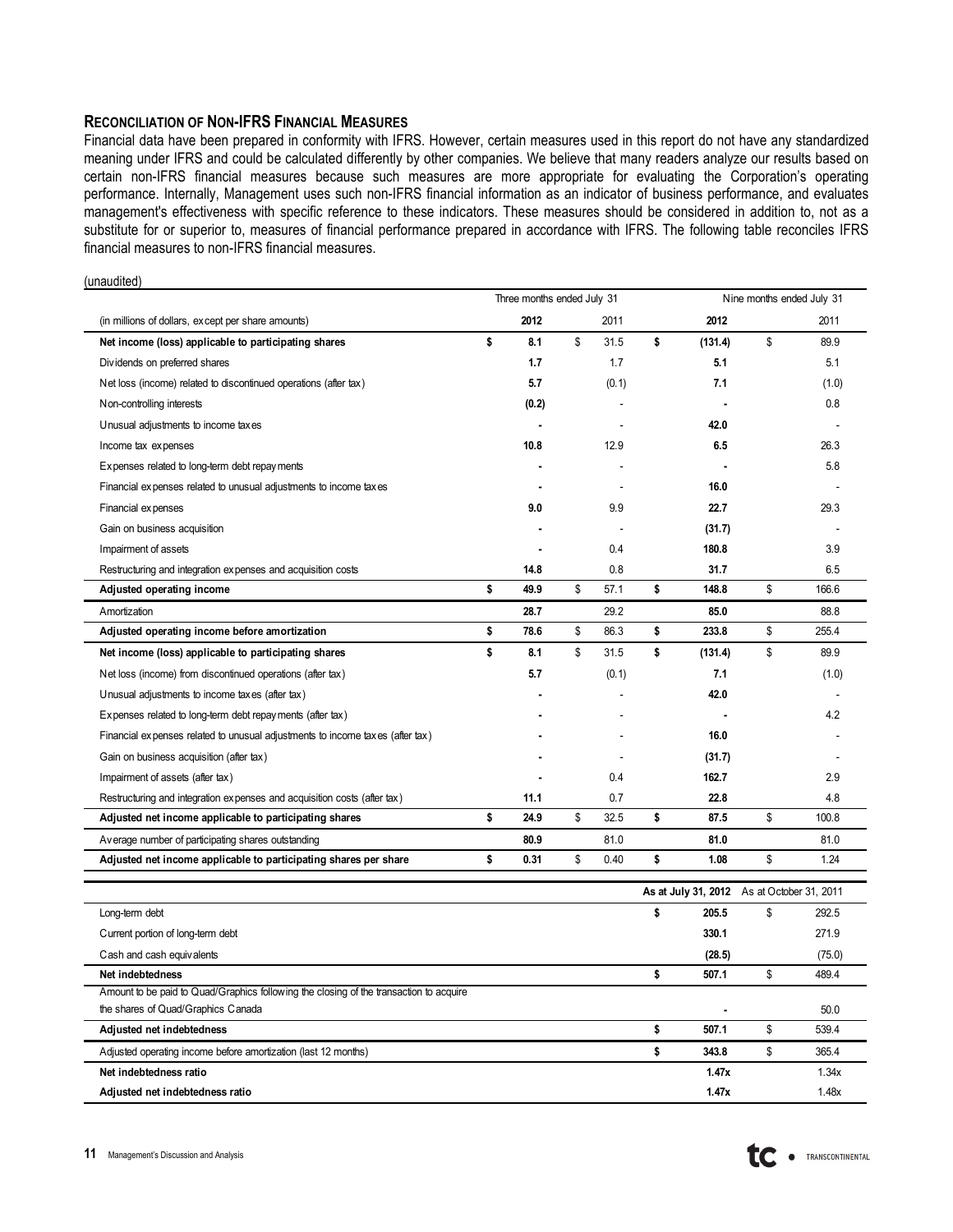### FINANCIAL CONDITION, LIQUIDITY AND CAPITAL RESOURCES – THIRD QUARTER

| (unaudited)                                                                     |                     |                        |
|---------------------------------------------------------------------------------|---------------------|------------------------|
| (in millions of dollars)                                                        | 2012                | 2011                   |
| <b>Operating activities</b>                                                     |                     |                        |
| Cash flow from continuing operations before changes in non-cash operating items |                     |                        |
| and income tax paid                                                             | \$<br>69.8          | \$<br>89.0             |
| Changes in non-cash operating items                                             | 18.5                | (10.3)                 |
| Income tax paid                                                                 | (46.0)              | 3.7                    |
| Cash flow related to operating activities of continuing operations              | \$<br>42.3          | \$<br>82.4             |
| Investing activities                                                            |                     |                        |
| <b>Business acquisitions</b>                                                    | \$<br>(1.4)         | \$                     |
| Acquisitions of property, plant and equipment, net of disposals                 | (9.0)               | (8.4)                  |
| Acquisitions of intangible assets and other assets                              | (7.3)               | (6.4)                  |
| Cash flow related to investing activities of continuing operations              | \$<br>(17.7)        | \$<br>(14.8)           |
| <b>Financing activities</b>                                                     |                     |                        |
| Reimbursement of long-term debt                                                 | \$<br>(8.2)         | \$<br>(59.2)           |
| Increase (decrease) in revolving term credit facility                           | 2.0                 | 78.4                   |
| Financial expenses on long-term debt                                            | (6.8)               | (7.8)                  |
| Expenses related to debt repayment                                              |                     | (1.0)                  |
| Issuance of participating shares                                                | 0.2                 |                        |
| Redemption of participating shares, net                                         | (4.4)               |                        |
| Dividends on participating shares                                               | (11.7)              | (10.9)                 |
| Dividends on preferred shares                                                   | (1.7)               | (1.7)                  |
| Cash flow related to financing activities of continuing operations              | \$<br>(30.6)        | \$<br>(2.2)            |
| <b>Financial position</b>                                                       | As at July 31, 2012 | As at October 31, 2011 |
| Adjusted net indebtedness <sup>(1)</sup>                                        | \$<br>507.1         | \$<br>539.4            |
| Adjusted net indebtedness ratio <sup>(1)</sup>                                  | 1.47x               | 1.48x                  |
| C redit rating                                                                  |                     |                        |
| <b>DBRS</b>                                                                     | <b>BBB high</b>     | <b>BBB</b> high        |
|                                                                                 | Negative            | Stable                 |
| Standard and Poor's                                                             | <b>BBB</b>          | <b>BBB</b>             |
|                                                                                 | <b>Stable</b>       | Stable                 |

(1) Please refer to the section "Reconciliation of non-IFRS Financial M easures" on page 11 of this M anagement's Discussion and Analysis.

### Cash Flow Related to Continuing Operations

Cash flow from operating activities before changes in non-cash operating items and income tax paid decreased from \$89.0 million in 2011 to \$69.8 million in 2012, primarily due to a decrease in our adjusted operating income before amortization and higher restructuring expenses. Furthermore, changes in non-cash operating items led to a cash inflow of \$18.5 million in 2012, compared to a cash outflow of \$10.3 million in 2011. We also had a cash outflow of \$46.0 million for income taxes in 2012, compared to a cash inflow of \$3.7 million in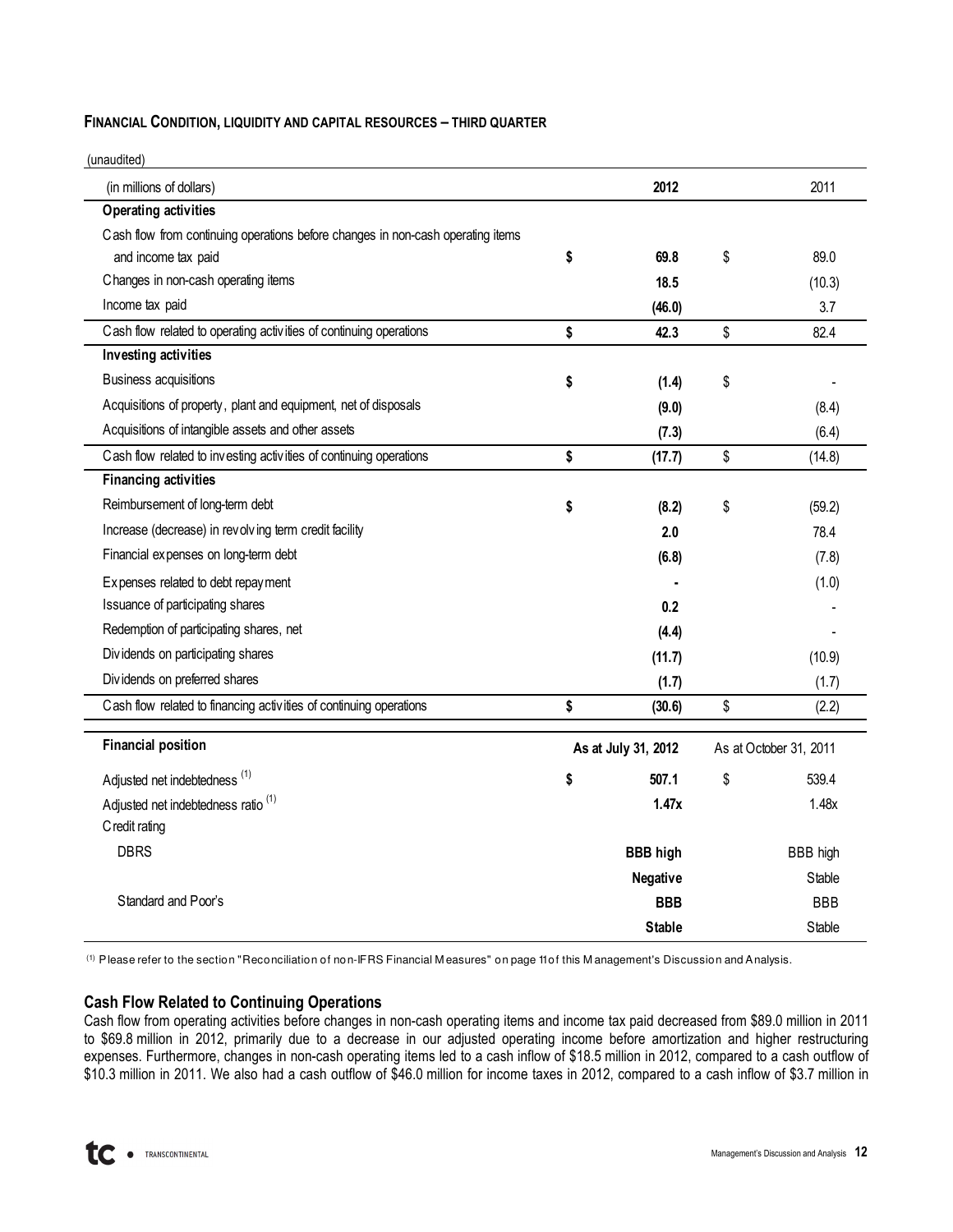2011, including \$31.6 million related to the re-assessment notices received early in fiscal 2012, which are being contested. Consequently, cash flow from operating activities decreased, leading to a cash inflow of \$42.3 million in 2012, compared to \$82.4 million in 2011.

### Cash Flow Related to Investing Activities of Continuing Operations

Our business acquisitions and our investments in tangible and intangible assets, net of disposals, combined with our other asset items, rose from \$14.8 million in the third quarter of 2011 to \$17.7 million in 2012.

### Cash Flow Related to Financing Activities of Continuing Operations

In the third quarter of 2012, we paid \$11.7 million in dividends on participating shares and \$1.7 million on preferred shares compared to \$10.9 million and \$1.7 million respectively for the same period in 2011. The dividends paid on participating shares rose due to the increase announced in March 2012, which raised the quarterly dividend from \$0.135 in the third quarter of 2011 to \$0.145 in 2012.

### Debt Instruments

At July 31, 2012, the adjusted net indebtedness ratio stood at 1.47x (1.48x at October 31, 2011). The cash flows generated combined with the reduction in our investments in tangible and intangible assets were partially offset by costs related to the integration of Quad/Graphics Canada, Inc., which led to a decrease in the adjusted net debt from \$539.4 million at October 31, 2011 to \$507.1 million at July 31, 2012. However, a decrease in our adjusted operating income before amortization in the first three quarters of 2012 mitigated the positive impact of this decrease on our adjusted net indebtedness ratio.

In the second quarter of 2012, we announced a new five-year unsecured term-credit facility of \$400.0 million, which matures in February 2017. We also have the current credit facility, which was reduced to \$200.0 million and will remain in place until it matures in September 2012. An amount of \$241.4 million was drawn on these credit facilities at July 31, 2012. Note that our \$200.0 million securitization program was unused at July 31, 2012.

### Share Capital

In the second quarter of 2012, the Corporation was authorized to purchase for cancellation on the open market, between April 13, 2012 and April 12, 2013, up to 3,295,096 of its Class A Subordinate Voting Shares, representing 5% of the 65,901,932 issued and outstanding Class A Subordinate Voting Shares as of April 2, 2012, and up to 757,561 of its Class B Shares, representing 5% of the 15,151,235 issued and outstanding Class B Shares as of April 2, 2012. In accordance with the Toronto Stock Exchange requirements, the maximum daily purchase is 23,975 Class A Subordinate Voting Shares and a total of 1,000 Class B Shares. The purchases are made in the normal course of business at market prices through the facilities of the Toronto Stock Exchange and/or alternative Canadian trading platforms in accordance with the requirements of the exchange. In the three and nine months ended July 31, 2012, the Corporation purchased 471,500 of its Class A Subordinate Voting Shares at a weighted average price of \$9.27, for a total cash consideration of \$4.4 million. The excess of the total consideration paid over the book value of the shares, an amount of \$1.8 million, was accounted for as a reduction in retained earnings.

No Class B Shares were purchased in the first three quarters of 2012.

The following table provides data on shares issued and outstanding at July 31, 2012 and at August 31, 2012:

| <b>Shares Issued and Outstanding</b>           | At July 31, 2012 | At August 31, 2012 <sup> </sup> |
|------------------------------------------------|------------------|---------------------------------|
| Class A<br>(Subordinate Voting Shares)         | 65.558.392       | 65.533.692                      |
| <b>Class B</b><br>(Multiple Voting Shares)     | 15.043.975       | 15.043.975                      |
| <b>Series D Preferred</b><br>(with rate reset) | 4,000,000        | 4,000,000                       |

### FUTURE CHANGES IN ACCOUNTING POLICIES

#### Financial Instruments

In October 2010, the IASB issued IFRS 9, "Financial Instruments," the first part of a three-part project to replace IAS 39, "Financial Instruments: Recognition and Measurement" and IFRIC 9, "Reassessment of Embedded Derivatives." This first part covers classification and measurement of financial assets and financial liabilities, with impairment of financial assets and hedge accounting being addressed in the other two parts.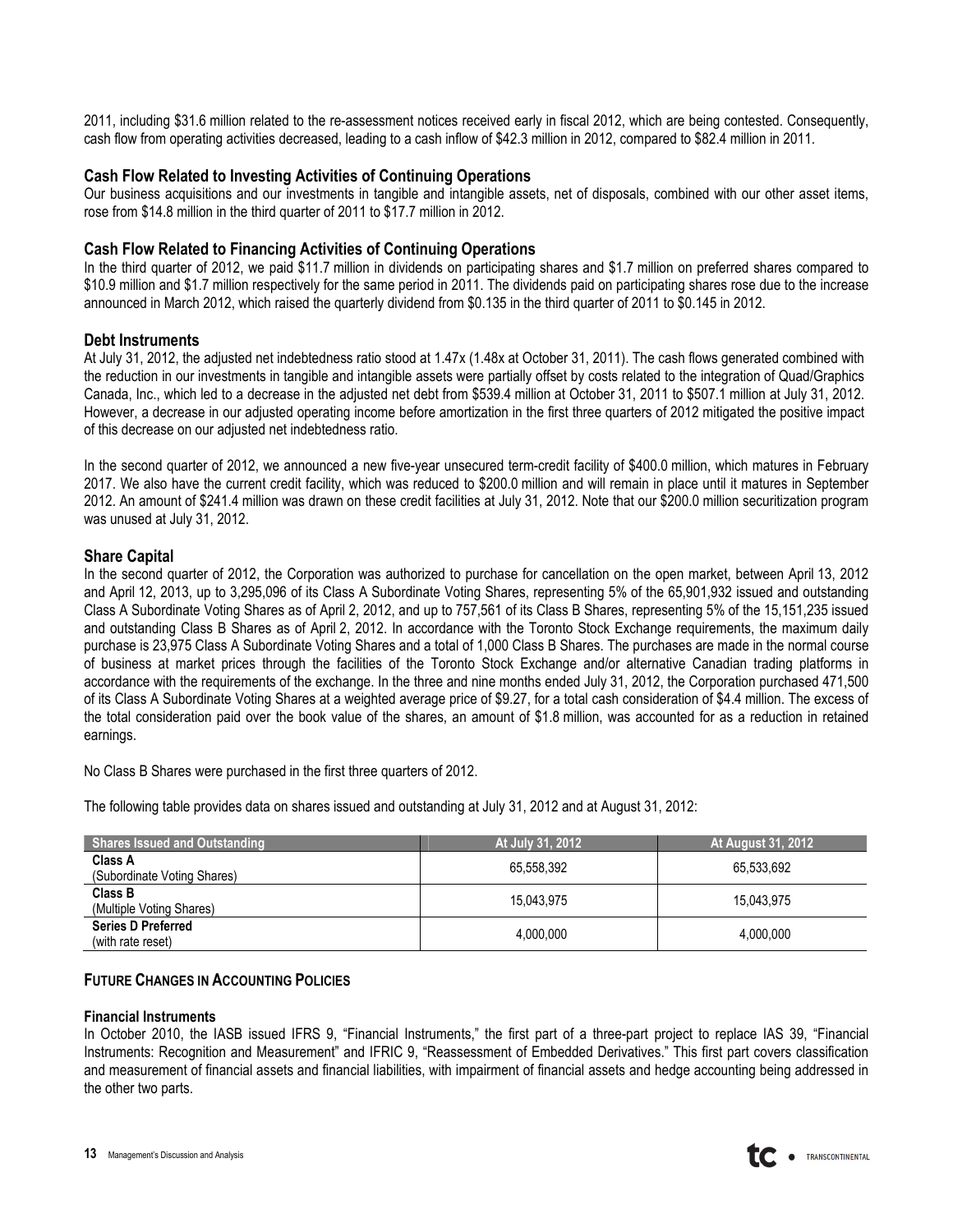In order to determine whether a financial asset should be measured at amortized cost or fair value, IFRS 9 uses a single approach that replaces the multiple measurement and category models established by IAS 39. Under IFRS 9, determination is based on how an entity manages its financial instruments and the characteristics of the contractual cash flows of its financial assets. Most of the requirements in IAS 39 for classification and measurement of financial liabilities were carried forward to IFRS 9. However, requirements concerning measurement of financial liabilities at fair value have changed; the portion of changes in fair value related to the entity's own credit risk must be presented in other comprehensive loss rather than in the Consolidated Statement of Income. IFRS 9 applies to annual periods beginning on or after January 1, 2015, and earlier application is permitted.

### Consolidated Financial Statements

In May 2011, the IASB issued IFRS 10, "Consolidated Financial Statements," intended to replace IAS 27 "Consolidated and Separate Financial Statements" and SIC-12, "Consolidation – Special Purpose Entities." IFRS 10 defines the concept of control as the determining factor in whether an entity should be included in the basis of consolidation in an entity's consolidated financial statements. IFRS 10 applies to annual periods beginning on or after January 1, 2013, and earlier application is permitted.

### Joint Arrangements

In May 2011, the IASB issued IFRS 11, "Joint Arrangements" intended to replace IAS 31, "Interests in Joint Ventures" and SIC 13, "Jointly Controlled Entities – Non-monetary Contributions by Venturers." IFRS 11 deals with the contractual rights and obligations inherent in a joint arrangement, rather than the legal form of the arrangement. IFRS 11 eliminates the election to use the proportionate consolidation method when recognizing interests in jointly controlled entities, and requires use of the equity method. IFRS 11 applies to annual periods beginning on or after January 1, 2013, and earlier application is permitted.

Currently, the Corporation uses the proportionate consolidation method to recognize interests in joint ventures, but will have to apply the equity method under IFRS 11. Under this method, the Corporation's share of the net assets, net income and other comprehensive income (loss) in the joint ventures will be presented in a single line item in the Consolidated Statement of Financial Position, the Consolidated Statement of Income and the Consolidated Statement of Comprehensive Income, respectively.

### Disclosure of Interests in Other Entities

In May 2011, the IASB issued IFRS 12, "Disclosure of Interests in Other Entities." IFRS 12 completes the disclosure requirements concerning interests that an entity holds in subsidiaries, joint ventures, associates and consolidated structured entities. The standard requires an entity to disclose information regarding the nature and risks associated with all its interests in other entities and the effect of those interests on its financial position, financial performance and cash flows. IFRS 12 applies to annual periods beginning on or after January 1, 2013, and earlier application is permitted.

### Fair Value Measurement

In May 2011, the IASB issued IFRS 13, "Fair Value Measurement." IFRS 13 improves consistency and reduces complexity by providing a specific definition of fair value. IFRS 13 therefore replaces the guidance on measurement of fair value contained in individual IFRS with a single source of guidance on all measurements of fair value. IFRS 13 applies to annual periods beginning on or after January 1, 2013, and earlier application is permitted.

### Employee Benefits

In June 2011, the IASB issued an amended version of IAS 19, "Employee Benefits," in order to reflect significant changes in the recognition and measurement of the defined benefit pension expense and termination benefits. Under the amended IAS 19, use of the "corridor" approach, under which the recognition of actuarial gains and losses could be deferred, has been eliminated. The amended IAS 19 introduces a new approach to calculating and presenting net interest expense on defined benefit liabilities (assets), under which the return on assets will be identical to the rate used to discount the liability. The amended IAS 19 applies to annual periods beginning or after January 1, 2013, and earlier application is permitted.

### Asset and Liability Offsetting

In December 2011, the IASB issued amended versions of IFRS 7, "Financial Instruments: Disclosures" and IAS 32, "Financial Instruments: Presentation", to clarify the requirements for offsetting financial instruments and to require new disclosures on the effect of offsetting arrangements on an entity's financial position. The amended IFRS 7 will be applied retrospectively for annual periods beginning on or after January 1, 2013. The amended IAS 32 will be applied retrospectively for annual periods beginning on or after January 1, 2014. Earlier application is permitted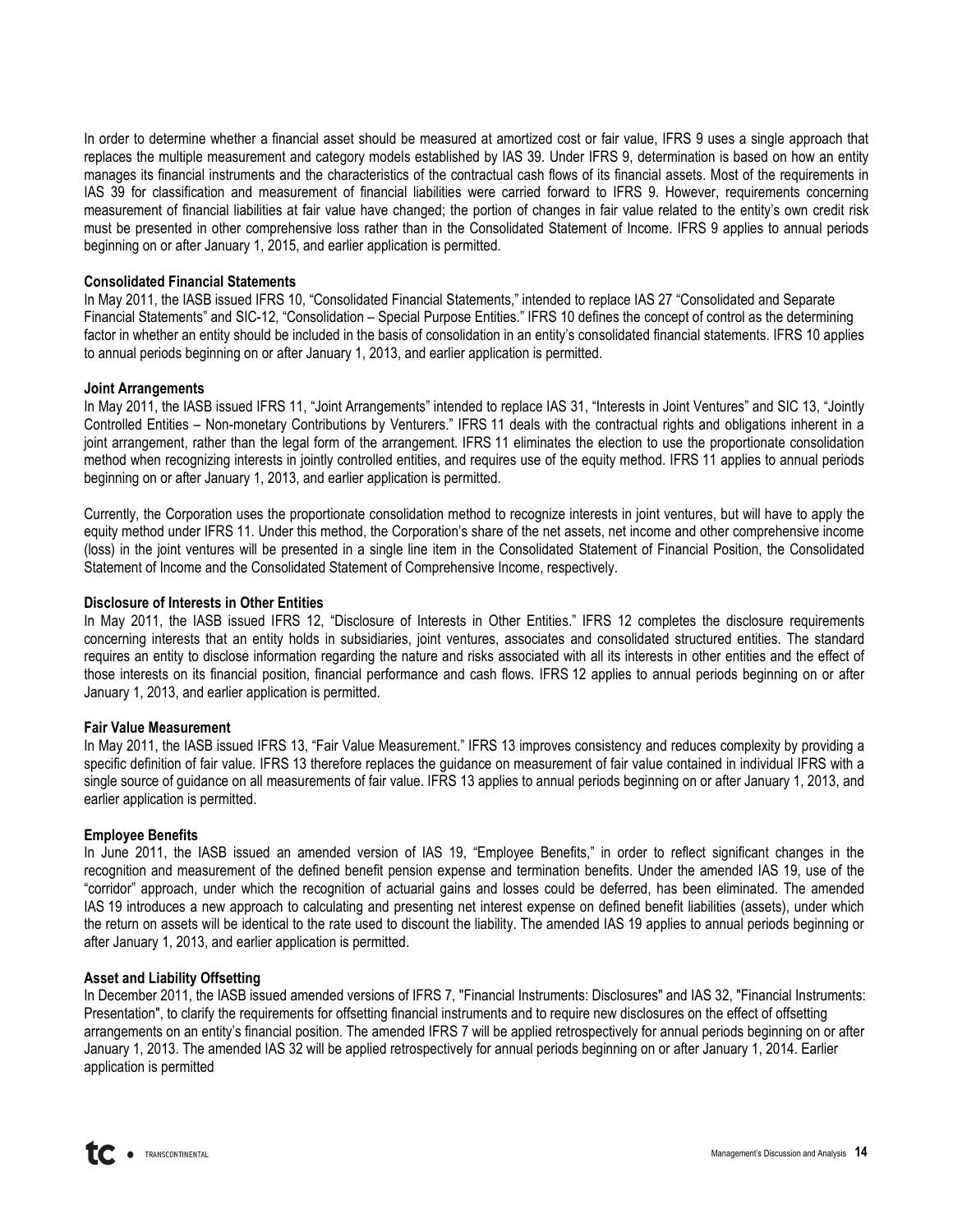The Corporation is currently evaluating the impact of these new standards on its consolidated financial statements.

### RISKS AND UNCERTAINTIES

There has been no major change in our risks and uncertainties since the publication of Management's Discussion and Analysis for the fiscal year ended October 31, 2011. For more information, please refer to the corresponding section of Management's Discussion and Analysis for the fiscal year ended October 31, 2011.

### CONTROLS AND PROCEDURES

The purpose of internal control over financial reporting is to provide reasonable assurance regarding the reliability of the Corporation's financial reporting and preparation of consolidated financial statements in accordance with IFRS.

In the third quarter ended July 31, 2012, no change that has materially affected or is reasonably likely to affect internal control over financial reporting was identified by Management, including the Corporation's President and Chief Executive Officer or Chief Financial and Development Officer.

As at July 31, 2012, Management excluded Quad/Graphics Canada, Inc. from its assessment of internal control over financial reporting, a measure which is accepted by the Autorité des marchés financiers (AMF) in the first year following acquisition. At the time of acquisition, Quad/Graphics Canada, Inc. had six printing plants, a premedia centre and close to 1,000 employees. Additional information about this acquisition is provided in the table below:

| <b>Balance Sheet</b>           | At July 31, 2012                             |
|--------------------------------|----------------------------------------------|
| <b>Current Assets</b>          | \$48.0 M                                     |
| <b>Non-Current Assets</b>      | \$162.6 M                                    |
| <b>Current Liabilities</b>     | \$34.0 M                                     |
| <b>Non-Current Liabilities</b> | \$66.8 M                                     |
| <b>Income Statement</b>        | 3-month period ended<br><b>July 31, 2012</b> |
| <b>Revenues</b>                | \$43.3 M                                     |
| Adjusted operating income      | \$1.0 M                                      |

Note that, given the short period between the dates of acquisition and the end of the period, Management was unable to obtain all the information to complete the initial accounting for business combinations, and therefore it is preliminary and subject to change following a final assessment of the fair value of assets acquired and liabilities assumed. See Note 17 in the interim consolidated financial statements for the period ended July 31, 2012 for additional information about the acquisition of Quad/Graphics Canada, Inc.

### **OUTLOOK**

The integration of the Quad/Graphics Canada printing operations is progressing in line with the multi-phase transition plan; in the short term the focus is on the merger of the operations of two commercial printing plants in Ontario, which should be completed by the end of the first quarter of 2013. Synergy-generating measures have been fruitful since the acquisition on March 1, 2012 and we believe that in fiscal 2012 we will achieve an additional adjusted operating income before amortization of \$8 to \$10 million.

In fiscal 2013, these printing operations will also generate new income in the first four months of the year compared to 2012. This gain will, however, be largely mitigated by the loss of business from Zellers, which recently announced the sale and closure of all of its stores by March 2013. We thus anticipate that the business from this client will decrease rapidly in early fiscal 2013 and should end late in first quarter 2013. The adverse impact of the loss of this client will have a significant impact on our Printing Sector in 2013 and, to a lesser extent, on our Media Sector. Nevertheless, through our efforts to improve our hybrid printing platform by integrating the operations of Quad/Graphics Canada, Inc. and rationalizing operations in the Media Sector, we believe that we will be able to generate about \$50 million in cost savings on an annual basis over the next 12 - 24 months for the Corporation as a whole, which should largely counterbalance the loss of this client.

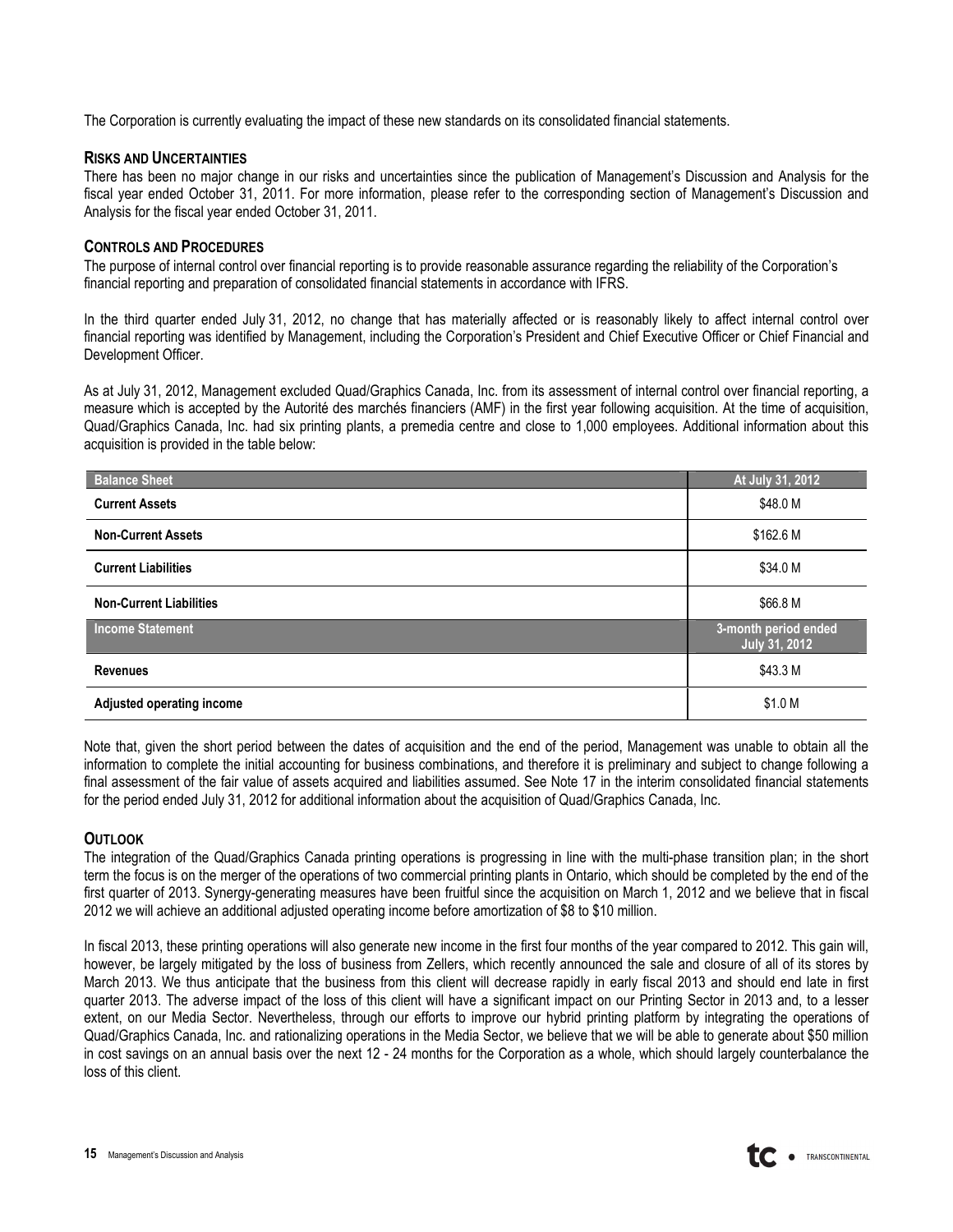Market conditions for national advertising spending remain weak and will continue to affect the Media Sector, particularly our magazine publishing operations, newspaper publishing operations outside Quebec and digital activities, in the fourth quarter of 2012. Intensified competition in our distribution and newspaper publishing operations in Quebec will also continue in coming quarters. The fourth quarter of 2012 should not, however, see any major impact on our educational book publishing operations, since Quebec's school reform ended late in the third quarter of 2011. Our rationalization plan in the Media Sector is moving forward, which will allow us to maintain and even increase our operating margins in some niches experiencing downward market pressures. We are also investing in our multichannel products and services offering, most notably in our television production house which started operating in early September 2012, to generate new revenue streams.

In terms of our financial position, given the cash flow generated by operations and the fact that our investment in tangible and intangible assets should be about \$50 million for fiscal 2012 and at about \$70 million in 2013, primarily in the Media Sector, we expect our adjusted net indebtedness ratio to improve in the next several quarters. With respect to costs, we estimate the total cost of integrating Quad/Graphics Canada, Inc. will be in the range of \$40 to \$60 million, with \$25 to \$30 million being disbursed in fiscal 2012 and close to \$10 million in 2013.

On behalf of Management,

(s) Nelson Gentiletti Chief Financial and Development Officer

September 6, 2012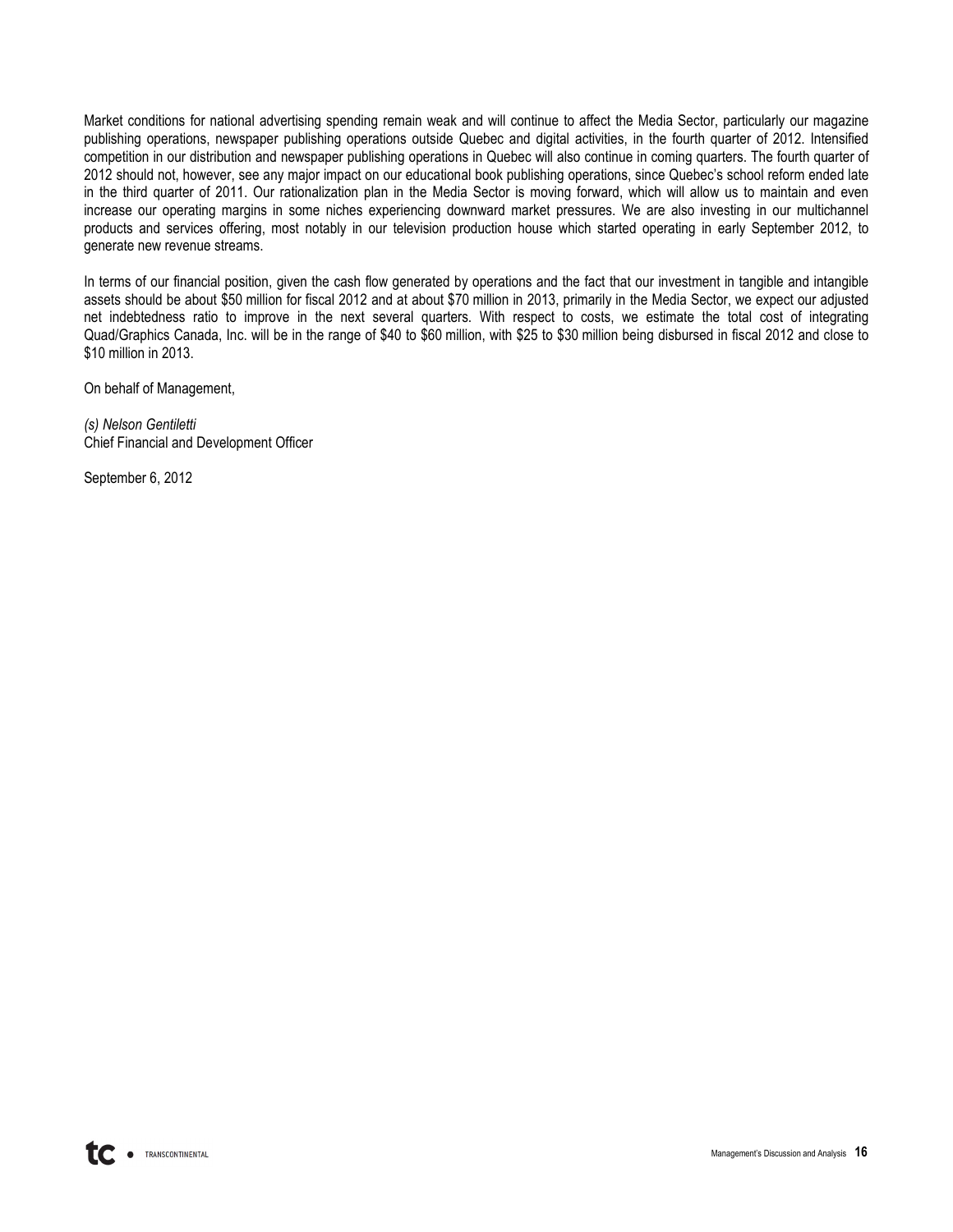# **CONSOLIDATED STATEMENTS OF INCOME (LOSS)**

Unaudited

|                                                                       |                | Three months ended |         |                |    | Nine months ended |         |                          |  |  |  |
|-----------------------------------------------------------------------|----------------|--------------------|---------|----------------|----|-------------------|---------|--------------------------|--|--|--|
|                                                                       |                |                    | July 31 |                |    |                   | July 31 |                          |  |  |  |
| (in millions of Canadian dollars, except per share data)              | <b>Notes</b>   | 2012               |         | 2011           |    | 2012              |         | 2011                     |  |  |  |
| Revenues                                                              |                | \$<br>517.0        | \$      | 479.4          | \$ | 1,527.0           | \$      | 1,467.7                  |  |  |  |
| Operating expenses                                                    | 4              | 438.4              |         | 393.1          |    | 1,293.2           |         | 1,212.3                  |  |  |  |
| Restructuring, integration and acquisition costs                      | 12             | 14.8               |         | 0.8            |    | 31.7              |         | 6.5                      |  |  |  |
| Impairment of assets                                                  | 5              |                    |         | 0.4            |    | 180.8             |         | 3.9                      |  |  |  |
| Gain on business acquisition                                          | 17             |                    |         | $\blacksquare$ |    | (31.7)            |         | $\overline{\phantom{a}}$ |  |  |  |
| Operating income before amortization                                  |                | 63.8               |         | 85.1           |    | 53.0              |         | 245.0                    |  |  |  |
| Amortization                                                          | 6              | 28.7               |         | 29.2           |    | 85.0              |         | 88.8                     |  |  |  |
|                                                                       |                |                    |         |                |    |                   |         |                          |  |  |  |
| Operating income (loss)                                               |                | 35.1               |         | 55.9           |    | (32.0)            |         | 156.2                    |  |  |  |
| Financial expenses                                                    | $\overline{7}$ | 9.0                |         | 9.9            |    | 38.7              |         | 35.1                     |  |  |  |
| Income (loss) before income taxes                                     |                | 26.1               |         | 46.0           |    | (70.7)            |         | 121.1                    |  |  |  |
| Income taxes                                                          | 8              | 10.8               |         | 12.9           |    | 48.5              |         | 26.3                     |  |  |  |
|                                                                       |                |                    |         |                |    |                   |         |                          |  |  |  |
| Net income (loss) from continuing operations                          |                | 15.3               |         | 33.1           |    | (119.2)           |         | 94.8                     |  |  |  |
| Net income (loss) from discontinued operations                        | 9              | (5.7)              |         | 0.1            |    | (7.1)             |         | 1.0                      |  |  |  |
|                                                                       |                |                    |         |                |    |                   |         |                          |  |  |  |
| Net income (loss)                                                     |                | 9.6                |         | 33.2           |    | (126.3)           |         | 95.8                     |  |  |  |
| Non-controlling interests                                             |                | (0.2)              |         | $\blacksquare$ |    |                   |         | 0.8                      |  |  |  |
| Net income (loss) attributable to shareholders of the Corporation     |                | 9.8                |         | 33.2           |    | (126.3)           |         | 95.0                     |  |  |  |
| Dividends on preferred shares, net of related taxes                   |                | 1.7                |         | 1.7            |    | 5.1               |         | 5.1                      |  |  |  |
| Net income (loss) attributable to participating shares                |                | \$<br>8.1          | \$      | 31.5           | \$ | (131.4)           | \$      | 89.9                     |  |  |  |
| Net income (loss) per participating share - basic and diluted         |                |                    |         |                |    |                   |         |                          |  |  |  |
| Continuing operations                                                 | 14             | \$<br>0.17         | \$      | 0.39           | \$ | (1.53)            | \$      | 1.10                     |  |  |  |
| Discontinued operations                                               |                | (0.07)             |         |                |    | (0.09)            |         | 0.01                     |  |  |  |
|                                                                       |                | \$<br>0.10         | \$      | 0.39           | \$ | (1.62)            | \$      | 1.11                     |  |  |  |
| Weighted average number of shares outstanding - basic (in millions)   | 14             | 80.9               |         | 81.0           |    | 81.0              |         | 81.0                     |  |  |  |
|                                                                       |                |                    |         |                |    |                   |         |                          |  |  |  |
| Weighted average number of shares outstanding - diluted (in millions) | 14             | 80.9               |         | 81.1           |    | 81.0              |         | 81.1                     |  |  |  |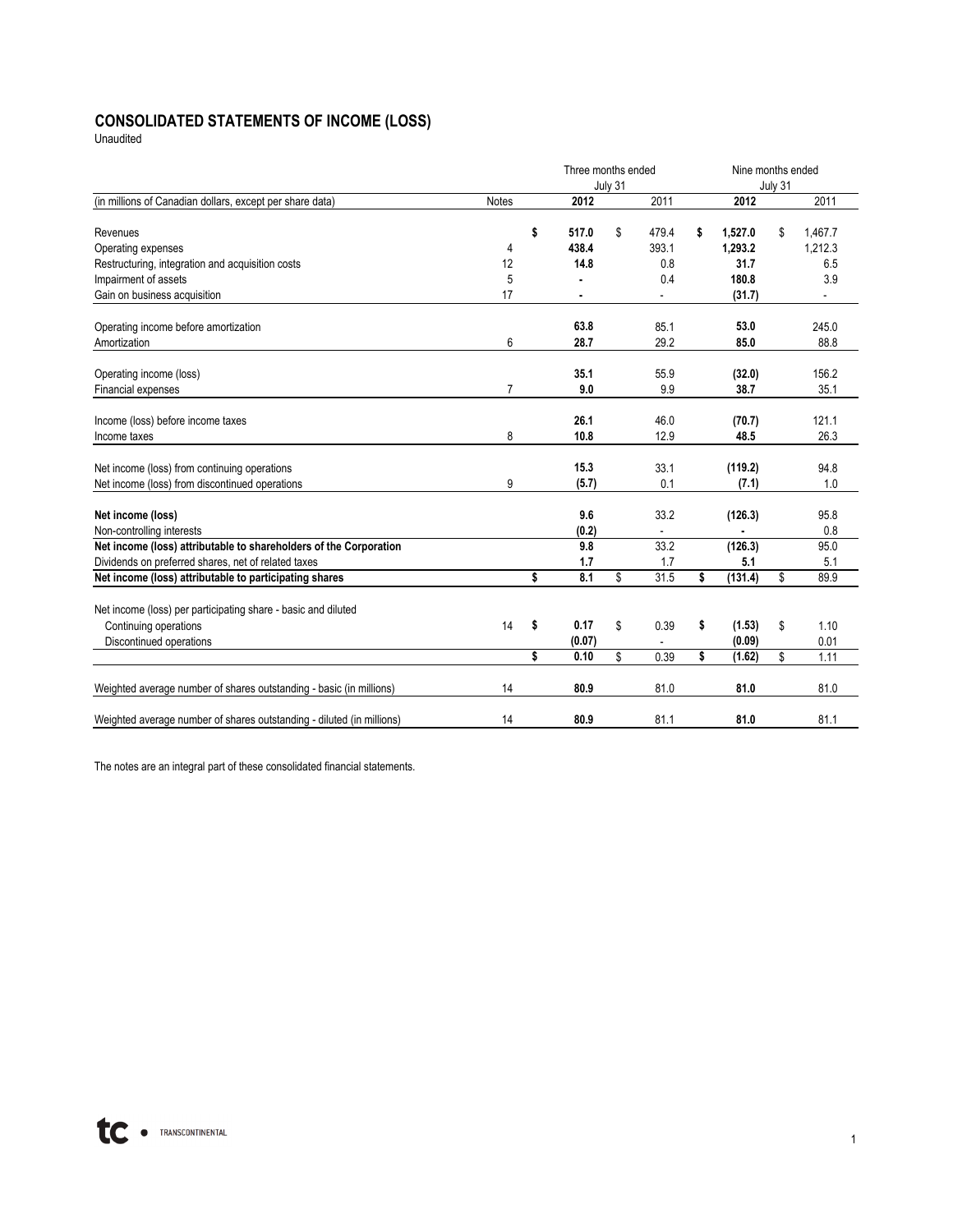# **CONSOLIDATED STATEMENTS OF COMPREHENSIVE INCOME (LOSS)**

Unaudited

|                                                                                |              | Three months ended |        |         |        |    | Nine months ended |    |        |  |  |  |  |
|--------------------------------------------------------------------------------|--------------|--------------------|--------|---------|--------|----|-------------------|----|--------|--|--|--|--|
|                                                                                |              |                    |        | July 31 |        |    | July 31           |    |        |  |  |  |  |
| (in millions of Canadian dollars)                                              | <b>Notes</b> |                    | 2012   |         | 2011   |    | 2012              |    | 2011   |  |  |  |  |
| Net income (loss)                                                              |              | \$                 | 9.6    | \$      | 33.2   | S  | (126.3)           | \$ | 95.8   |  |  |  |  |
| Other comprehensive loss                                                       |              |                    |        |         |        |    |                   |    |        |  |  |  |  |
| Items that will be reclassified to net income (loss):                          |              |                    |        |         |        |    |                   |    |        |  |  |  |  |
| Net change related to cash flow hedges                                         |              |                    |        |         |        |    |                   |    |        |  |  |  |  |
| Net change in the fair value of derivatives designated as cash flow hedges     |              |                    | (0.4)  |         | (0.9)  |    | (2.0)             |    | 4.4    |  |  |  |  |
| Reclassification of the net change in the fair value of derivatives designated |              |                    |        |         |        |    |                   |    |        |  |  |  |  |
| as cash flow hedges in prior periods, recognized in net income (loss)          |              |                    |        |         |        |    |                   |    |        |  |  |  |  |
| during the period                                                              |              |                    | (0.5)  |         | (1.0)  |    | 4.4               |    | (2.6)  |  |  |  |  |
| Related income taxes                                                           |              |                    | (1.8)  |         | (0.4)  |    | 1.0               |    | 0.8    |  |  |  |  |
|                                                                                |              |                    | 0.9    |         | (1.5)  |    | 1.4               |    | 1.0    |  |  |  |  |
|                                                                                |              |                    |        |         |        |    |                   |    |        |  |  |  |  |
| <b>Cumulative translation differences</b>                                      |              |                    |        |         |        |    |                   |    |        |  |  |  |  |
| Net gains (losses) on the translation of the financial                         |              |                    |        |         |        |    |                   |    |        |  |  |  |  |
| statements of foreign operations                                               |              |                    | 0.8    |         | 0.2    |    | 0.7               |    | (5.3)  |  |  |  |  |
| Items that will not be reclassified to net income (loss):                      |              |                    |        |         |        |    |                   |    |        |  |  |  |  |
| Changes in actuarial gains and losses of defined benefit pensions plans        |              |                    |        |         |        |    |                   |    |        |  |  |  |  |
| Actuarial losses of defined benefit pension plans                              |              |                    | (49.4) |         | (29.4) |    | (79.7)            |    | (18.0) |  |  |  |  |
| Related income taxes                                                           |              |                    | (13.3) |         | (7.8)  |    | (22.1)            |    | (4.8)  |  |  |  |  |
|                                                                                |              |                    | (36.1) |         | (21.6) |    | (57.6)            |    | (13.2) |  |  |  |  |
|                                                                                |              |                    |        |         |        |    |                   |    |        |  |  |  |  |
| Other comprehensive loss                                                       | 16           |                    | (34.4) |         | (22.9) |    | (55.5)            |    | (17.5) |  |  |  |  |
| Comprehensive income (loss)                                                    |              | \$                 | (24.8) | \$      | 10.3   | \$ | (181.8)           | \$ | 78.3   |  |  |  |  |
|                                                                                |              |                    |        |         |        |    |                   |    |        |  |  |  |  |
| Attributable to:                                                               |              |                    |        |         |        |    |                   |    |        |  |  |  |  |
| Shareholders of the Corporation                                                |              | \$                 | (24.6) | \$      | 10.3   | s  | (181.8)           | S  | 77.5   |  |  |  |  |
| Non-controlling interests                                                      |              |                    | (0.2)  |         |        |    |                   |    | 0.8    |  |  |  |  |
|                                                                                |              | \$                 | (24.8) | \$      | 10.3   | \$ | (181.8)           | \$ | 78.3   |  |  |  |  |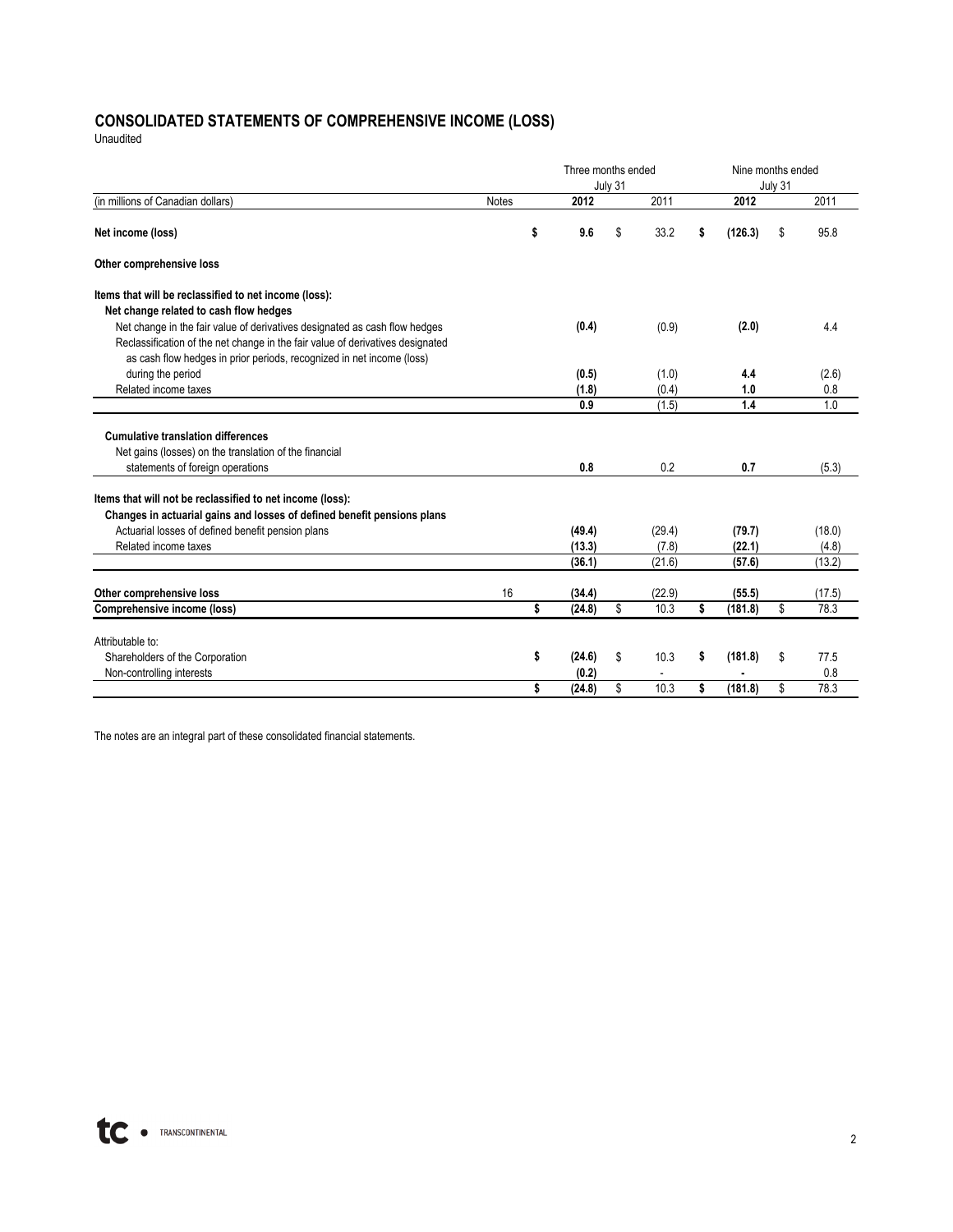### **CONSOLIDATED STATEMENTS OF CHANGES IN EQUITY**

Unaudited

(in millions of Canadian dollars)

|                                                                  |               |                          |    | Attributable to shareholders of the Corporation |                                       |    |              |    |                     |               |
|------------------------------------------------------------------|---------------|--------------------------|----|-------------------------------------------------|---------------------------------------|----|--------------|----|---------------------|---------------|
|                                                                  |               | Contributed              |    | Retained                                        | Accumulated<br>other<br>comprehensive |    | Total        |    | Non-<br>controlling |               |
|                                                                  | Share capital | surplus                  |    | earnings                                        | loss                                  |    |              |    | interests           | Total equity  |
| Balance as at October 31, 2011                                   | \$<br>478.1   | \$<br>1.8                | S  | 754.1                                           | \$<br>(28.1)                          | ς  | 1,205.9      | s  | 0.8                 | 1,206.7       |
| <b>Net loss</b>                                                  |               | ۰                        |    | (126.3)                                         |                                       |    | (126.3)      |    |                     | (126.3)       |
| Other comprehensive loss                                         |               |                          |    |                                                 | (55.5)                                |    | (55.5)       |    | ٠                   | (55.5)        |
| Shareholders' contributions and                                  |               |                          |    |                                                 |                                       |    |              |    |                     |               |
| distributions to shareholders                                    |               |                          |    |                                                 |                                       |    |              |    |                     |               |
| Redemption of participating shares                               | (2.6)<br>0.6  | (0.1)                    |    | (1.8)                                           |                                       |    | (4.4)<br>0.5 |    |                     | (4.4)<br>0.5  |
| Exercise of stock options<br><b>Dividends</b>                    |               |                          |    | (39.5)                                          |                                       |    | (39.5)       |    |                     | (39.5)        |
| Stock-option based compensation                                  |               | 0.6                      |    | $\blacksquare$                                  |                                       |    | 0.6          |    |                     | 0.6           |
| Balance as at July 31, 2012                                      | \$<br>476.1   | \$<br>2.3                | \$ | 586.5                                           | \$<br>(83.6)                          | \$ | 981.3        | \$ | 0.8                 | \$<br>982.1   |
|                                                                  |               |                          |    |                                                 |                                       |    |              |    |                     |               |
| Balance as at November 1, 2010                                   | \$<br>477.9   | \$<br>1.1                | \$ | 673.1                                           | \$<br>(4.5)                           | \$ | 1,147.6      | \$ | 0.8                 | \$<br>1,148.4 |
| Net income                                                       |               | $\overline{\phantom{a}}$ |    | 95.0                                            |                                       |    | 95.0         |    | 0.8                 | 95.8          |
| Other comprehensive loss                                         |               |                          |    |                                                 | (17.5)                                |    | (17.5)       |    |                     | (17.5)        |
| Shareholders' contributions and<br>distributions to shareholders |               |                          |    |                                                 |                                       |    |              |    |                     |               |
| Exercise of stock options                                        | 0.2           |                          |    |                                                 |                                       |    | 0.2          |    |                     | 0.2           |
| <b>Dividends</b>                                                 |               |                          |    | (33.8)                                          |                                       |    | (33.8)       |    | (0.8)               | (34.6)        |
| Stock-option based compensation                                  |               | 0.5                      |    |                                                 |                                       |    | 0.5          |    |                     | 0.5           |
| Balance as at July 31, 2011                                      | \$<br>478.1   | \$<br>1.6                | \$ | 734.3                                           | \$<br>(22.0)                          | \$ | 1,192.0      | \$ | 0.8                 | \$<br>1,192.8 |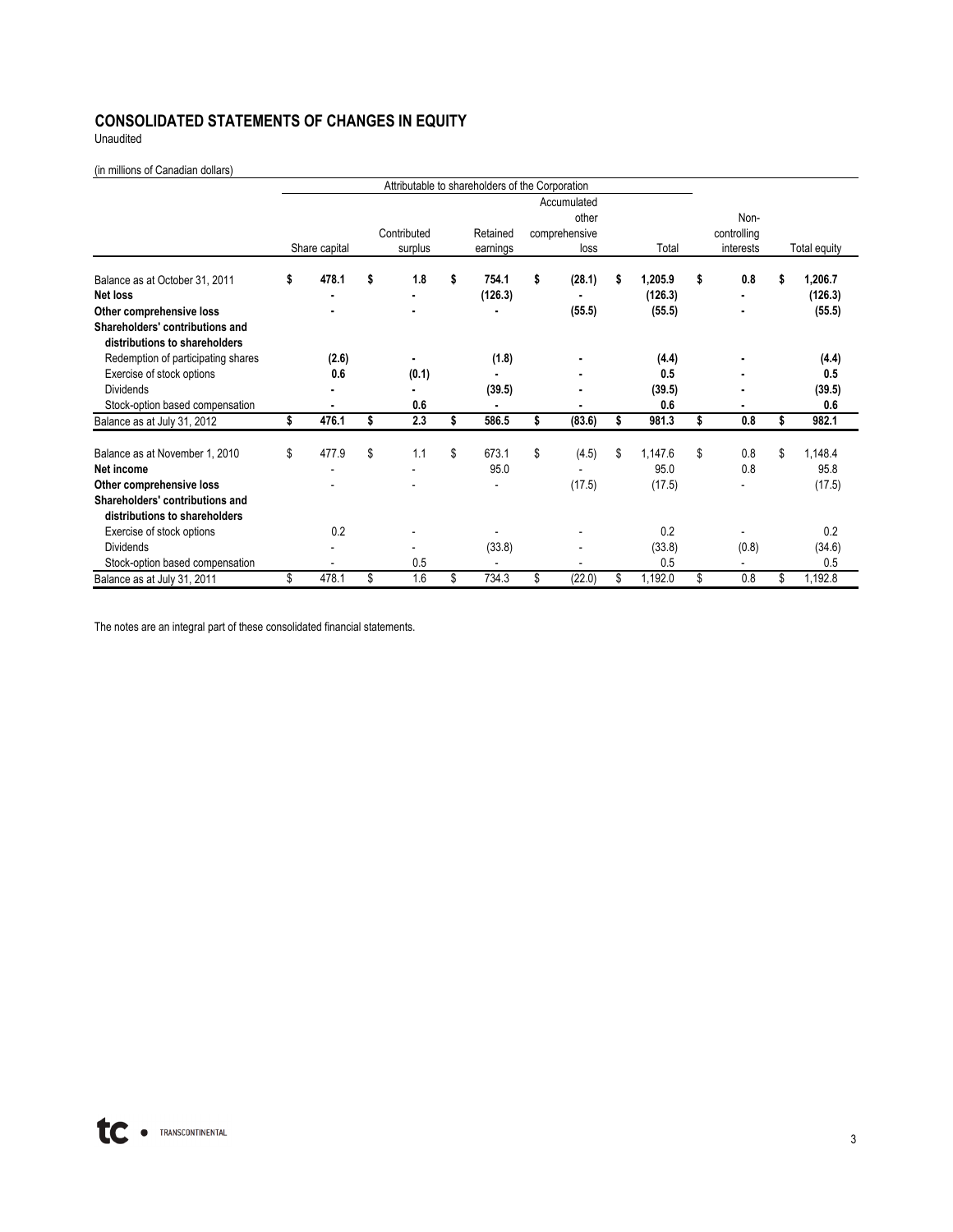### **CONSOLIDATED STATEMENTS OF FINANCIAL POSITION**

Unaudited

|                                                 |         | As at           | As at         |
|-------------------------------------------------|---------|-----------------|---------------|
|                                                 |         | <b>July 31,</b> | October 31.   |
| (in millions of Canadian dollars)               | Notes   | 2012            | 2011          |
| <b>Current assets</b>                           |         |                 |               |
| Cash and cash equivalents                       |         | \$<br>28.5      | \$<br>75.0    |
| Accounts receivable                             | 11      | 370.9           | 425.5         |
| Income taxes receivable                         |         | 26.2            | 14.7          |
| Inventories                                     |         | 78.5            | 77.2          |
| Prepaid expenses and other current assets       |         | 15.9            | 18.1          |
| Assets from discontinued operations             | 9       | $\blacksquare$  | 14.0          |
|                                                 |         | 520.0           | 624.5         |
| Property, plant and equipment                   |         | 664.1           | 680.4         |
| Intangible assets                               | 17      | 194.3           | 149.6         |
| Goodwill                                        | 5 & 17  | 516.9           | 679.2         |
| Deferred income taxes                           | 17      | 197.9           | 197.7         |
| Other assets                                    |         | 34.0            | 20.2          |
| Assets from discontinued operations             | 9       |                 | 13.5          |
|                                                 |         | \$<br>2,127.2   | \$<br>2,365.1 |
| <b>Current liabilities</b>                      |         |                 |               |
| Accounts payable and accrued liabilities        |         | \$<br>256.0     | \$<br>288.0   |
| Provisions                                      | 12      | 17.4            | 8.6           |
| Income taxes payable                            | 8       | 43.7            | 33.5          |
| Deferred subscription revenues and deposits     |         | 36.0            | 32.5          |
| Current portion of long-term debt               |         | 330.1           | 271.9         |
| Assets from discontinued operations             | 9       | $\blacksquare$  | 7.6           |
|                                                 |         | 683.2           | 642.1         |
| Long-term debt                                  |         | 205.5           | 292.5         |
| Deferred income taxes                           |         | 39.5            | 127.2         |
| <b>Provisions</b>                               | 12      | 19.5            | 8.7           |
| <b>Other liabilities</b>                        | 16 & 17 | 197.4           | 87.9          |
|                                                 |         | 1,145.1         | 1,158.4       |
| <b>Equity</b>                                   |         |                 |               |
| Share capital                                   | 13      | 476.1           | 478.1         |
| Contributed surplus                             |         | 2.3             | 1.8           |
| Retained earnings                               |         | 586.5           | 754.1         |
| Accumulated other comprehensive loss            | 16      | (83.6)          | (28.1)        |
| Attributable to shareholders of the Corporation |         | 981.3           | 1.205.9       |
| Non-controlling interests                       |         | 0.8             | 0.8           |
|                                                 |         | 982.1           | 1,206.7       |
|                                                 |         | \$<br>2,127.2   | \$<br>2,365.1 |

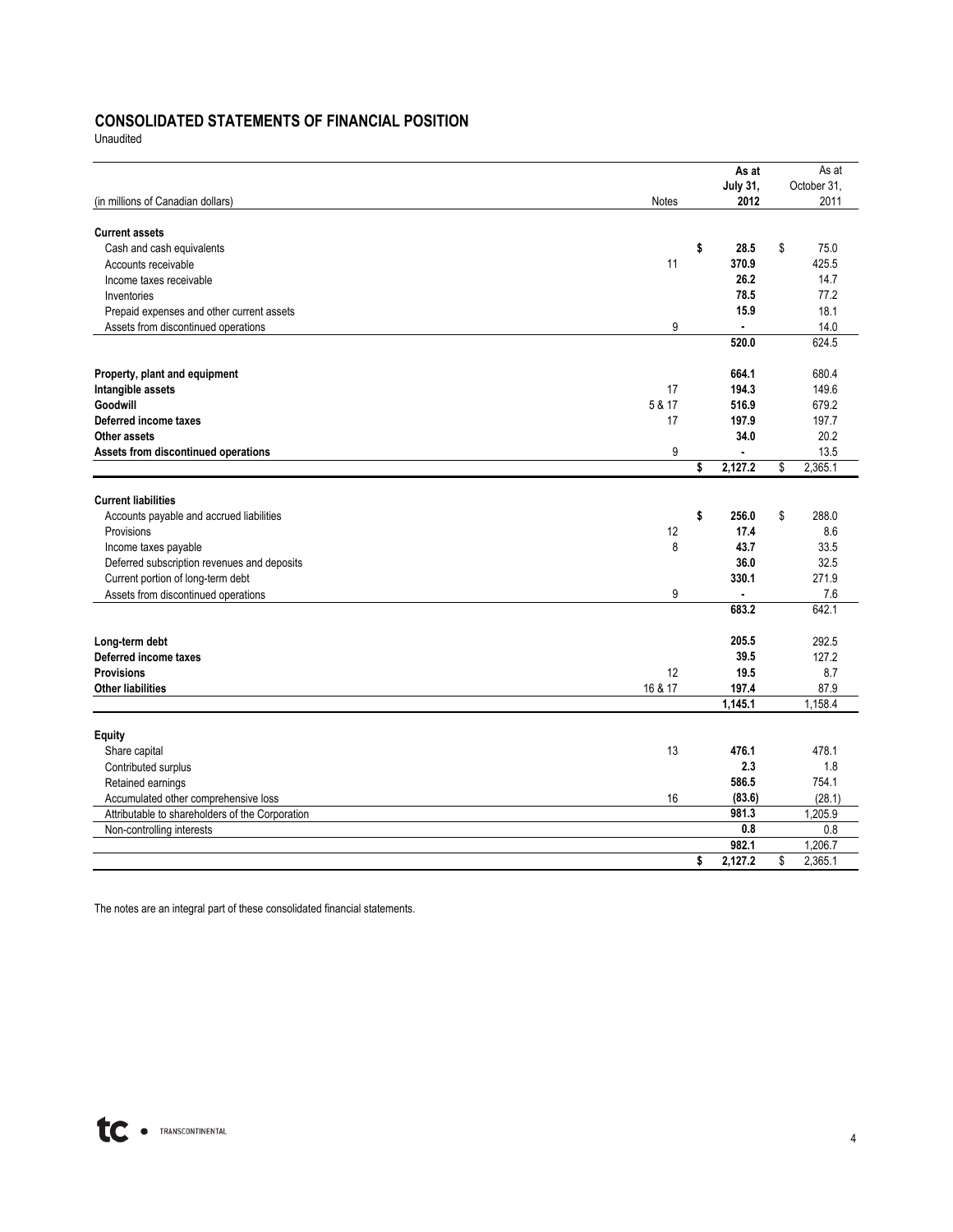### **CONSOLIDATED STATEMENTS OF CASH FLOWS**

Unaudited

|                                                                                                   | Three months ended<br>July 31 |    |        |    |                |    | Nine months ended<br>July 31 |    |                          |  |  |  |
|---------------------------------------------------------------------------------------------------|-------------------------------|----|--------|----|----------------|----|------------------------------|----|--------------------------|--|--|--|
| (in millions of Canadian dollars)                                                                 | Notes                         |    | 2012   |    | 2011           |    | 2012                         |    | 2011                     |  |  |  |
| <b>Operating activities</b>                                                                       |                               |    |        |    |                |    |                              |    |                          |  |  |  |
| Net income (loss)                                                                                 |                               | \$ | 9.6    | \$ | 33.2           | \$ | (126.3)                      | \$ | 95.8                     |  |  |  |
| Less: Net income (loss) from discontinued operations                                              | 9                             |    | (5.7)  |    | 0.1            |    | (7.1)                        |    | 1.0                      |  |  |  |
| Net income (loss) from continuing operations                                                      |                               |    | 15.3   |    | 33.1           |    | (119.2)                      |    | 94.8                     |  |  |  |
| Adjustments to reconcile net income (loss) from continuing operations                             |                               |    |        |    |                |    |                              |    |                          |  |  |  |
| and cash flows from operating activities:                                                         |                               |    |        |    |                |    |                              |    |                          |  |  |  |
| Amortization                                                                                      | 6                             |    | 31.7   |    | 35.1           |    | 99.0                         |    | 107.6                    |  |  |  |
| Impairment of assets                                                                              | 5                             |    |        |    | 0.4            |    | 180.8                        |    | 3.9                      |  |  |  |
| Gain on business acquisition                                                                      | 17                            |    |        |    |                |    | (31.7)                       |    |                          |  |  |  |
| Financial expenses on long-term debt                                                              | 7                             |    | 6.9    |    | 7.7            |    | 20.2                         |    | 25.9                     |  |  |  |
| Interest on tax contingencies                                                                     | $\overline{7}$                |    |        |    | $\overline{a}$ |    | 16.0                         |    | $\overline{\phantom{a}}$ |  |  |  |
| Expenses related to long-term debt prepayment                                                     | $\overline{7}$                |    |        |    |                |    |                              |    | 5.8                      |  |  |  |
| Net loss (gain) on disposal of assets                                                             |                               |    | 0.1    |    | 0.1            |    | (0.2)                        |    | (0.2)                    |  |  |  |
| Income taxes                                                                                      | 8                             |    | 10.8   |    | 12.9           |    | 48.5                         |    | 26.3                     |  |  |  |
| Stock-option based compensation                                                                   | 15                            |    | 0.2    |    | 0.2            |    | 0.6                          |    | 0.5                      |  |  |  |
| Loss (gain) on pension plans curtailment                                                          | 12                            |    | 0.1    |    |                |    | (3.4)                        |    |                          |  |  |  |
| Other                                                                                             |                               |    | 4.7    |    | (0.5)          |    | 2.0                          |    | (2.6)                    |  |  |  |
| Cash flows generated by operating activities before changes                                       |                               |    |        |    |                |    |                              |    |                          |  |  |  |
| in non-cash operating items and income tax paid                                                   |                               |    | 69.8   |    | 89.0           |    | 212.6                        |    | 262.0                    |  |  |  |
| Changes in non-cash operating items                                                               |                               |    | 18.5   |    | (10.3)         |    | (25.4)                       |    | (33.5)                   |  |  |  |
| Income taxes recovered (paid)                                                                     |                               |    | (46.0) |    | 3.7            |    | (50.4)                       |    | (19.4)                   |  |  |  |
| Cash flows from continuing operations                                                             |                               |    | 42.3   |    | 82.4           |    | 136.8                        |    | 209.1                    |  |  |  |
| Cash flows from discontinued operations                                                           |                               |    | 0.8    |    | (0.7)          |    | 1.2                          |    | 2.2                      |  |  |  |
|                                                                                                   |                               |    | 43.1   |    | 81.7           |    | 138.0                        |    | 211.3                    |  |  |  |
| Investing activities                                                                              |                               |    |        |    |                |    |                              |    |                          |  |  |  |
| <b>Business acquisitions</b>                                                                      | 17                            |    | (1.4)  |    | $\blacksquare$ |    | (59.2)                       |    | (5.4)                    |  |  |  |
| Acquisitions of property, plant and equipment                                                     |                               |    | (9.4)  |    | (8.6)          |    | (26.3)                       |    | (37.1)                   |  |  |  |
| Disposals of property, plant and equipment                                                        |                               |    | 0.4    |    | 0.2            |    | 0.9                          |    | 0.8                      |  |  |  |
| Increase in intangible assets and other assets                                                    |                               |    | (7.3)  |    | (6.4)          |    | (16.8)                       |    | (14.5)                   |  |  |  |
| Cash flows from investments in continuing operations                                              |                               |    | (17.7) |    | (14.8)         |    | (101.4)                      |    | (56.2)                   |  |  |  |
| Cash flows from investments in discontinued operations                                            |                               |    | 10.0   |    | (1.1)          |    | 10.0                         |    | (1.9)                    |  |  |  |
|                                                                                                   |                               |    | (7.7)  |    | (15.9)         |    | (91.4)                       |    | (58.1)                   |  |  |  |
| <b>Financing activities</b>                                                                       |                               |    |        |    |                |    |                              |    |                          |  |  |  |
| Reimbursement of long-term debt                                                                   |                               |    | (8.2)  |    | (59.2)         |    | (89.4)                       |    | (167.3)                  |  |  |  |
| Increase in revolving term credit facility                                                        |                               |    | 2.0    |    | 78.4           |    | 57.8                         |    | 109.4                    |  |  |  |
| Financial expenses on long-term debt                                                              |                               |    | (6.8)  |    | (7.8)          |    | (19.4)                       |    | (23.9)                   |  |  |  |
| Expenses related to long-term debt prepayment                                                     |                               |    |        |    | (1.0)          |    |                              |    | (4.4)                    |  |  |  |
| Dividends on participating shares                                                                 |                               |    | (11.7) |    | (10.9)         |    | (34.4)                       |    | (28.7)                   |  |  |  |
| Dividends on preferred shares                                                                     |                               |    | (1.7)  |    | (1.7)          |    | (5.1)                        |    | (5.1)                    |  |  |  |
| Issuance of participating shares                                                                  | 15                            |    | 0.2    |    |                |    | 0.5                          |    | $0.2\,$                  |  |  |  |
| Redemption of participating shares                                                                | 13                            |    | (4.4)  |    |                |    | (4.4)                        |    |                          |  |  |  |
| Bond forward contract                                                                             |                               |    |        |    |                |    | ۰                            |    | (6.0)                    |  |  |  |
| Cash flows from the financing of continuing operations                                            |                               |    | (30.6) |    | (2.2)          |    | (94.4)                       |    | (125.8)                  |  |  |  |
|                                                                                                   |                               |    |        |    |                |    |                              |    |                          |  |  |  |
| Effect of exchange rate changes on cash and cash equivalents<br>denominated in foreign currencies |                               |    | 1.5    |    | (0.4)          |    | 1.3                          |    | (1.2)                    |  |  |  |
|                                                                                                   |                               |    |        |    |                |    |                              |    |                          |  |  |  |
| Increase (decrease) in cash and cash equivalents                                                  |                               |    | 6.3    |    | 63.2           |    | (46.5)                       |    | 26.2                     |  |  |  |
| Cash and cash equivalents (bank overdraft) at beginning of period                                 |                               |    | 22.2   |    | (0.7)          |    | 75.0                         |    | 36.3                     |  |  |  |
| Cash and cash equivalents at end of period                                                        |                               | \$ | 28.5   | \$ | 62.5           | \$ | 28.5                         | \$ | 62.5                     |  |  |  |
| Non-cash investing and financing activities                                                       |                               |    |        |    |                |    |                              |    |                          |  |  |  |
| Net change in capital asset acquisitions financed by accounts payable                             |                               | \$ | (0.8)  | \$ | (1.5)          | \$ | (3.0)                        | \$ | (15.5)                   |  |  |  |

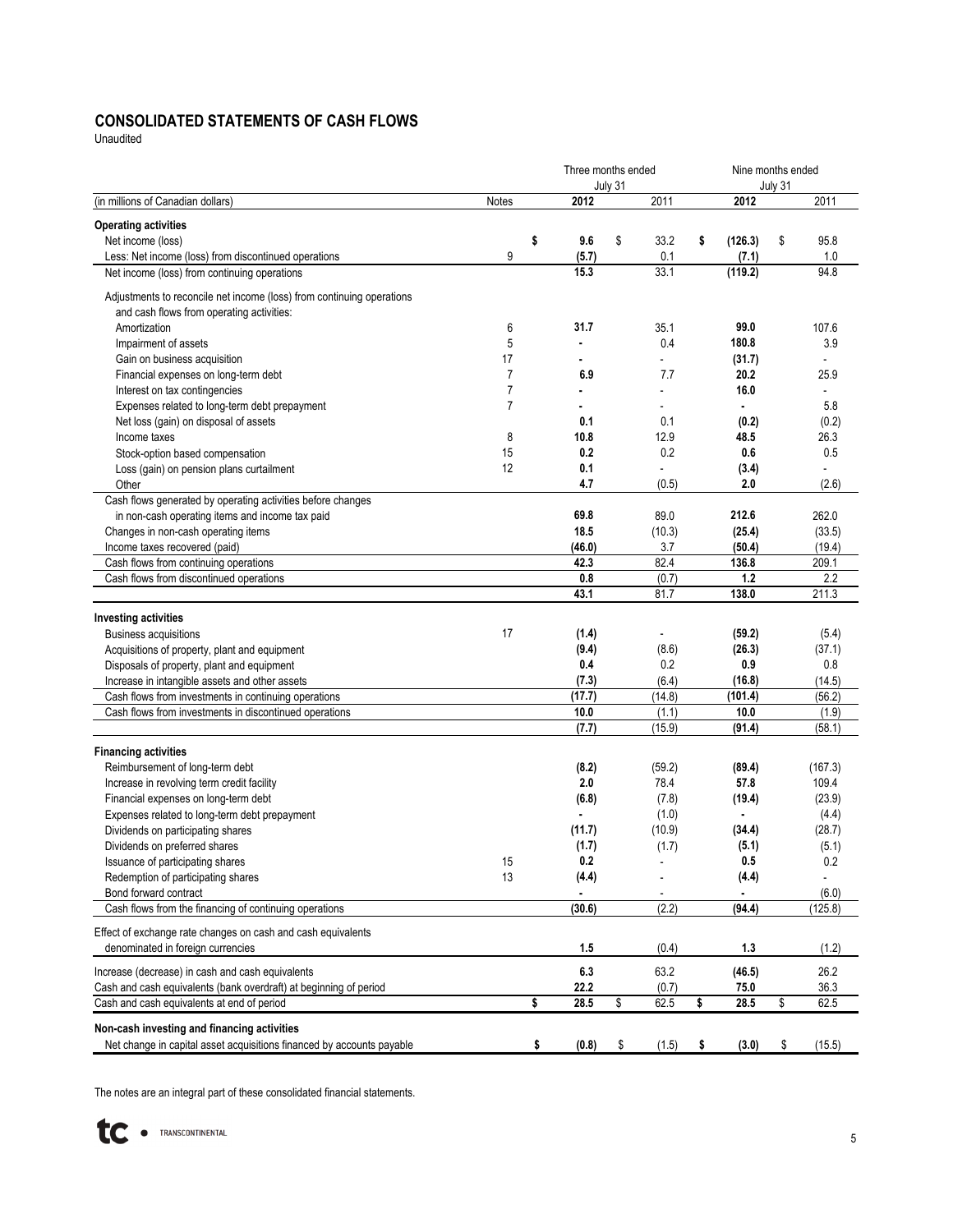Unaudited Quarters ended July 31, 2012 and 2011 (in millions of Canadian dollars, except per share data)

### **1** GENERAL INFORMATION

Transcontinental Inc. (the "Corporation") is incorporated under the Canada Business Corporations Act. Its Class A Subordinate Voting Shares, Class B Shares and Cumulative Rate Reset First Preferred Shares, Series D, are traded on the Toronto Stock Exchange. The Corporation's head office is located at 1 Place Ville Marie, Suite 3315, Montreal, Quebec, Canada H3B 3N2.

The Corporation conducts business in Canada and the United States in two separate sectors: the Printing Sector and the Media Sector. The Printing Sector includes printing activities for publishers of magazines, books and newspapers, as well as for retail clients. The Media Sector includes the publishing of magazines, newspapers and educational books in French, a diversified digital platform and a door-to-door network for distributing advertising material that allows advertisers to reach consumers directly. The Media Sector also offers interactive marketing products and services that use new communication platforms supported by marketing strategy and planning services, database analytics, premedia, e-flyers, email marketing, custom communications and mobile solutions.

The operating results for interim periods are not necessarily indicative of full-year results due to the seasonality of certain operations of the Corporation. Results of operations are significantly influenced by the advertising market, which is stronger in the fourth quarter.

The Corporation's Board of Directors approved these financial statements on September 6, 2012.

### **2** SIGNIFICANT ACCOUNTING POLICIES

#### **Statement of compliance**

These interim consolidated financial statements have been prepared in accordance with International Financial Reporting Standards ("IFRS"), as issued by the International Accounting Standards Board ("IASB") and, more specifically, in accordance with IAS 34, "Interim Financial Reporting", and IFRS 1, "First-time Adoption of International Financial Reporting Standards." Since November 1, 2011, IFRS have replaced Canadian Generally Accepted Accounting Principles ("GAAP"), as established in Part V of the Canadian Institute of Chartered Accountants' ("CICA") Handbook.

These interim consolidated financial statements should be read in conjunction with the audited annual consolidated financial statements for the year ended October 31, 2011, established in accordance with Canadian GAAP, and the interim consolidated financial statements for the quarter ended January 31, 2012, established in accordance with IFRS. The Corporation's significant accounting policies in accordance with IFRS are disclosed in Note 2, "Significant accounting policies" of the interim consolidated financial statements for the quarter ended January 31, 2012. Supplemental information on the transition to IFRS is also disclosed in Note 21, "Transition to IFRS", which explains the extent to which the transition to IFRS has had an effect on the Corporation's consolidated financial statements for the three-month and ninemonth periods ended July 31, 2011.

The accounting methods adopted in these interim consolidated financial statements are based on IFRS issued and effective for the Corporation on September 6, 2012, the date that the Board of Directors approved the interim consolidated financial statements. Any subsequent changes to IFRS, that are given effect in the Corporation's annual consolidated financial statements for the year ending October 31, 2012, could result in a retrospective restatement of these interim consolidated financial statements, including the transitional adjustments recognized on transition to IFRS.

#### **Basis of measurement**

The consolidated financial statements have been prepared on a historical cost basis, except for certain financial instruments which were measured at their fair value, as indicated in the Corporation's accounting policies disclosed in Note 2, "Significant accounting policies", of the interim consolidated financial statements for the three-month period ended January 31, 2012. Historical cost is generally based on the fair value of the consideration given in exchange for the assets.

### **3** FUTURE CHANGES IN ACCOUNTING POLICIES

#### **a) Financial instruments**

In October 2010, the IASB issued IFRS 9, "Financial Instruments", the first part of a three-part project to replace IAS 39, "Financial Instruments: Recognition and Measurement" and IFRIC 9, "Reassessment of Embedded Derivatives". This first part covers classification and measurement of financial assets and liabilities, and the two other parts will cover impairment of financial assets and hedge accounting.

In order to determine whether a financial asset should be measured at amortized cost or fair value, IFRS 9 uses a single approach that replaces the multiple measurement and category models established by IAS 39. Under IFRS 9, determination is based on how an entity manages its financial instruments and the characteristics of the contractual cash flows of its financial assets. Most of the requirements in IAS 39 for classification and measurement of financial liabilities were carried forward to IFRS 9. However, requirements concerning measurement of financial liabilities at fair value have changed; the portion of changes in fair value related to the entity's own credit risk must be presented in other comprehensive income rather than in the Consolidated Statement of Income. IFRS 9 will apply to annual periods beginning on or after January 1, 2015, and earlier application is permitted.

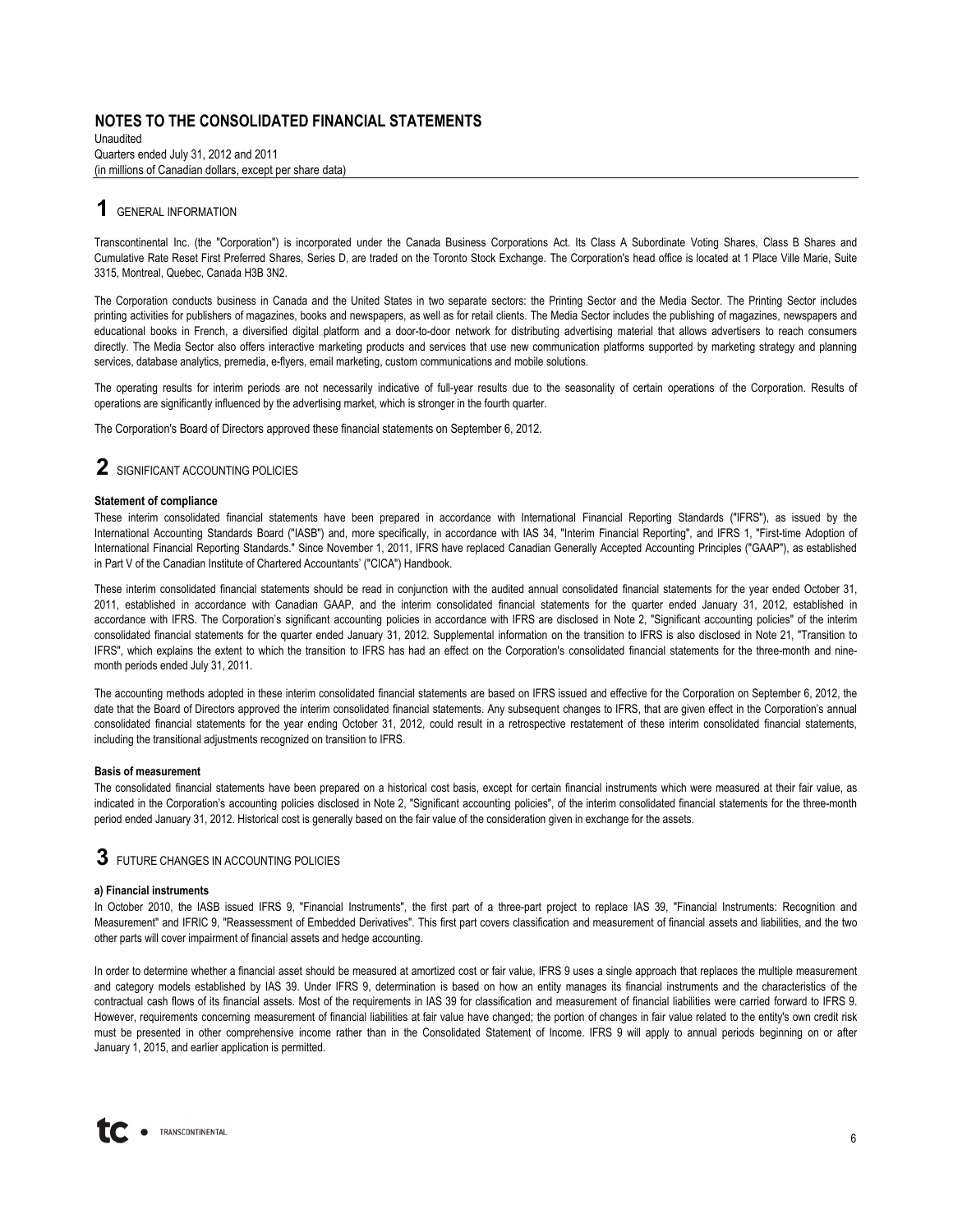Unaudited Quarters ended July 31, 2012 and 2011 (in millions of Canadian dollars, except per share data)

### **3** FUTURE CHANGES IN ACCOUNTING POLICIES (CONTINUED)

#### **b) Consolidated financial statements**

In May 2011, the IASB issued IFRS 10, "Consolidated Financial Statements", intended to replace IAS 27, "Consolidated and Separate Financial Statements" and SIC-12, "Consolidation - Special Purpose Entities". IFRS 10 defines the concept of control as the determining factor in whether an entity should be included in the basis of consolidation in an entity's consolidated financial statements. IFRS 10 will apply to annual periods beginning on or after January 1, 2013, and earlier application is permitted.

#### **c) Joint arrangements**

In May 2011, the IASB issued IFRS 11, "Joint Arrangements", intended to replace IAS 31, "Interests in Joint Ventures" and SIC-13, "Jointly Controlled Entities – Nonmonetary Contributions by Venturers". IFRS 11 deals with the contractual rights and obligations inherent in a joint arrangement, rather than the legal form of the arrangement. IFRS 11 eliminates the election to use the proportionate consolidation method when recognizing interests in jointly controlled entities, and requires use of the equity method. IFRS 11 will apply to annual periods beginning on or after January 1, 2013, and earlier application is permitted.

Currently, the Corporation uses the proportionate consolidation method to recognize interests in joint ventures, but will have to apply the equity method under IFRS 11. Under this method, the Corporation's share of the net assets, net income and other comprehensive income in its joint ventures will be presented in a single line item in the Consolidated Statement of Financial Position, the Consolidated Statement of Income and the Consolidated Statement of Comprehensive Income, respectively.

#### **d) Disclosure of interests in other entities**

In May 2011, the IASB issued IFRS 12, "Disclosure of Interests in Other Entities". IFRS 12 complements the disclosure requirements concerning interests that an entity holds in subsidiaries, joint ventures, associates and consolidated structured entities. The standard requires an entity to disclose information regarding the nature and risks associated with all its interests in other entities and the effect of those interests on its financial position, financial performance and cash flows. IFRS 12 will apply to annual periods beginning on or after January 1, 2013, and earlier application is permitted.

#### **e) Fair value measurement**

In May 2011, the IASB issued IFRS 13, "Fair Value Measurement". IFRS 13 improves consistency and reduces complexity by providing a specific definition of fair value. IFRS 13 therefore replaces the guidance on measurement of fair value contained in individual IFRS with a single source of guidance on all measurements of fair value. IFRS 13 will apply to annual periods beginning on or after January 1, 2013, and earlier application is permitted.

#### **f) Employee benefits**

In June 2011, the IASB issued an amended version of IAS 19, "Employee Benefits", in order to reflect significant changes in the recognition and measurement of the defined benefit pension expense and termination benefits. Under the amended IAS 19, use of the "corridor" approach, under which the recognition of actuarial gains and losses could be deferred, has been eliminated. The amended IAS 19 introduces a new approach to calculating and presenting net interest expense on defined benefit liabilities (assets), under which the return on the asset will be identical to the rate used to discount the liability. The amended IAS 19 will apply to annual periods beginning on or after January 1, 2013, and earlier application is permitted.

#### **g) Financial instruments: asset and liability offsetting**

In December 2011, the IASB issued amended versions of IFRS 7, "Financial Instruments: Disclosures" and IAS 32, "Financial Instruments: Presentation", to clarify the requirements for offsetting financial instruments and to require new disclosures on the effect of offsetting arrangements on an entity's financial position. The amended IFRS 7 will be applied retrospectively for annual periods beginning on or after January 1, 2013. The amended IAS 32 will be applied retrospectively for annual periods beginning on or after January 1, 2014. Earlier application is permitted.

The Corporation is currently evaluating the effect of these new standards on its consolidated financial statements.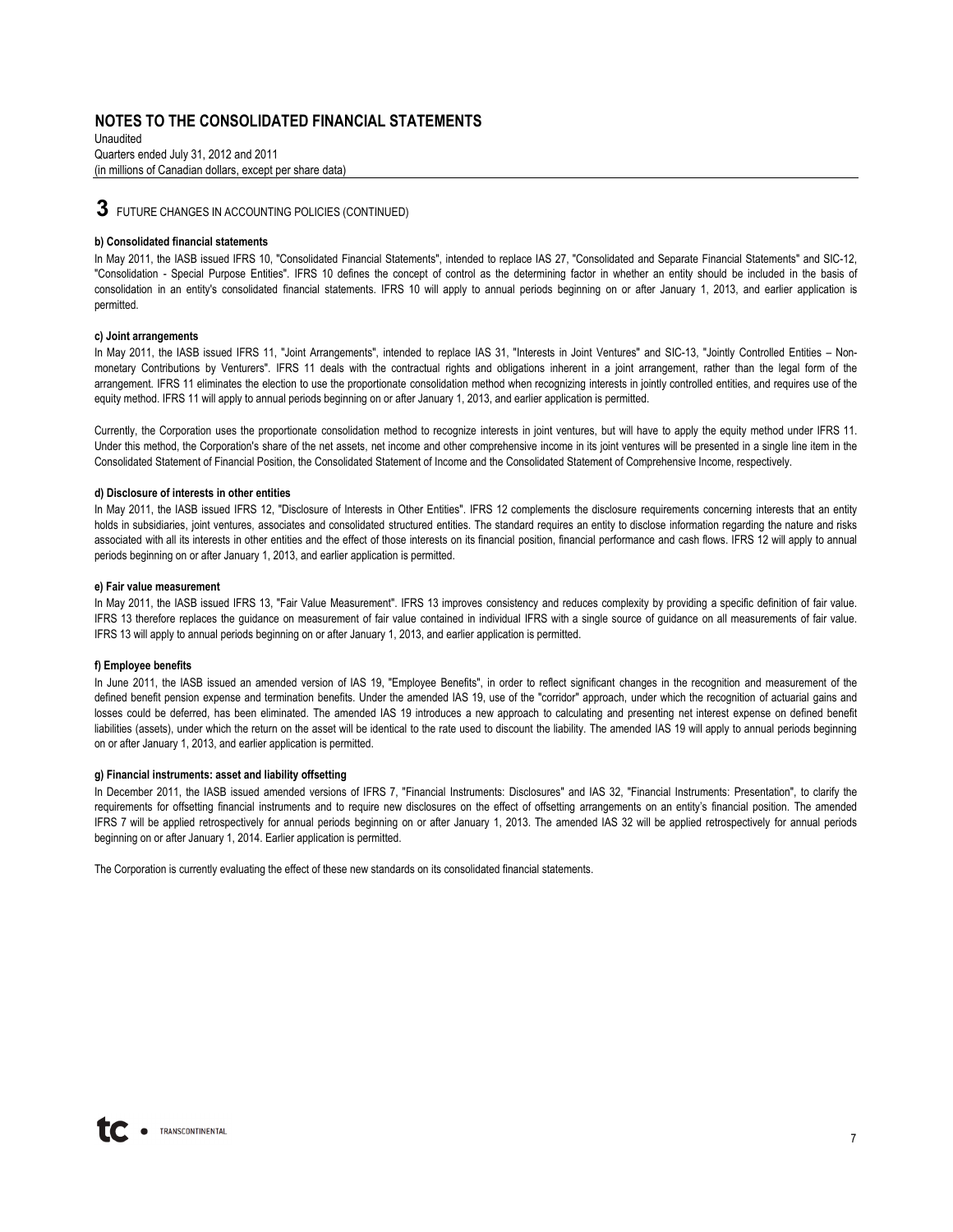Quarters ended July 31, 2012 and 2011 Unaudited (in millions of Canadian dollars, except per share data)

### **4** OPERATING EXPENSES

Operating expenses by major heading were as follows for the three-month and nine-month periods ended July 31, 2012 and 2011:

|                                                                                                                | Three months ended<br>July 31 |  |                        |  | Nine months ended<br>July 31 |  |                        |  |
|----------------------------------------------------------------------------------------------------------------|-------------------------------|--|------------------------|--|------------------------------|--|------------------------|--|
|                                                                                                                | 2012                          |  | 2011                   |  | 2012                         |  | 2011                   |  |
| Employee-related costs<br>Supply chain and logistics <sup>(1)</sup><br>Other goods and services <sup>(2)</sup> | 175.9<br>229.7<br>32.8        |  | 158.3<br>205.6<br>29.2 |  | 520.5<br>677.8<br>94.9       |  | 489.1<br>637.2<br>86.0 |  |
|                                                                                                                | 438.4                         |  | 393.7                  |  | 1.293.2                      |  | 1.212.3                |  |

<sup>(1)</sup> "Supply chain and logistics" includes production and distribution costs related to external suppliers.

<sup>(2)</sup> "Other goods and services" includes mainly promotion, advertising and telecommunications costs, office supplies, real estate expenses and professional fees.

### **5** IMPAIRMENT OF ASSETS

|                                           |                | Three months ended<br>July 31 |                                 |  | Nine months ended | July 31 |                                 |
|-------------------------------------------|----------------|-------------------------------|---------------------------------|--|-------------------|---------|---------------------------------|
|                                           | 2012           |                               | 2011                            |  | 2012              |         | 2011                            |
| Property, plant and equipment<br>Goodwill | $\blacksquare$ |                               | 0.4<br>$\overline{\phantom{0}}$ |  | 0.8<br>180.0      |         | 3.9<br>$\overline{\phantom{0}}$ |
|                                           | $\blacksquare$ |                               | 0.4                             |  | 180.8             |         | 3.9                             |

#### **Impairment testing of goodwill and intangible assets with indefinite useful lives**

Intangible assets with indefinite useful lives (trade names and circulation) acquired in business combinations are attributed to cash generating units ("CGU"). As it pertains to goodwill, a CGU group represents the lowest level for which goodwill is monitored by the Corporation for internal management purposes; this level is lower than that of the Corporation's operating segments.

In the second quarter of fiscal 2012, the Corporation performed its annual goodwill impairment test. The test consists to determine if the recoverable amount of a CGU group is greater than its carrying amount, in which case no impairment charge is required. The recoverable amount of a CGU group is the greater of its value in use and its fair value less costs to sell. Value in use is determined by discounting estimated future cash flows, by applying a pre-tax discount rate that reflects current market assessments, the time value of money and risks specific to the CGU group. Fair value less costs to sell is determined using an EBITDA multiplier of comparable companies operating in similar industries for each CGU group. The Corporation has concluded that the recoverable amounts, determined on the basis of fair value less costs to sell for the CGU group of the Business and Consumer Solutions Group and the Educational Book Publishing Group and determined on the basis of value in use for the CGU group of the Local Solutions Group, were lower than their carrying amounts.

The Corporation recorded a \$180.0 million goodwill impairment charge during the three-month period ended April 30, 2012. An impairment charge of \$89.0 million was recorded in the CGU group of the Local Solutions Group due to a decline in national advertising, particularly outside Quebec, and increased competition within Quebec, which had a negative impact on the operating income of this CGU group. An impairment charge of \$70.6 million was recorded in the CGU group of the Business and Consumer Solutions Group due to a decline in advertising, which had a negative impact on the operating income of this CGU group. Furthermore, the adoption in 2012 of new rates for 2010, 2011 and 2012 concerning contributions by businesses to cover the costs incurred by Quebec municipalities regarding waste recovery services had a negative impact on the operating income in these two CGU groups. Finally, an impairment charge of \$20.4 million was recorded in the CGU group of the Educational Book Publishing Group due to lower profitability resulting from the end of educational reform in Quebec's high school education program. These impairment losses had no effect on the Corporation's activities, on cash or on meeting the requirements of debt covenants.

For their part, impairment tests resulted in no impairment losses to trade names and circulation.

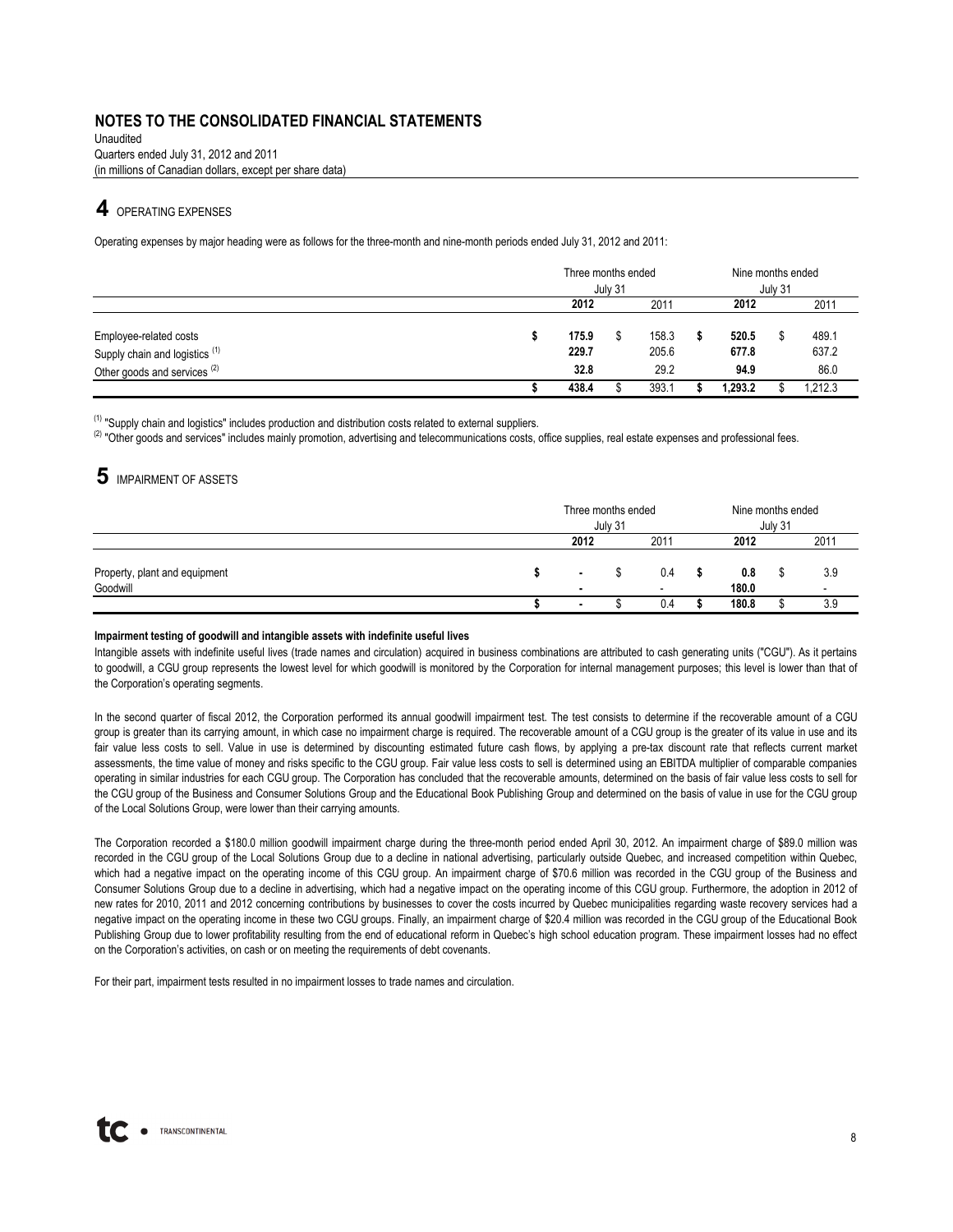Unaudited Quarters ended July 31, 2012 and 2011 (in millions of Canadian dollars, except per share data)

**5** IMPAIRMENT OF ASSETS (CONTINUED)

The Corporation uses the following significant assumptions:

#### **Growth**

For the purpose of calculating value in use, future cash flows are based on the three-year financial plan approved by management, which has been adjusted to reflect the most recent information available, with no growth factor having been applied after three years. In developing the forecasts, the Corporation considered past experience, certain economic trends and industry and market trends.

#### **Discount rate**

For the purpose of calculating the value in use, the Corporation used pre-tax discount rates varying between 16.00% and 23.00%. The discount rate represents the weighted average cost of capital ("WACC") for comparable companies operating in similar industries as the applicable CGU groups. The WACC is an estimate of the overall rate of return required by debt and equity holders on their investments. Determining the WACC requires analyzing the cost of equity and debt separately, and takes into account a risk premium that is based on the applicable CGU groups.

#### **Tax rate**

For the purpose of calculating value in use, the Corporation used income tax rates varying between 26.00% and 26.90%. These rates were based on the effective rates for the entities comprising the applicable CGU groups.

The Corporation performed a sensitivity analysis of the discount rate in its assessment of the recoverable amounts of the CGU groups tested for impairment. The results of the sensitivity analysis demonstrated that a reasonable change to significant assumptions did not lead to an impairment in the other CGU groups, for which no impairment charge was required.

The carrying amount of trade names and circulation is allocated to the CGU groups as follows:

| <b>Operating segments</b>                                    | As at<br><b>July 31,</b><br>2012 | As at<br>October 31,<br>2011 |
|--------------------------------------------------------------|----------------------------------|------------------------------|
| <b>Media Sector</b><br>Business and Consumer Solutions Group | 0.7                              | 0.7                          |
| <b>Local Solutions Group</b>                                 | 91.2                             | 85.7                         |
| <b>Educational Book Publishing Group</b>                     | 4.6                              | 4.6                          |
|                                                              | 96.5                             | 91.0                         |

The carrying amount of goodwill is allocated to the CGU groups as follows:

|                                              | As at           |   | As at       |
|----------------------------------------------|-----------------|---|-------------|
|                                              | <b>July 31,</b> |   | October 31, |
| <b>Operating segments</b>                    | 2012            |   | 2011        |
| <b>Printing Sector</b>                       |                 |   |             |
| Magazine, Book and Catalogue Group           | \$<br>65.4      | S | 65.4        |
| Retail and Newspaper Group                   | 61.0            |   | 61.0        |
|                                              | 126.4           |   | 126.4       |
| <b>Media Sector</b>                          |                 |   |             |
| <b>Business and Consumer Solutions Group</b> | 138.3           |   | 208.9       |
| <b>Local Solutions Group</b>                 | 171.4           |   | 256.1       |
| <b>Educational Book Publishing Group</b>     | 55.4            |   | 74.2        |
| <b>Content Solutions Group</b>               | 12.7            |   | 12.7        |
| <b>Digital Solutions Group</b>               | 11.8            |   |             |
|                                              | 389.6           |   | 551.9       |
|                                              | 0.9             |   | 0.9         |
| Other activities                             |                 |   |             |
|                                              | 516.9           |   | 679.2       |

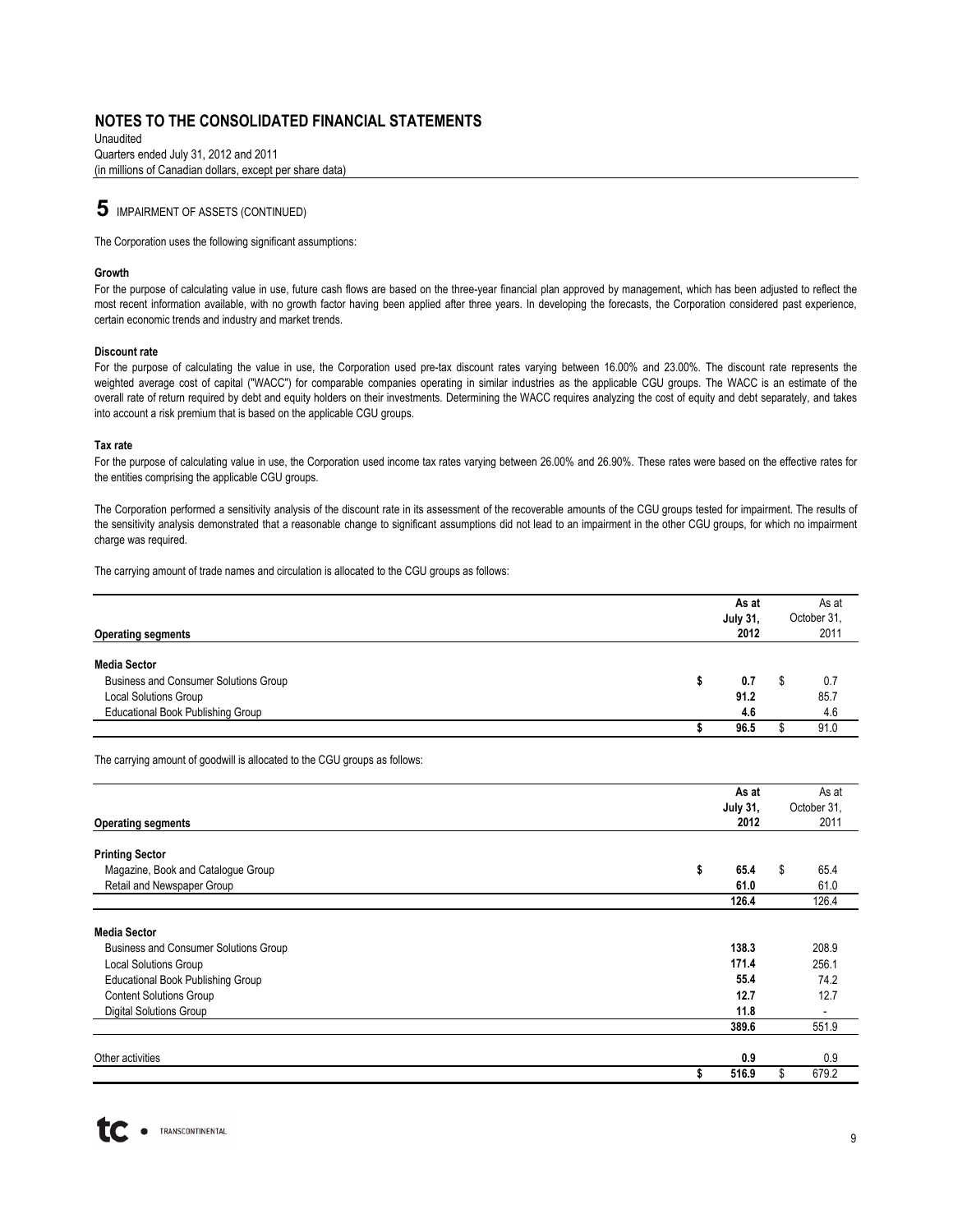(in millions of Canadian dollars, except per share data) Unaudited Quarters ended July 31, 2012 and 2011

### **6** AMORTIZATION

|                                                                                   | Three months ended | July 31 |      |  | Nine months ended |  |       |
|-----------------------------------------------------------------------------------|--------------------|---------|------|--|-------------------|--|-------|
|                                                                                   | 2012               |         | 2011 |  | 2012              |  | 2011  |
| Property, plant and equipment                                                     | 25.0               |         | 24.6 |  | 74.4              |  | 75.2  |
| Intangible assets                                                                 | 3.7                |         | 4.6  |  | 10.6              |  | 13.6  |
|                                                                                   | 28.7               |         | 29.2 |  | 85.0              |  | 88.8  |
| Intangible assets and other assets, recognized in revenues and operating expenses | 3.0                |         | 5.9  |  | 14.0              |  | 18.8  |
|                                                                                   | 31.7               |         | 35.  |  | 99.0              |  | 107.6 |

# **7** FINANCIAL EXPENSES

|                                               | Three months ended<br>July 31 |  |                          |  |                | Nine months ended<br>July 31 |       |  |  |
|-----------------------------------------------|-------------------------------|--|--------------------------|--|----------------|------------------------------|-------|--|--|
|                                               | 2012                          |  | 2011                     |  | 2012           |                              | 2011  |  |  |
| Financial expenses on long-term debt          | 6.9                           |  | 7.7                      |  | 20.2           |                              | 25.9  |  |  |
| Interest on tax contingencies                 | $\overline{\phantom{a}}$      |  |                          |  | 16.0           |                              | -     |  |  |
| Expenses related to long-term debt prepayment |                               |  | $\overline{\phantom{a}}$ |  | $\blacksquare$ |                              | 5.8   |  |  |
| Other expenses                                | 1.0                           |  | 1.8                      |  | 2.6            |                              | 3.8   |  |  |
| Foreign exchange loss (gain)                  | 1.1                           |  | 0.4                      |  | (0.1)          |                              | (0.4) |  |  |
|                                               | 9.0                           |  | 9.9                      |  | 38.7           |                              | 35.1  |  |  |

# **8** INCOME TAXES

|                                                                | Three months ended |        |         |        |    | Nine months ended |         |        |
|----------------------------------------------------------------|--------------------|--------|---------|--------|----|-------------------|---------|--------|
|                                                                |                    |        | July 31 |        |    |                   | July 31 |        |
|                                                                |                    | 2012   |         | 2011   |    | 2012              |         | 2011   |
| Income (loss) before income taxes                              | \$                 | 26.1   | \$      | 46.0   | \$ | (70.7)            | \$      | 121.1  |
| Canadian statutory tax rate                                    |                    | 27.2 % |         | 28.7 % |    | 27.2 %            |         | 28.7 % |
| Income taxes (recovered) at the statutory tax rate             |                    | 7.1    |         | 13.2   |    | (19.2)            |         | 34.7   |
| Effect of assessments related to previous years (a)            |                    |        |         |        |    | 42.0              |         |        |
| Effect of differences in tax rates in other jurisdictions      |                    | (1.1)  |         | (4.1)  |    | (3.6)             |         | (6.7)  |
| Income taxes on non-deductible expenses (non-taxable revenues) |                    |        |         |        |    |                   |         |        |
| and non-taxable portion of capital gain                        |                    |        |         | 9.5    |    | (4.2)             |         | 10.3   |
| Deferred income taxes related to capital losses                |                    | 2.8    |         | 1.2    |    | 1.4               |         | (2.5)  |
| Permanent difference related to goodwill impairment            |                    |        |         |        |    | 30.9              |         |        |
| Other                                                          |                    | 2.0    |         | (6.9)  |    | 1.2               |         | (9.5)  |
| Income taxes at effective tax rate                             |                    | 10.8   | \$      | 12.9   |    | 48.5              | \$      | 26.3   |
| Effective tax rate                                             |                    | 41.4 % |         | 28.0 % |    | $(68.6)$ %        |         | 21.7 % |
| Income taxes include the following items:                      |                    |        |         |        |    |                   |         |        |
| Income taxes before the following items:                       | \$                 | 14.5   | \$      | 13.0   | \$ | 75.5              | \$      | 30.6   |
| Income taxes on restructuring costs                            |                    | (3.7)  |         | (0.1)  |    | (8.9)             |         | (1.7)  |
| Income taxes on impairment of assets                           |                    |        |         |        |    | (18.1)            |         | (1.0)  |
| Income taxes on expenses related to long-term debt prepayment  |                    |        |         |        |    | ٠                 |         | (1.6)  |
| Income taxes at effective tax rate                             |                    | 10.8   | \$      | 12.9   |    | 48.5              | \$      | 26.3   |

(a) In February 2012, the Corporation received notices of re-assessment from the federal and provincial tax authorities estimated at \$58.0 million, including applicable interest and penalties to its fiscal years 2006 to 2010. The notices of re-assessment relate to deductions on investments in capital assets made by the Corporation, as well as the interprovincial allocation of income. The Corporation recorded a provision of \$58.0 million with respect to these matters, of which \$16.0 million was included in financial expenses and \$42.0 million in income taxes, even though the Corporation contests these notices of re-assessment. Consequently, the outcome of this dispute could favorably influence the amounts recognized in the consolidated financial statements of the Corporation.

In the third quarter of fiscal 2012, the Corporation paid the amounts required under the tax laws with respect to the notices of re-assessment received, which represents \$31.6 million. Notices of objection have also been filed with the relevant tax authorities.

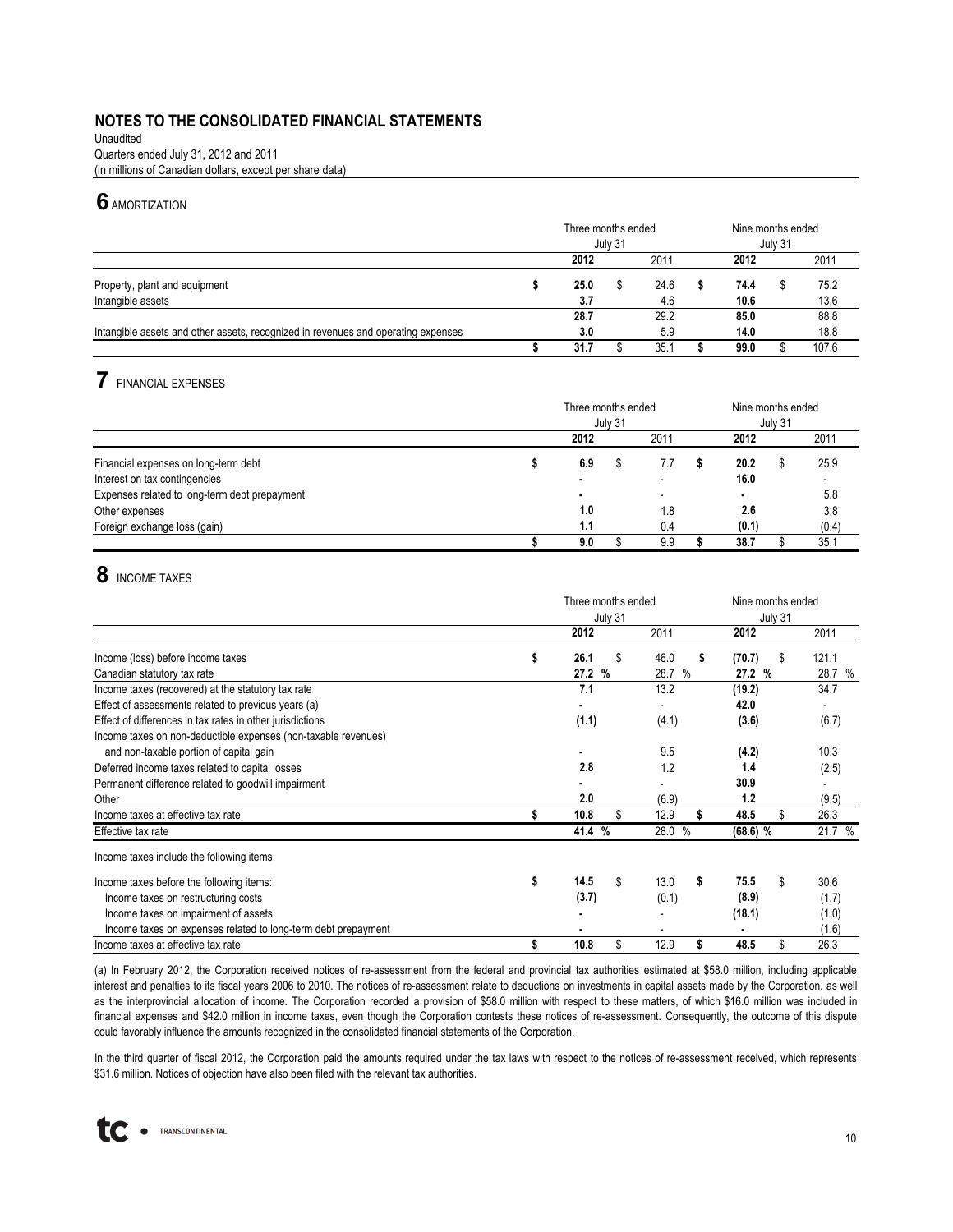Quarters ended July 31, 2012 and 2011 (in millions of Canadian dollars, except per share data) Unaudited

# **9** DISCONTINUED OPERATIONS

On July 16, 2012, the Corporation sold its black and white book printing assets for net proceeds of \$13.0 million, subject to a price adjustment clause based on working capital at the closing of the transaction. An amount of \$10.0 million was received upon closing the transaction and an amount of \$3.0 million will be received over the next five years. In the fourth quarter of fiscal 2011, in connection with the acquisition of Quad/Graphics Canada, Inc., the Corporation had also sold its black and white book printing business for U.S. export for \$5.0 million in net proceeds. The net income (loss), assets, liabilities and cash flows related to these activities were reclassified separately in the Consolidated Statements of Income (Loss), the Consolidated Statements of Financial Position, and the Consolidated Statements of Cash Flows as discontinued operations.

On July 12, 2011, the Corporation entered into a final agreement with Quad/Graphics, Inc. to sell its Mexican printing operations. The net income and cash flows related to these activities have been reclassified separately in the Consolidated Statements of Income and the Consolidated Statements of Cash Flows as discontinued operations. Note 17 provides more detailed information on the terms and conditions of this transaction.

The following table presents the results of discontinued operations:

|                                                                             | Three months ended<br>July 31 |       |    | Nine months ended<br>July 31 |       |  |      |
|-----------------------------------------------------------------------------|-------------------------------|-------|----|------------------------------|-------|--|------|
|                                                                             |                               | 2012  |    | 2011                         | 2012  |  | 2011 |
| Revenues                                                                    |                               | 6.2   | \$ | 30.7                         | 21.5  |  | 87.2 |
| Expenses                                                                    |                               | 6.0   |    | 30.5                         | 21.5  |  | 85.7 |
| Income before income taxes                                                  |                               | 0.2   |    | 0.2                          |       |  | 1.5  |
| Income taxes                                                                |                               | 0.1   |    | 0.1                          |       |  | 0.5  |
| Income related to the operation of discontinued operations                  |                               | 0.1   |    | 0.1                          |       |  | 1.0  |
| Loss related to discontinuance of black and white book printing operations, |                               |       |    |                              |       |  |      |
| net of \$2.1 in related income taxes                                        |                               | (5.8) |    |                              | (5.8) |  |      |
| Adjustment to the gain related to discontinuance of Mexican printing        |                               |       |    |                              |       |  |      |
| operations (no tax effect)                                                  |                               | ۰     |    |                              | (1.3) |  |      |
| Net income (loss) from discontinued operations (1)                          |                               | (5.7) |    | 0.1                          | (7.1) |  | 1.0  |

 $(1)$  The net income (loss) related to the discontinued operations is fully attributable to the Corporation's shareholders.

# **10** EMPLOYEE BENEFITS

The Corporation offers various contributory and non-contributory defined benefit pension plans, post-employment benefits, defined contribution pension plans and registered group savings plans to its employees and those of its participating subsidiaries.

The following table presents the costs related to these plans and costs related to State plans:

|                                                                                                  | Three months ended<br>July 31 |            |  | Nine months ended<br>July 31 |             |  |               |
|--------------------------------------------------------------------------------------------------|-------------------------------|------------|--|------------------------------|-------------|--|---------------|
|                                                                                                  |                               | 2012       |  | 2011                         | 2012        |  | 2011          |
| Defined benefit pension plans and post-employment benefits<br>Defined contribution pension plans |                               | 0.3<br>3.8 |  | (0.4)<br>3.3                 | 0.7<br>12.7 |  | (1.1)<br>12.2 |
| State plans                                                                                      |                               | 4.9        |  | 4.6                          | 14.6        |  | 13.8          |
|                                                                                                  |                               | 9.0        |  | 7.5                          | 28.0        |  | 24.9          |

# **11** ACCOUNTS RECEIVABLE

The Corporation has a securitization program maturing in 2013 with a trust whose financial services agent is a Canadian bank, for the sale, from time to time, of certain accounts receivable of its subsidiaries. The maximum net consideration permitted under the program is \$200.0 million, of which a maximum of 20% in accounts receivable may be in U.S. dollars.

No amount had been drawn on this source of financing as at July 31, 2012, nor as at October 31, 2011.

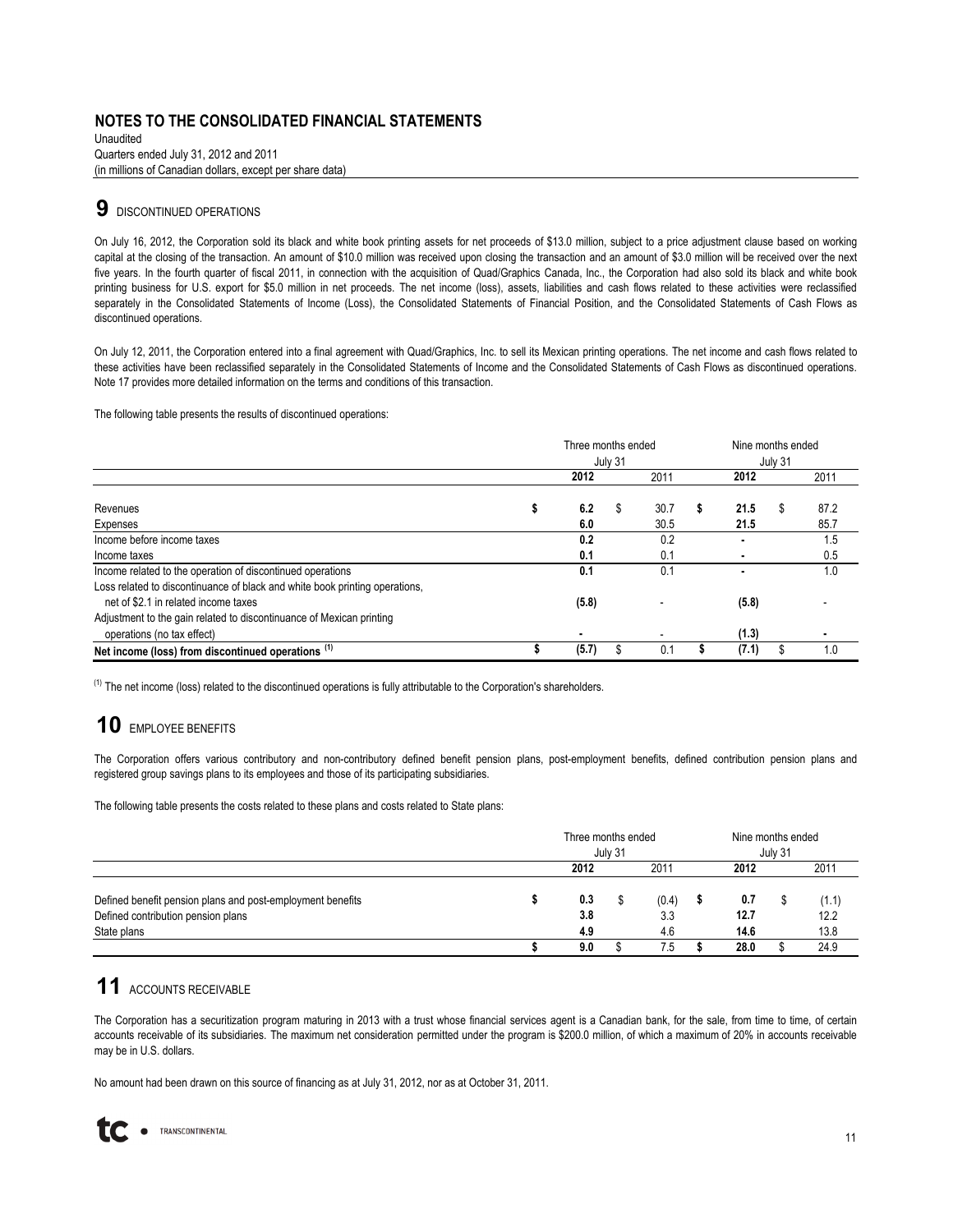Unaudited Quarters ended July 31, 2012 and 2011 (in millions of Canadian dollars, except per share data)

# **12** PROVISIONS

|                                | Restructuring | costs  | Onerous<br>contracts     | Other                    |   | Total  |
|--------------------------------|---------------|--------|--------------------------|--------------------------|---|--------|
| Balance as at October 31, 2011 | D             | 5.5    | \$<br>9.6                | \$<br>2.2                | S | 17.3   |
| Provisions recorded            |               | 24.9   | 6.4                      | 0.3                      |   | 31.6   |
| Business acquisition           |               | 1.8    | 2.6                      | 6.6                      |   | 11.0   |
| Amounts used                   |               | (19.7) | (1.0)                    | (0.3)                    |   | (21.0) |
| Provisions reversed            |               | (1.3)  | ۰                        | (0.8)                    |   | (2.1)  |
| Other                          |               | 0.1    | $\overline{\phantom{a}}$ | $\overline{\phantom{a}}$ |   | 0.1    |
| Balance as at July 31, 2012    |               | 11.3   | 17.6                     | 8.0                      |   | 36.9   |
| Current portion                |               | 11.3   | 4.2                      | 1.9                      |   | 17.4   |
| Non-current portion            |               |        | 13.4                     | 6.1                      |   | 19.5   |
|                                |               | 11.3   | 17.6                     | 8.0                      |   | 36.9   |

Restructuring, integration and acquisition costs by major heading were as follows for the three-month and nine-month periods ended July 31, 2012 and 2011:

|                                          | Three months ended<br>July 31 |      |  |                          |  | Nine months ended<br>July 31 |  |      |  |
|------------------------------------------|-------------------------------|------|--|--------------------------|--|------------------------------|--|------|--|
|                                          |                               | 2012 |  | 2011                     |  | 2012                         |  | 2011 |  |
| Workforce reductions                     |                               | 5.5  |  | 0.1                      |  | 23.6                         |  | 4.5  |  |
| Loss (gain) on pension plans curtailment |                               | 0.1  |  |                          |  | (3.4)                        |  |      |  |
| Net losses on disposal of assets         |                               | 1.6  |  | $\overline{\phantom{a}}$ |  | 1.6                          |  |      |  |
| Business acquisition costs               |                               | 0.9  |  | 0.3                      |  | 1.6                          |  | 0.3  |  |
| Other                                    |                               | 6.7  |  | 0.4                      |  | 8.3                          |  | 1.7  |  |
|                                          |                               | 14.8 |  | 0.8                      |  | 31.7                         |  | 6.5  |  |

#### Restructuring costs

The Corporation is currently implementing rationalization measures that will affect all its operating segments. These measures will address excess production capacity in some specialized plants of the Printing Sector following the integration of Quad/Graphics Canada, Inc., and due to major structural changes in the printing industry. These measures also address the implementation of a new operating structure since November 1, 2011, which includes the majority of the Interactive Sector's activities with those of the Media Sector.

#### Onerous contracts

The provisions for onerous contracts are related to the operating leases for spaces not used by the Corporation and represent the present value of future rental expenses that the Corporation must pay under contracts that cannot be cancelled, net of estimated future sub-leasing revenues expected to be received on these sub-leases. The terms on these leases vary from 6 to 7 years.

#### **Other**

Other provisions include provisions for asset retirement obligations, claims, litigations and other obligations.

# **13** SHARE CAPITAL

The Corporation has been authorized to redeem, for cancellation on the open market, between April 13, 2012 and April 12, 2013, or at an earlier date if the Corporation concludes or cancels the offer, up to 3,295,096 of its Class A Subordinate Voting Shares, representing 5% of its 65,901,932 Class A Subordinate Voting Shares issued and outstanding as at April 2, 2012, and up to 757,561 Class B Shares, representing 5% of its 15,151,235 Class B Shares issued and outstanding as at April 2, 2012. The redemptions are being made in the normal course of business at market prices through the Toronto Stock Exchange and in accordance with the requirements of the Exchange.

During the three-month and nine-month periods ended July 31, 2012, the Corporation redeemed 471,500 Class A Subordinate Voting Shares for a weighted average price of \$9.27 and a total cash consideration of \$4.4 million. The excess of the total consideration paid over the carrying amount of the shares, in the amount of \$1.8 million, was applied against retained earnings. The Corporation was under no obligation to redeem its Class A Subordinate Voting Shares as at July 31, 2012.

The Corporation redeemed no Class B shares in the three-month and nine-month periods ended July 31, 2012, and had no obligation as such on this date.

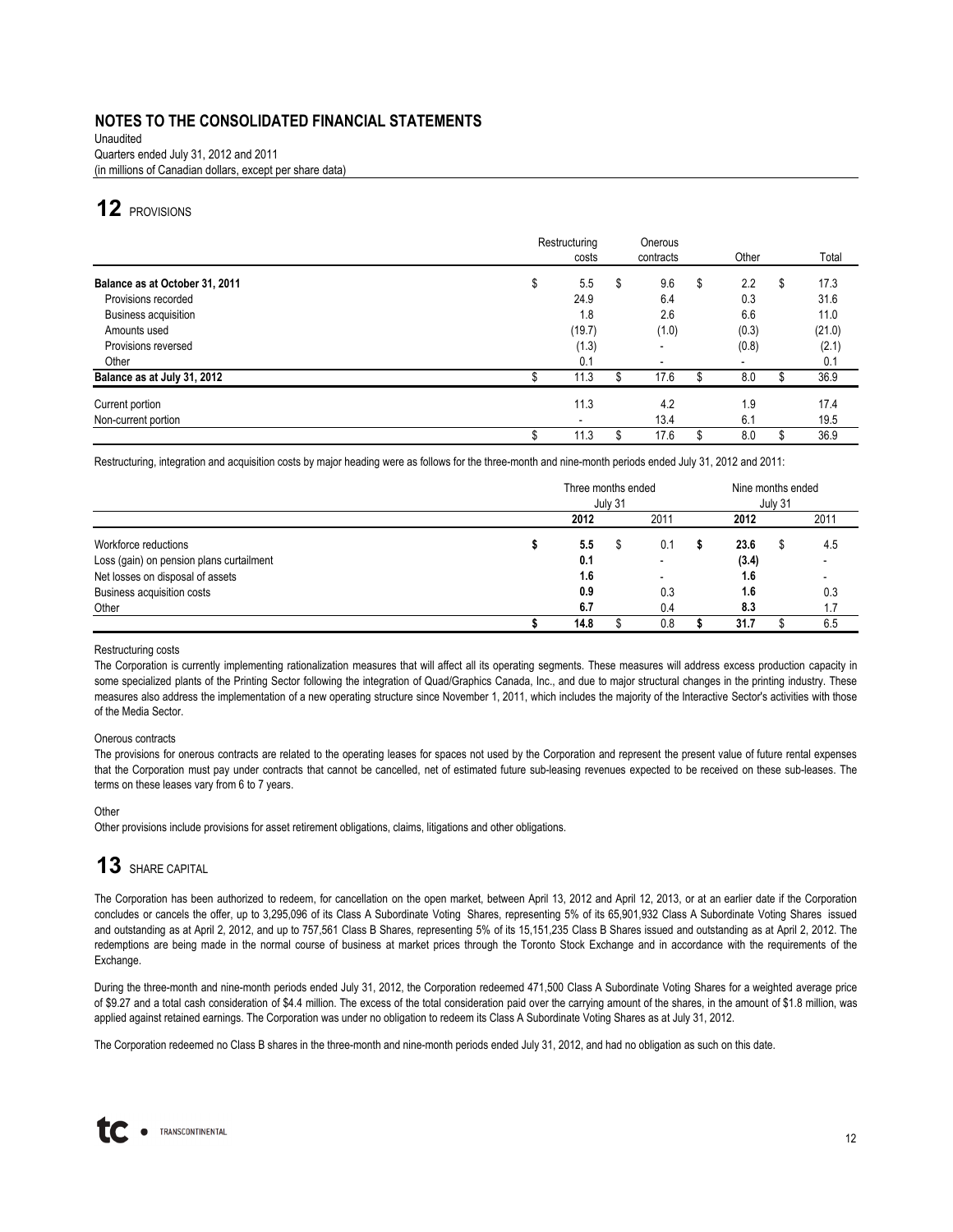(in millions of Canadian dollars, except per share data) Unaudited Quarters ended July 31, 2012 and 2011

### **14** NET INCOME (LOSS) PER PARTICIPATING SHARE

The following table is a reconciliation of the items used to calculate basic and diluted net income (loss) from continuing operations per share for the three-month and ninemonth periods ended July 31:

|                                                                                    | Three months ended<br>July 31 |       |   | Nine months ended<br>July 31 |   |         |   |      |
|------------------------------------------------------------------------------------|-------------------------------|-------|---|------------------------------|---|---------|---|------|
|                                                                                    |                               | 2012  |   | 2011                         |   | 2012    |   | 2011 |
| <b>Numerator</b>                                                                   |                               |       |   |                              |   |         |   |      |
| Net income (loss) from continuing operations                                       |                               | 15.3  | S | 33.1                         | S | (119.2) | S | 94.8 |
| Non-controlling interests                                                          |                               | (0.2) |   |                              |   |         |   | 0.8  |
| Dividends on preferred shares, net of related taxes                                |                               | 1.7   |   | 1.7                          |   | 5.1     |   | 5.1  |
| Net income (loss) from continuing operations, attributable to participating shares |                               | 13.8  |   | 31.4                         |   | (124.3) |   | 88.9 |
| Denominator (in millions)                                                          |                               |       |   |                              |   |         |   |      |
| Weighted average number of participating shares outstanding - basic                |                               | 80.9  |   | 81.0                         |   | 81.0    |   | 81.0 |
| Weighted average number of dilutive options                                        |                               |       |   | 0.1                          |   | ۰       |   | 0.1  |
| Weighted average number of participating shares outstanding - diluted              |                               | 80.9  |   | 81.1                         |   | 81.0    |   | 81.1 |

In the calculation of the diluted earnings per share, 1,551,095 options were considered anti-dilutive as at July 31, 2012, being all of the options issued and outstanding on such date, considering the loss position for that period. As at July 31, 2011, 1,095,332 options were considered anti-dilutive, since their exercise price was greater than the average share price of Class A Subordinate Voting Shares during the period. Therefore, these stock options were excluded from the calculation of the diluted earnings per share for this period.

# 15 STOCK-BASED COMPENSATION

#### **Stock option plan**

The Corporation offers a stock option plan to certain senior executives. Under the plan, each stock option entitles its holder to receive upon exercise one Class A Subordinate Voting Share. The exercise price of each option is determined using the weighted average price of all trades for the five days immediately preceding the grant of the stock option.

Stock-based compensation expenses of \$0.2 million were charged to income and increased contributed surplus included in shareholders' equity for the three-month periods ended July 31, 2012 and 2011. For the nine-month periods ended July 31, 2012 and 2011, the expenses amounted to \$0.6 million and \$0.5 million, respectively.

The following table summarizes the changes in the plan's status:

|                                       | Three months ended July 31 |      |                |           |  |                          |  |  |
|---------------------------------------|----------------------------|------|----------------|-----------|--|--------------------------|--|--|
|                                       |                            | 2012 |                | 2011      |  |                          |  |  |
|                                       |                            |      | Weighted       |           |  | Weighted                 |  |  |
|                                       | Number of                  |      | average        | Number of |  | average                  |  |  |
|                                       | options                    |      | exercise price | options   |  | exercise price           |  |  |
| Options issued at beginning of period | 1,698,791                  |      | 16.18          | 1.614.522 |  | 16.70                    |  |  |
| Exercised                             | (20, 700)                  |      | 9.64           |           |  | -                        |  |  |
| Cancelled                             | (123, 396)                 |      | 15.81          | (20, 300) |  | 20.77                    |  |  |
| Expired                               | (3,600)                    |      | 18.78          |           |  | $\overline{\phantom{a}}$ |  |  |
| Options outstanding at end of period  | 1,551,095                  |      | 16.29          | 1,594,222 |  | 16.64                    |  |  |

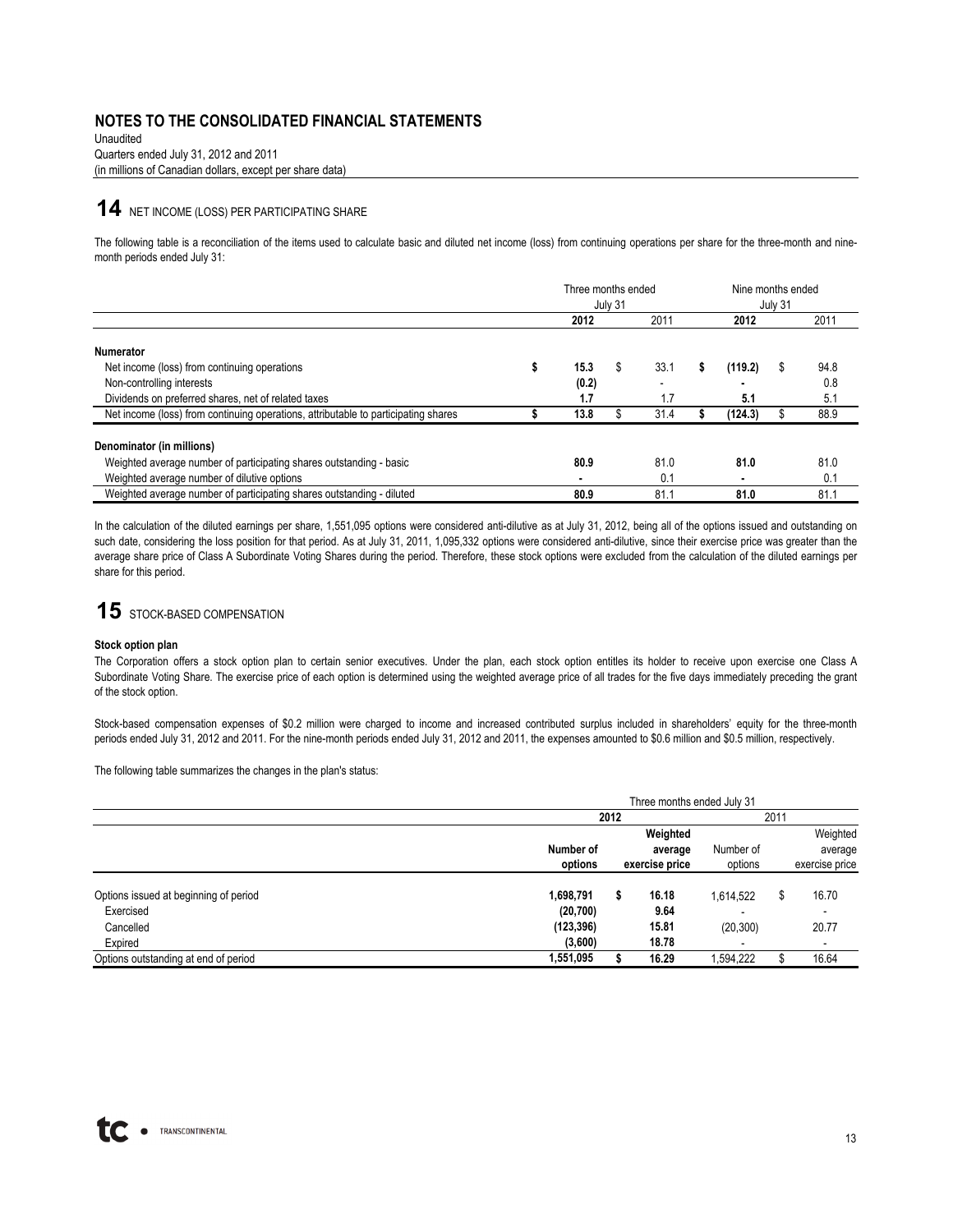Unaudited Quarters ended July 31, 2012 and 2011 (in millions of Canadian dollars, except per share data)

### **15** STOCK-BASED COMPENSATION (CONTINUED)

|                                       | Nine months ended July 31 |      |                |           |  |                |  |  |
|---------------------------------------|---------------------------|------|----------------|-----------|--|----------------|--|--|
|                                       |                           | 2012 |                | 2011      |  |                |  |  |
|                                       |                           |      | Weighted       |           |  | Weighted       |  |  |
|                                       | Number of                 |      | average        | Number of |  | average        |  |  |
|                                       | options                   |      | exercise price | options   |  | exercise price |  |  |
| Options issued at beginning of period | 1,572,640                 |      | 16.67          | 1.542.490 |  | 16.76          |  |  |
| Granted                               | 235,984                   |      | 12.40          | 164.672   |  | 16.20          |  |  |
| Exercised                             | (49, 450)                 |      | 10.01          | (18, 590) |  | 10.26          |  |  |
| Cancelled                             | (189, 479)                |      | 16.56          | (94, 350) |  | 19.02          |  |  |
| Expired                               | (18,600)                  |      | 12.61          |           |  | -              |  |  |
| Options outstanding at end of period  | 1,551,095                 |      | 16.29          | 1.594.222 |  | 16.64          |  |  |
| options exercisable as at July 31     | 1,127,419                 |      | 17.58          | 1,121,375 |  | 18.08          |  |  |

#### **Exercise of stock options**

When executives exercise their stock options, the consideration they pay is credited to share capital and the amount previously credited to contributed surplus is also transferred to share capital. For the three-month period ended July 31, 2012, the consideration received was \$0.2 million. For the three-month period ended July 31, 2011, no stock options were exercised. For the nine-month periods ended July 31, 2012 and 2011, the considerations received were \$0.5 million and \$0.2 million, respectively. An amount of \$0.1 million was transferred from contributed surplus to share capital during the three-month and nine-month periods ended July 31, 2012. Negligible amounts were transferred from contributed surplus to share capital during the three-month and nine-month periods ended July 31, 2011.

The following table summarizes the weighted average assumptions used to calculate, using the Black-Scholes option pricing model, the fair value on the grant date of the options granted during the nine-month periods ended July 31:

|                                                                                 | 2012    | 2011    |
|---------------------------------------------------------------------------------|---------|---------|
| Share price of Class A Subordinate Voting Shares on the stock option grant date | 12.40   | 16.20   |
| Weighted average fair value of the stock options                                | 3.01    | 4.82    |
| Assumptions:                                                                    |         |         |
| Dividend yield                                                                  | 4.4%    | 2.7%    |
| <b>Expected volatility</b>                                                      | 40.5 %  | 39.0%   |
| Risk-free interest rate                                                         | 1.4%    | $2.6\%$ |
| Expected life                                                                   | 5 years | 5 years |

The dividend yield is based on the actual average dividend rate of the Corporation's participating shares. The expected volatility is based on the historical volatility of the price of the Corporation's Class A Subordinate Voting Shares over a period equal to the expected life of the options. The risk-free rate is the rate of return on Government of Canada bonds over a period equal to the expected life of the options. The expected life of the options represents the period of time during which the options granted are expected to be outstanding.

#### **Senior executive share unit plan**

The Corporation offers a share unit plan to its senior executives under which deferred share units ("DSU") and restricted share units ("RSU") are granted. A portion of share units will vest based on performance targets being met and another portion of share units will vest based on the passage of time. Vested DSUs and RSUs will be paid, at the Corporation's option, in cash or with Class A Subordinate Voting Shares of the Corporation purchased on the open market.

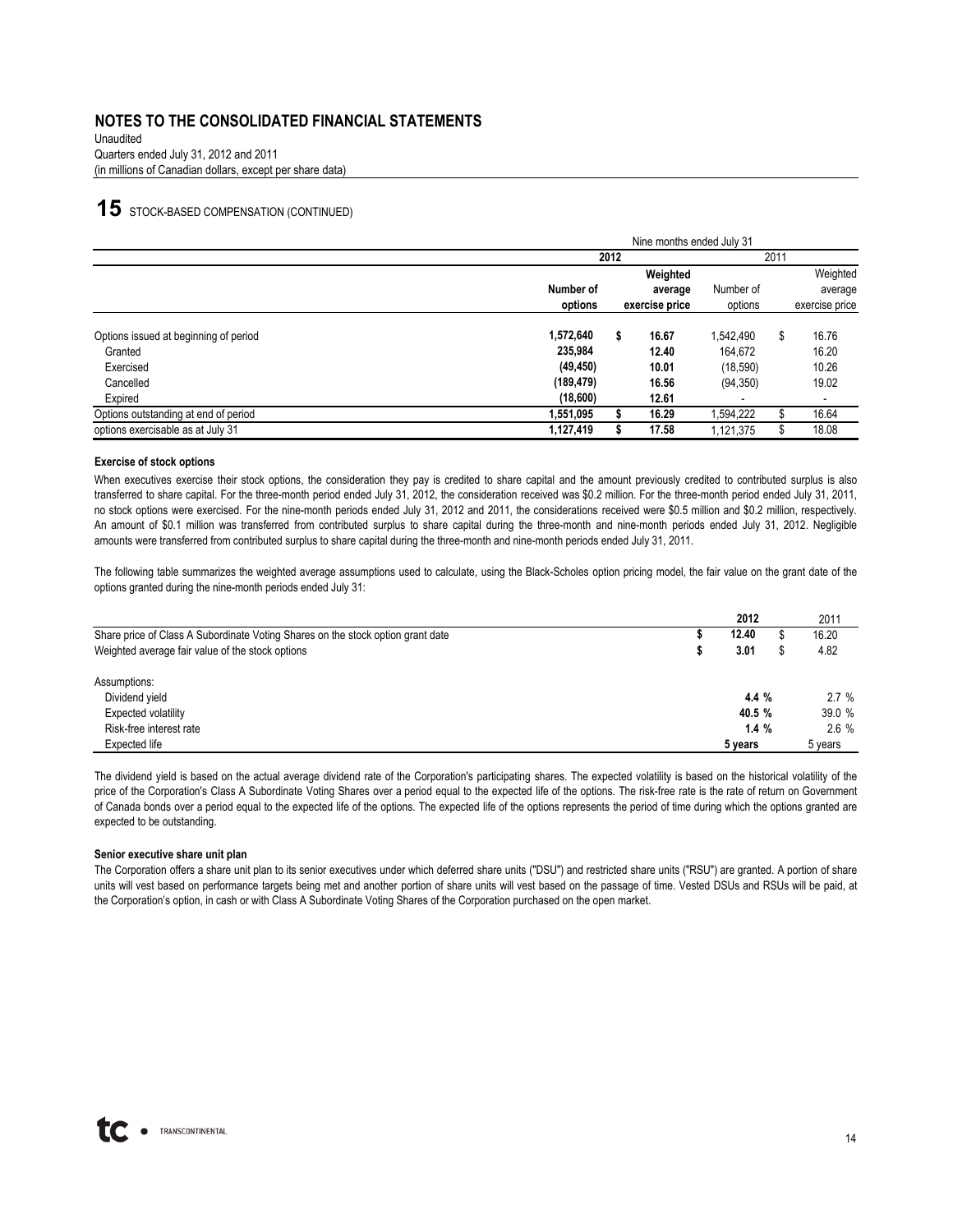Quarters ended July 31, 2012 and 2011 Unaudited (in millions of Canadian dollars, except per share data)

### **15** STOCK-BASED COMPENSATION (CONTINUED)

The following table summarizes the changes in the plan's status:

|                              |            | Three months ended July 31 |           |                          |  |  |  |  |  |
|------------------------------|------------|----------------------------|-----------|--------------------------|--|--|--|--|--|
| Number of units              | 2012       | 2011                       | 2012      | 2011                     |  |  |  |  |  |
|                              | <b>DSU</b> | <b>RSU</b>                 |           |                          |  |  |  |  |  |
| Balance, beginning of period | 200,093    | 203,359                    | 690.424   | 739,754                  |  |  |  |  |  |
| Units cancelled              |            |                            | (68, 242) | (19, 146)                |  |  |  |  |  |
| Units paid                   | (25, 735)  | $\overline{\phantom{a}}$   |           |                          |  |  |  |  |  |
| Dividends paid in units      | 2.241      | 1.498                      | ٠         | $\overline{\phantom{0}}$ |  |  |  |  |  |
| Balance, end of period       | 176.599    | 204.857                    | 622.182   | 720.608                  |  |  |  |  |  |

|                              | Nine months ended July 31 |         |            |                          |  |  |  |  |
|------------------------------|---------------------------|---------|------------|--------------------------|--|--|--|--|
| Number of units              | 2012                      | 2011    | 2012       | 2011                     |  |  |  |  |
|                              | <b>RSU</b><br><b>DSU</b>  |         |            |                          |  |  |  |  |
| Balance, beginning of period | 201,981                   | 121.110 | 679.884    | 676,627                  |  |  |  |  |
| Units granted                | ٠                         | 40,123  | 309,097    | 233,383                  |  |  |  |  |
| Units cancelled              | ٠                         |         | (209, 337) | (93, 704)                |  |  |  |  |
| Units paid                   | (49, 777)                 | (2,230) | (139, 506) | (53, 824)                |  |  |  |  |
| Units converted              | 17,956                    | 41.874  | (17, 956)  | (41, 874)                |  |  |  |  |
| Dividends paid in units      | 6,439                     | 3,980   |            | $\overline{\phantom{a}}$ |  |  |  |  |
| Balance, end of period       | 176.599                   | 204,857 | 622.182    | 720,608                  |  |  |  |  |

As at July 31, 2012, the liability related to the senior executive share unit plan was \$4.5 million (\$6.1 million as at October 31, 2011). The expenses (the reversal) recorded in the Consolidated Statement of Income for the three-month periods ended July 31, 2012 and 2011 were (\$0.6) million and \$1.5 million, respectively. The expenses recorded in the Consolidated Statement of Income (Loss) for the nine-month periods ended July 31, 2012 and 2011 were \$0.5 million and \$2.7 million, respectively. An amount of \$0.3 million was paid under this plan for the three-month period ended July 31, 2012. No amount was paid under this plan for the three-month period ended July 31, 2011. Amounts of \$2.1 million and \$0.9 million were paid under this plan for the nine-month periods ended July 31, 2012 and 2011, respectively.

#### **Directors share unit plan**

The Corporation offers a deferred share unit plan for its directors. Under this plan, directors may elect to receive as compensation either cash, deferred share units, or a combination of both.

The following table summarizes the changes in the plan's status:

|                              |         | Three months ended<br>July 31 |           |         |  |
|------------------------------|---------|-------------------------------|-----------|---------|--|
| Number of units              | 2012    | 2011                          | 2012      | 2011    |  |
| Balance, beginning of period | 210,510 | 177.087                       | 201.257   | 159,803 |  |
| Directors' compensation      | 12,602  | 7.170                         | 35,863    | 22,154  |  |
| Units paid                   | ٠       | $\overline{\phantom{a}}$      | (18, 573) |         |  |
| Dividends paid in units      | 3.160   | 1.481                         | 7.725     | 3.781   |  |
| Balance, end of period       | 226.272 | 185.738                       | 226.272   | 185.738 |  |

As at July 31, 2012, the liability related to the directors share unit plan was \$2.2 million (\$2.4 million as at October 31, 2011). The expense (the reversal) recorded in the Consolidated Statement of Income for the three-month periods ended July 31, 2012 and 2011 were (\$0.3) million and \$0.4 million, respectively. The expenses recorded in the Consolidated Statement of Income (Loss) for the nine-month periods ended July 31, 2012 and 2011 were \$0.1 million and \$0.7 million, respectively. No amounts were paid under this plan for the three-month periods ended July 31, 2012 and 2011, and the nine-month period ended July 31, 2011. An amount of \$0.3 million was paid under this plan for the nine-month period ended July 31, 2012.

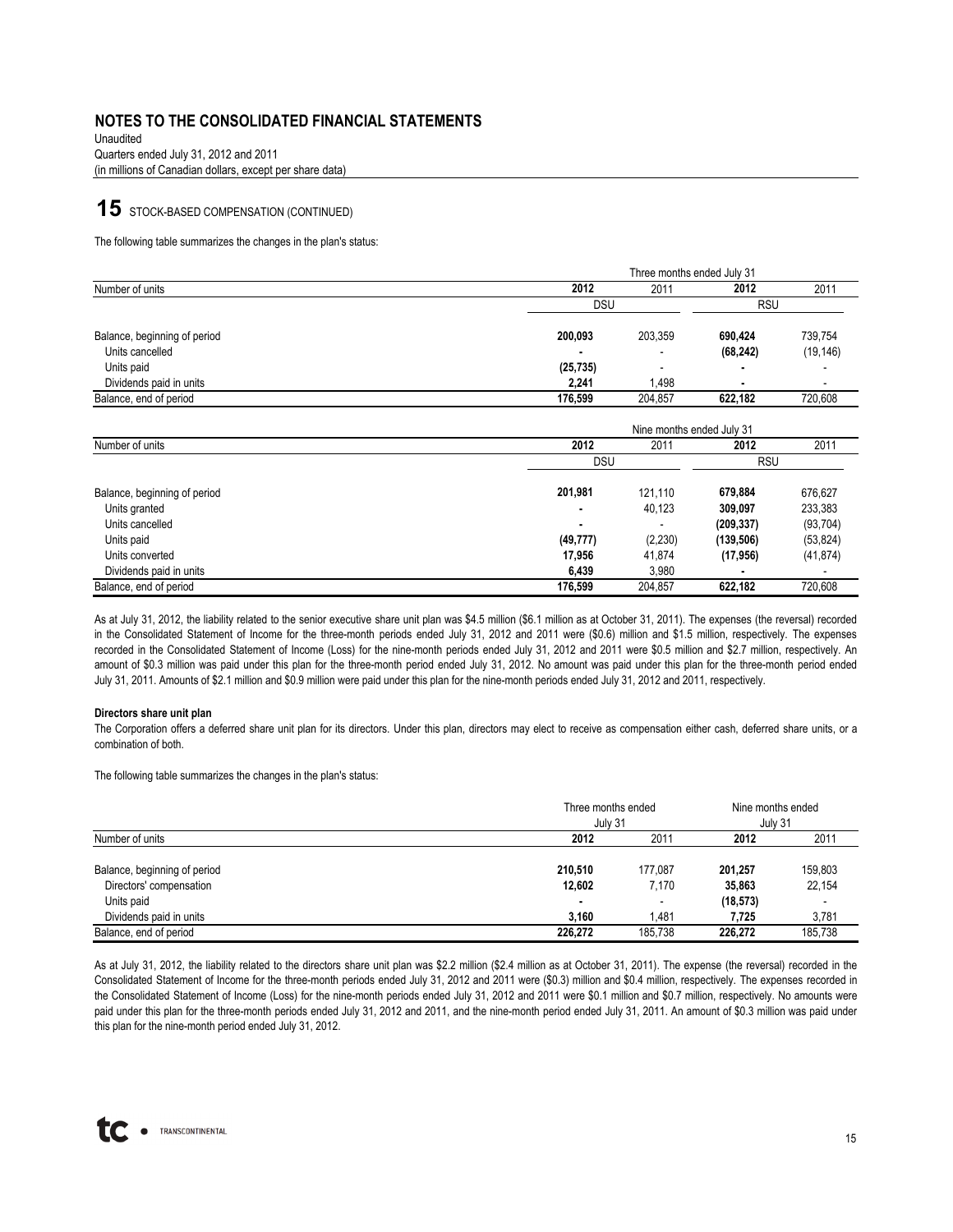(in millions of Canadian dollars, except per share data) Unaudited Quarters ended July 31, 2012 and 2011

### **16** ACCUMULATED OTHER COMPREHENSIVE LOSS

|                                                   | Cash<br>flow<br>hedges |   | Cumulative<br>translation<br>differences |   | Actuarial gains<br>and losses<br>of defined<br>benefit plans | Accumulated<br>other com-<br>prehensive<br>loss |
|---------------------------------------------------|------------------------|---|------------------------------------------|---|--------------------------------------------------------------|-------------------------------------------------|
| Balance as at November 1, 2010                    | (4.5)                  | S |                                          |   |                                                              | (4.5)                                           |
| Net change in gains (losses), net of income taxes | 1.0                    |   | (5.3)                                    |   | (13.2)                                                       | (17.5)                                          |
| Balance as at July 31, 2011                       | (3.5)                  |   | (5.3)                                    |   | (13.2)                                                       | (22.0)                                          |
| Balance as at November 1, 2011                    | (6.3)                  |   | (1.9)                                    | s | (19.9)                                                       | (28.1)                                          |
| Net change in gains (losses), net of income taxes | 1.4                    |   | 0.7                                      |   | (57.6)                                                       | (55.5)                                          |
| Balance as at July 31, 2012                       | (4.9)                  |   | (1.2)                                    |   | (77.5)                                                       | (83.6)                                          |

As at July 31, 2012, the amounts expected to be reclassified to net income are as follows:

|                                                         |       |       |       |       |  | 2016             |  |       |
|---------------------------------------------------------|-------|-------|-------|-------|--|------------------|--|-------|
|                                                         | 2012  | 2013  | 2014  | 2015  |  | and thereafter   |  | Total |
| Losses on derivatives designated as<br>cash flow hedges | (0.7) | (1.1) | (1.2) | (0.9) |  | (2.4)            |  | (6.3) |
| Income taxes                                            | (0.2) | (0.2) | (0.2) | (0.1) |  | (0.7)            |  | (1.4) |
|                                                         | (0.5) | (0.9) | (1.0) | (0.8) |  | 1.7 <sup>5</sup> |  | (4.9) |

## **17** BUSINESS ACQUISITIONS

#### **Media Sector**

On February 13, 2012, the Corporation acquired 100% of the shares of *Éditions Caractère* , a leader in the extracurricular book market in Quebec and publisher in the trade market. This transaction allows the Media Sector to improve its offer in the educational and extracurricular book markets in Quebec.

On February 15, 2012, the Corporation acquired the print and Internet assets of *Courrier Frontenac* , a weekly newspaper serving Thetford Mines and the surrounding area. With this transaction, the Media Sector has added a weekly publication to its existing offer in the region of Chaudière-Appalaches.

On May 17, 2012, the Corporation acquired 60% of the shares in *Redux Media* , a leading online advertising network. This transaction allows the Media Sector to expand its existing online network. The Corporation recognized this acquisition using the acquisition method, as if 100% of the shares had been acquired, given the existence of an option for the purchaser to buy or the seller to sell three years after the date of acquisition. As such, the assets acquired and the liabilities assumed on the date of purchase were consolidated, as were 100% of earnings since this date.

On June 18, 2012, the Corporation acquired an additional 60% of the shares in *Métro* (Montréal), a daily newspaper serving the Island of Montreal. This transaction allowed the Corporation to become the sole owner of *Métro* (Montréal), and thereby expand the publication's advertising opportunities, particularly through links with other products of the Media Sector. This entity, which was formerly recognized using the proportionate consolidation method, is now fully consolidated.

Given the short period between the dates of acquisition and the end of the period, management was unable to obtain all the information to complete the initial accounting for business combinations, and therefore it is preliminary and subject to change following a final assessment of the fair value of assets acquired and liabilities assumed. The excess of the price paid over the estimated fair value of the assets acquired and liabilities assumed from acquisitions in the Media Sector was fully attributed to goodwill. Consequently, the intangible assets acquired and the related amortization have not been reflected in these interim consolidated financial statements. The Corporation expects to finalize initial recognition of these business combinations in the first quarters of fiscal 2013.

#### **Printing Sector**

On July 12, 2011, the Corporation and Quad/Graphics, Inc. have entered into a definitive agreement under which the Corporation agreed to acquire all the shares of Quad/Graphics Canada, Inc., which operates in the printing sector and has seven facilities in Canada: three in Ontario, two in Quebec, one in Alberta and one in Nova-Scotia, representing six printing plants and one premedia facility. In consideration for this transaction, the Corporation sold its Mexican printing operations and its black and white book printing business for U.S. export. On March 1, 2012, the Corporation completed the acquisition of 100% shares of Quad/Graphics Canada, Inc. With this transaction, the Printing Sector has expanded its printing assets, and the Corporation expects to benefit from operating synergies by taking advantage of major investments made in the printing platform over the last few years.

This transaction was settled in cash for an amount of \$48.0 million, and by offsetting amounts receivable of \$30.0 million related to the sale of the Mexican printing operations and \$5.0 million for the black and white book printing business for U.S. export. The Mexican transaction was completed on September 8, 2011, for net proceeds of \$80.5 million. This transaction generated a net gain on disposal of \$25.5 million. A gain of \$26.8 million was recorded in fiscal 2011 and a \$1.3 million loss was recorded in the three-month period ended April 30, 2012.

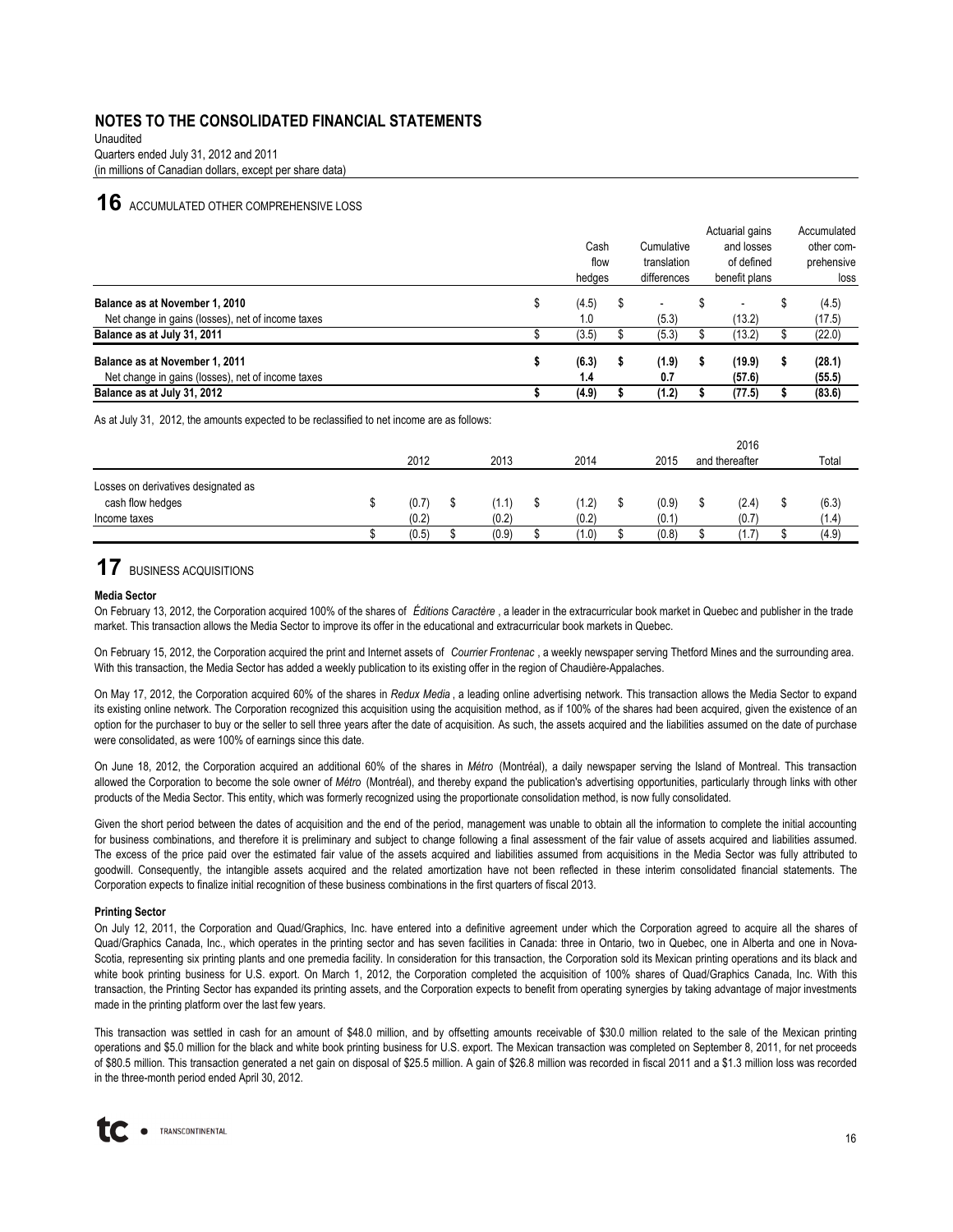Unaudited Quarters ended July 31, 2012 and 2011 (in millions of Canadian dollars, except per share data)

### **17** BUSINESS ACQUISITIONS (CONTINUED)

The estimated fair values attributed to assets acquired and liabilities assumed were based on a combination of independent assessments and internal estimates. Since the fair value of net identifiable assets is greater than the consideration paid, negative goodwill was recorded as a gain on business acquisition in the results of the three-month period ended April 30, 2012. This negative goodwill was mainly due to the recording of deferred income tax assets, in accordance with IAS 12, "Income taxes", attributable to the tax losses acquired through the business combination.

Given the short period between the date of acquisition and the end of the period, management was unable to obtain all the information to complete the initial accounting for Quad/Graphics Canada, Inc., and therefore it is preliminary and subject to change following a final assessment of the fair value of assets acquired and liabilities assumed. The assets acquired and liabilities assumed of Quad/Graphics Canada, Inc. that have been determined provisionally and may be subject to the most significant adjustments at year end include working capital, intangible assets, deferred income taxes (given that tax returns are still not available) and other liabilities. If adjustments are necessary, the provisional amounts recognized will be adjusted retrospectively to reflect new information obtained about facts and circumstances existing at the date of acquisition. These adjustments may affect the amount of the gain on business acquisition of \$31.7 million recorded during the three-month period ended April 30, 2012. The Corporation expects to finalize initial accounting of this business combination during the fourth quarter of fiscal 2012.

The following table presents a summary of the estimated fair value of assets acquired and liabilities assumed on the date of acquisition:

|                                   | <b>Quad/Graphics</b> |                |             |
|-----------------------------------|----------------------|----------------|-------------|
|                                   | Canada, Inc.         | Other          | Total       |
| Assets acquired                   |                      |                |             |
| Current assets                    | \$<br>48.0           | \$<br>11.1     | \$<br>59.1  |
| Property, plant and equipment     | 34.9                 | 0.1            | 35.0        |
| Intangible assets                 | 38.1                 | 7.8            | 45.9        |
| Goodwill (tax basis of \$5.3)     |                      | 17.5           | 17.5        |
| Deferred income taxes             | 79.6                 | 0.2            | 79.8        |
|                                   | \$<br>200.6          | \$<br>36.7     | \$<br>237.3 |
| Liabilities assumed               |                      |                |             |
| <b>Current liabilities</b>        | \$<br>34.0           | \$<br>13.8     | \$<br>47.8  |
| Deferred income taxes             |                      | 2.0            | 2.0         |
| Other liabilities                 | 56.8                 | 1.9            | 58.7        |
|                                   | \$<br>90.8           | \$<br>17.7     | \$<br>108.5 |
|                                   | \$<br>109.8          | \$<br>19.0     | \$<br>128.8 |
| Consideration                     |                      |                |             |
| Cash paid                         | \$<br>48.0           | \$<br>13.8     | \$<br>61.8  |
| Cash of the acquired businesses   |                      | (2.6)          | (2.6)       |
| Amount related to sold activities | 35.0                 |                | 35.0        |
| Short-term receivables            | (4.9)                | (0.9)          | (5.8)       |
| Short-term liabilities            |                      | 3.2            | 3.2         |
| Long-term liabilities             |                      | 5.5            | 5.5         |
|                                   | 78.1                 | 19.0           | 97.1        |
| Negative goodwill                 | 31.7                 | $\overline{a}$ | 31.7        |
|                                   | \$<br>109.8          | \$<br>19.0     | \$<br>128.8 |

In the third quarter of fiscal 2012, the Corporation made a final assessment of the fair value of assets acquired and liabilities assumed for Groupe Le Canada Français, acquired on August 1, 2011, and for Avantage Consommateurs de l'Est du Québec, acquired on August 29, 2011. Consequently, the intangible assets acquired and the related amortization have been included in these interim consolidated financial statements. The above table incorporates these adjustments.

The Consolidated Statement of Income (Loss) of the Corporation for the nine-month period ended July 31, 2012 includes the operating results of the acquired businesses since their date of acquisition, including supplementary revenues of approximately \$80.0 million, operating income before amortization of \$2.3 million and transaction costs of approximately \$1.6 million. If the Corporation had acquired these businesses on November 1, 2011, their operating results would have been as follows: supplementary revenues of approximately \$142.0 million and operating income before amortization of \$10.0 million. The fair value of trade receivables acquired, in an amount of \$45.8 million and of which \$5.7 million is considered uncollectible at the time of acquisition, is included in the current assets in the initial recognition of business combinations.

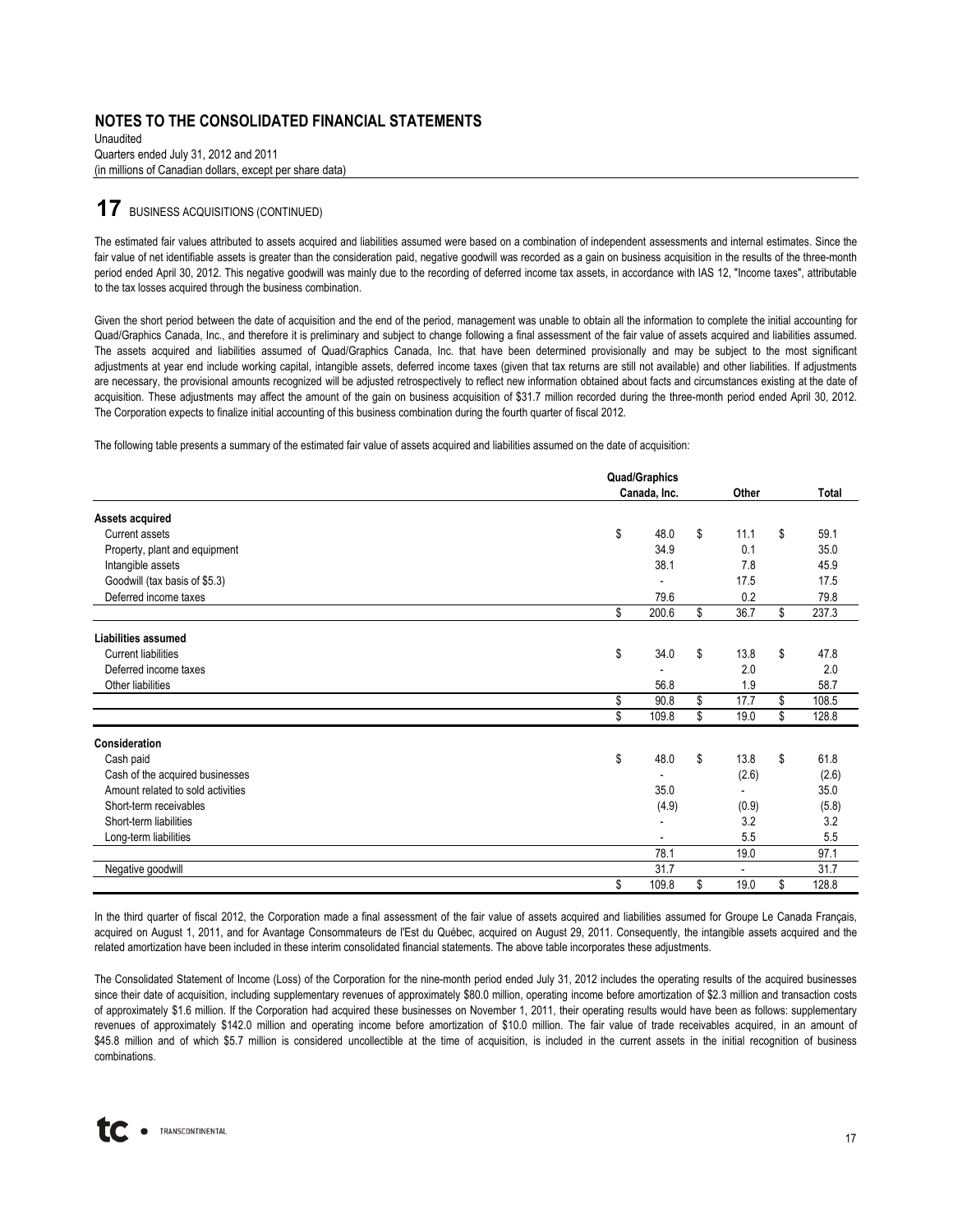(in millions of Canadian dollars, except per share data) Quarters ended July 31, 2012 and 2011 Unaudited

# 18 COMMITMENTS

Following the acquisition of the shares of Quad/Graphics Canada, Inc., the Corporation is commited, under various leases of premises, to make payments until 2022. Minimum payments required over the following years for these commitments are as follows:

|                          | Less than |           | More than |       |
|--------------------------|-----------|-----------|-----------|-------|
|                          | l vear    | - 5 vears | 5 vears   | Total |
|                          |           |           |           |       |
| Premises lease contracts | 5.4       | 27.3      | 14.6      | 47.3  |

# **19** RELATED PARTY TRANSACTIONS

#### **Transactions with joint ventures**

The Printing Sector prints the newspapers or magazines of certain joint ventures of the Media Sector. These transactions are carried out in the normal course of business, and are recorded at the exchange amount. The portion of the Corporation's revenues with its joint ventures that was not eliminated during the three-month and nine-month periods ended July 31, 2012 and 2011 is negligible compared to consolidated revenues of the Corporation. It is the same for amounts receivable from these joint ventures as at July 31, 2012 and 2011.

#### **Key management personnel compensation**

Key management personnel are those persons having authority and responsibility for planning, directing and controlling the activities of the Corporation, directly or indirectly, including any director (whether executive or otherwise) of the Corporation. Key management personnel earned the following amounts in the three-month and nine-month periods ended July 31:

|                                                                                                         | Three months ended  | July 31 |                   | Nine months ended<br>July 31 |  |                   |
|---------------------------------------------------------------------------------------------------------|---------------------|---------|-------------------|------------------------------|--|-------------------|
|                                                                                                         | 2012                |         | 2011              | 2012                         |  | 2011              |
| Salaries and other short-term employee benefits<br>Post-employment benefits<br>Stock-based compensation | 2.0<br>0.3<br>(0.4) |         | 2.8<br>0.4<br>1.4 | 5.9<br>0.8<br>0.8            |  | 8.2<br>1.2<br>2.7 |
|                                                                                                         | 1.9                 |         | 4.6               | 7.5                          |  | 12.1              |

# **20** SEGMENT REPORTING

On November 1, 2011, the Corporation implemented a new operating structure, combining the majority of Interactive Sector activities with those of the Media Sector to form a single sector in order to better meet the multi-platform marketing communication needs of organizations. For their part, digital printing activities established in the United States will complete the product offering of the Printing Sector. Comparative data have therefore been restated to reflect this change.

The operating segments are defined in terms of the types of products and services offered by the Corporation. The Printing Sector generates revenues through printing activities for magazine, book and newspaper publishers, as well as for retail customers. The Media Sector generates revenues through publishing, distribution, database analysis and management, as well as through interactive marketing solutions (mobile, digital platforms, etc.) and digital media. Sales between the Corporation's segments are recognized at the exchange amount. Transactions other than sales are recognized at the carrying amount.

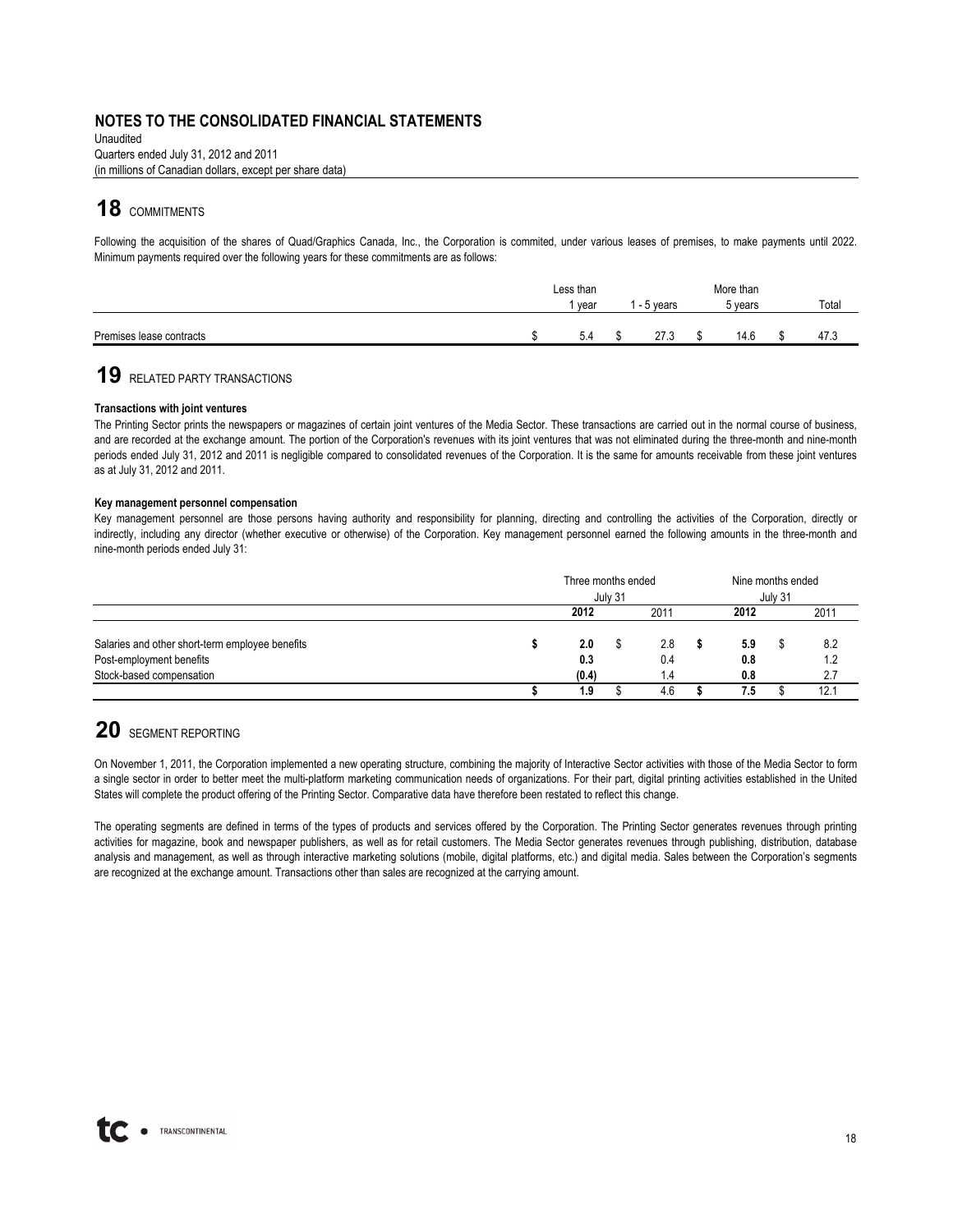(in millions of Canadian dollars, except per share data) Unaudited Quarters ended July 31, 2012 and 2011

# **20** SEGMENT REPORTING (CONTINUED)

The Consolidated Statements of Income (Loss) for the three-month and nine-month periods ended July 31 include the following components (by segment):

| July 31<br>2012<br>363.5<br>173.6<br>2.1<br>(22.2)<br>517.0<br>51.3<br>13.8 | \$<br>\$<br>\$                               | 2011<br>321.5<br>175.5<br>2.1<br>(19.7)<br>479.4 | \$<br>\$                                     | 2012<br>1,079.3<br>505.7<br>6.4<br>(64.4)<br>1,527.0 | July 31<br>\$<br>\$                                  | 2011<br>1.021.1<br>506.0<br>6.2<br>(65.6)<br>1,467.7                                                                                                                                             |
|-----------------------------------------------------------------------------|----------------------------------------------|--------------------------------------------------|----------------------------------------------|------------------------------------------------------|------------------------------------------------------|--------------------------------------------------------------------------------------------------------------------------------------------------------------------------------------------------|
|                                                                             |                                              |                                                  |                                              |                                                      |                                                      |                                                                                                                                                                                                  |
|                                                                             |                                              |                                                  |                                              |                                                      |                                                      |                                                                                                                                                                                                  |
|                                                                             |                                              |                                                  |                                              |                                                      |                                                      |                                                                                                                                                                                                  |
|                                                                             |                                              |                                                  |                                              |                                                      |                                                      |                                                                                                                                                                                                  |
|                                                                             |                                              |                                                  |                                              |                                                      |                                                      |                                                                                                                                                                                                  |
|                                                                             |                                              |                                                  |                                              |                                                      |                                                      |                                                                                                                                                                                                  |
|                                                                             |                                              |                                                  |                                              |                                                      |                                                      |                                                                                                                                                                                                  |
|                                                                             |                                              |                                                  |                                              |                                                      |                                                      |                                                                                                                                                                                                  |
|                                                                             |                                              | 63.3                                             | \$                                           | 203.8                                                | \$                                                   | 195.4                                                                                                                                                                                            |
|                                                                             |                                              | 23.7                                             |                                              | (144.8)                                              |                                                      | 58.0                                                                                                                                                                                             |
| (1.3)                                                                       |                                              | (1.9)                                            |                                              | (6.0)                                                |                                                      | (8.4)                                                                                                                                                                                            |
|                                                                             |                                              | 85.1                                             | Ŝ                                            |                                                      |                                                      | 245.0                                                                                                                                                                                            |
|                                                                             |                                              |                                                  |                                              |                                                      |                                                      |                                                                                                                                                                                                  |
|                                                                             |                                              |                                                  |                                              |                                                      |                                                      | 129.8                                                                                                                                                                                            |
|                                                                             |                                              |                                                  |                                              |                                                      |                                                      | 38.0                                                                                                                                                                                             |
|                                                                             |                                              |                                                  |                                              |                                                      |                                                      |                                                                                                                                                                                                  |
|                                                                             |                                              |                                                  |                                              |                                                      |                                                      | (11.6)                                                                                                                                                                                           |
|                                                                             |                                              |                                                  |                                              |                                                      |                                                      | 156.2                                                                                                                                                                                            |
|                                                                             |                                              |                                                  |                                              |                                                      |                                                      |                                                                                                                                                                                                  |
| 13.2                                                                        | \$                                           | 6.0                                              | \$                                           | 29.9                                                 | \$                                                   | 19.4                                                                                                                                                                                             |
| 15.2                                                                        |                                              | 8.2                                              |                                              | 33.3                                                 |                                                      | 21.8                                                                                                                                                                                             |
| 0.6                                                                         |                                              |                                                  |                                              | 2.5                                                  |                                                      | 1.6                                                                                                                                                                                              |
| 29.0                                                                        | \$                                           | 14.5                                             | \$                                           | 65.7                                                 | \$                                                   | 42.8                                                                                                                                                                                             |
|                                                                             |                                              |                                                  |                                              |                                                      |                                                      |                                                                                                                                                                                                  |
|                                                                             |                                              |                                                  |                                              |                                                      |                                                      |                                                                                                                                                                                                  |
| 21.8                                                                        | \$                                           | 21.7                                             | \$                                           | 64.0                                                 | \$                                                   | 66.4                                                                                                                                                                                             |
| 5.5                                                                         |                                              | 6.3                                              |                                              | 16.6                                                 |                                                      | 18.6                                                                                                                                                                                             |
| 1.4                                                                         |                                              | 1.2                                              |                                              | 4.4                                                  |                                                      | 3.8                                                                                                                                                                                              |
|                                                                             |                                              |                                                  |                                              |                                                      |                                                      | 88.8                                                                                                                                                                                             |
|                                                                             |                                              |                                                  |                                              |                                                      |                                                      |                                                                                                                                                                                                  |
|                                                                             | \$                                           | 0.4                                              | \$                                           | 0.8                                                  | \$                                                   | 3.9                                                                                                                                                                                              |
|                                                                             |                                              |                                                  |                                              | 180.0                                                |                                                      |                                                                                                                                                                                                  |
|                                                                             | \$                                           | 0.4                                              | \$                                           | 180.8                                                | \$                                                   | 3.9                                                                                                                                                                                              |
|                                                                             | 63.8<br>29.4<br>8.4<br>(2.7)<br>35.1<br>28.7 | \$<br>\$<br>\$<br>\$                             | 41.7<br>17.2<br>(3.0)<br>55.9<br>0.3<br>29.2 | \$<br>\$<br>\$                                       | 53.0<br>139.7<br>(161.3)<br>(10.4)<br>(32.0)<br>85.0 | \$<br>\$<br>\$<br><sup>(1)</sup> These amounts include acquisitions of property, plant and equipment, intangible assets and other non-current assets, excluding those acquired in business<br>\$ |

| <b>Operating segments</b>                    | As at<br><b>July 31,</b><br>2012 | As at<br>October 31,<br>2011 |
|----------------------------------------------|----------------------------------|------------------------------|
| Assets                                       |                                  |                              |
| <b>Printing Sector</b>                       | 1.272.7                          | 1,207.3                      |
| Media Sector                                 | 755.0                            | 928.7                        |
| Other activities and unallocated amounts     | 99.5                             | 201.6                        |
| Asset from discountinued activities (Note 9) |                                  | 27.5                         |
|                                              | 2,127.2                          | 2,365.1                      |

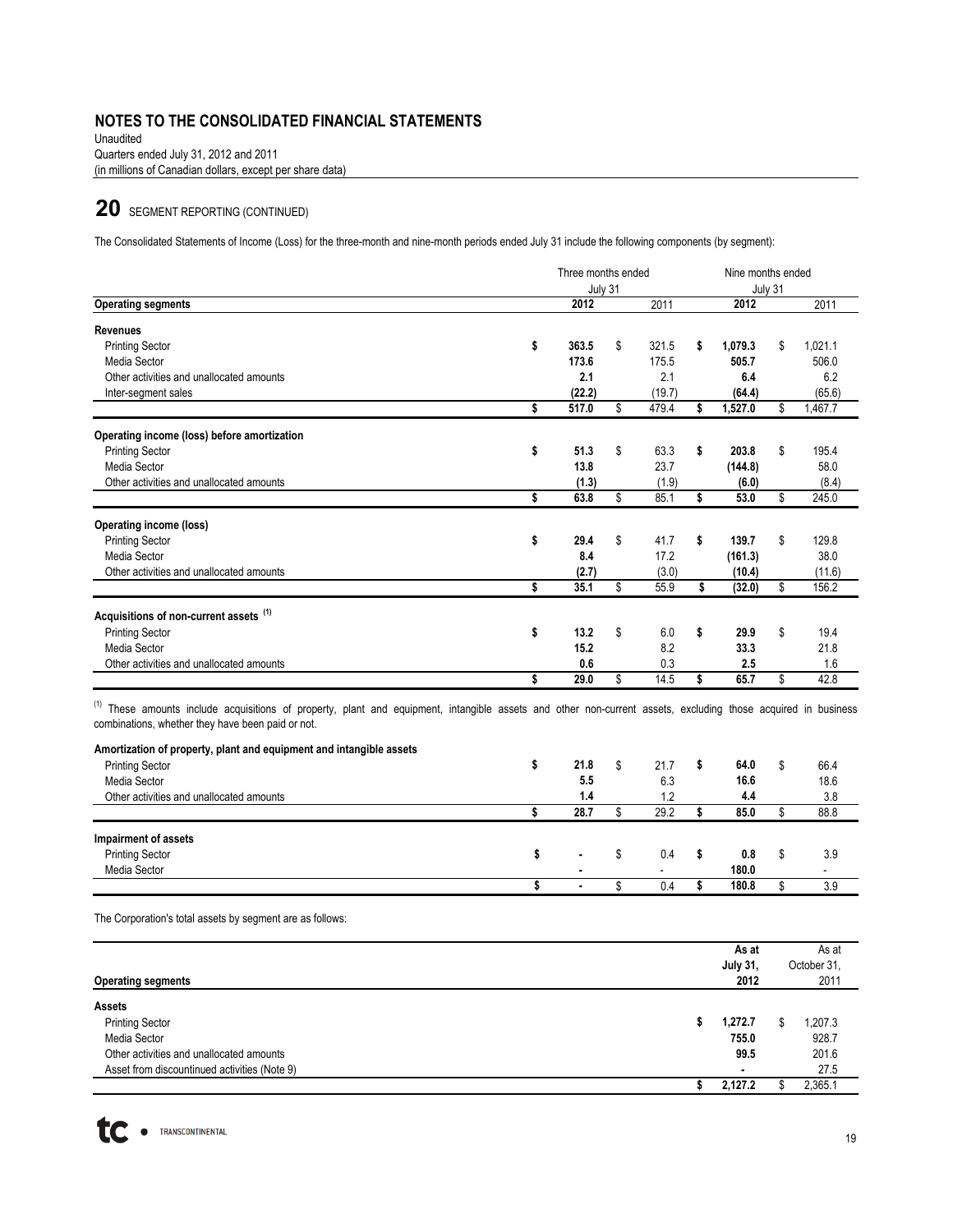Unaudited Quarters ended July 31, 2012 and 2011 (in millions of Canadian dollars, except per share data)

# 20 SEGMENT REPORTING (CONTINUED)

The Corporation's revenues by main products and services for the three-month and nine-month periods ended July 31 were as follows:

|                                  | Three months ended<br>July 31 |  |       | Nine months ended<br>July 31 |         |  |        |
|----------------------------------|-------------------------------|--|-------|------------------------------|---------|--|--------|
|                                  | 2012                          |  | 2011  |                              | 2012    |  | 2011   |
| Main products and services       |                               |  |       |                              |         |  |        |
| Printed products                 | 342.1                         |  | 302.5 |                              | 1.015.7 |  | 959.0  |
| Publishing products              | 103.7                         |  | 104.9 |                              | 303.9   |  | 303.3  |
| Digital and interactive products | 35.8                          |  | 37.3  |                              | 102.9   |  | 99.6   |
| Other products and services      | 35.4                          |  | 34.7  |                              | 104.5   |  | 105.8  |
|                                  | 517.0                         |  | 479.4 |                              | 1.527.0 |  | .467.7 |

# **21** TRANSITION TO IFRS

These interim consolidated financial statements have been prepared in accordance with IFRS, as described in Note 2, "Significant accounting policies".

The Corporation's date of transition to IFRS was November 1, 2010. For the purposes of preparing the opening Consolidated Statement of Financial Position as at that date, the Corporation applied the accounting policies described in Note 2, "Significant accounting policies", and the relief measures, called exemptions and exceptions, permitted under IFRS 1, "First-time Adoption of International Financial Reporting Standards", in order to avoid retroactive application of certain standards. Descriptions of the optional exemptions and mandatory exceptions applicable to the Corporation, as well as the Corporation's elections, are presented in Note 19, "Transition to IFRS", to the interim consolidated financial statements for the three-month period ended January 31, 2012. This note also presents a reconciliation, between GAAP and IFRS, of financial position and equity as at November 1, 2010 and as at October 31, 2011, as well as a reconciliation of the consolidated statements of income, comprehensive income and cash flows for the year ended October 31, 2011.

#### **Reconciliation of Canadian GAAP and IFRS**

The following tables present the effect of adjustments made by the Corporation in order to restate the consolidated financial statements under Canadian GAAP as at July 31, 2011, and for the three-month and nine-month periods ended as at that date. Explanations regarding the restatement in IFRS of the consolidated financial statements under Canadian GAAP are provided in the section that follows the tables.

#### **a) Reconciliation of equity**

|                                         | Notes | As at<br><b>July 31,</b><br>2011 |
|-----------------------------------------|-------|----------------------------------|
| Equity in accordance with Canadian GAAP |       | 1,303.4<br>\$                    |
| IFRS adjustments:                       |       |                                  |
| Employee benefits                       | С     | (59.9)                           |
| Borrowing costs                         | D     | (12.1)                           |
| Deemed cost                             | Е     | (95.9)                           |
| Income taxes                            | F     | 13.5                             |
| <b>Business combinations</b>            | G     | (0.3)                            |
| Tax effect of all restatements          | Н     | 50.1                             |
| Other                                   |       | (6.8)                            |
|                                         |       | (111.4)                          |
| Non-controlling interests               | Α     | 0.8                              |
| Equity in accordance with IFRS          |       | 1,192.8                          |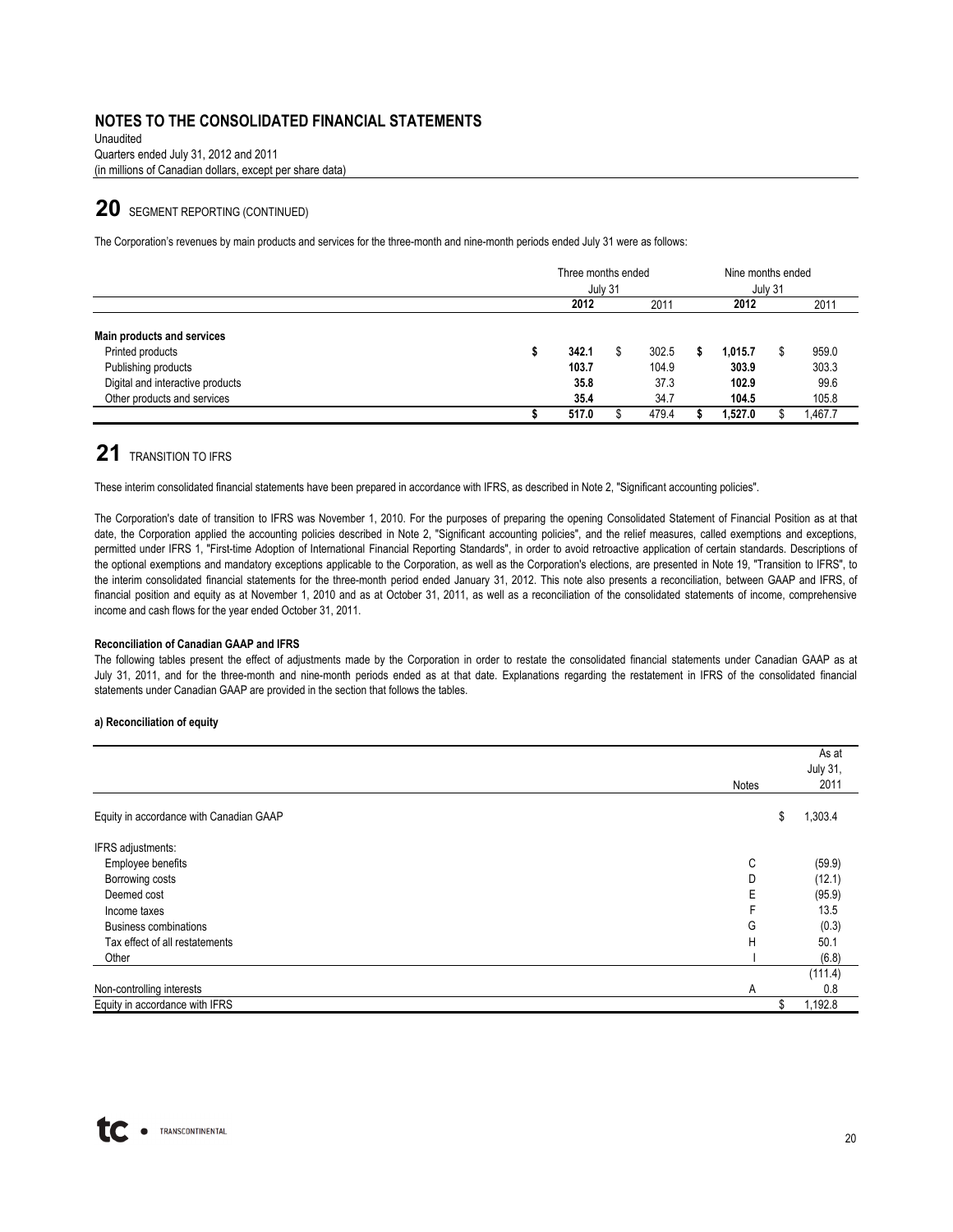(in millions of Canadian dollars, except per share data) Unaudited Quarters ended July 31, 2012 and 2011

# **21** TRANSITION TO IFRS (CONTINUED)

#### **b) Reconciliation of net income and comprehensive income**

### **Consolidated Statement of Income and Comprehensive Income for the three-month period ended July 31, 2011**

|                                                                           |               | Canadian    | <b>IFRS</b>          |             |
|---------------------------------------------------------------------------|---------------|-------------|----------------------|-------------|
|                                                                           | <b>Notes</b>  | <b>GAAP</b> | adjustments          | <b>IFRS</b> |
|                                                                           |               |             |                      |             |
| Revenues                                                                  |               | \$<br>479.4 | \$<br>$\blacksquare$ | \$<br>479.4 |
| Operating expenses                                                        |               | 393.2       | (0.1)                | 393.1       |
| Restructuring, integration and acquisition costs                          | G             | 0.5         | 0.3                  | 0.8         |
| Impairment of assets                                                      |               | 0.4         |                      | 0.4         |
|                                                                           |               |             |                      |             |
| Operating income before amortization                                      |               | 85.3        | (0.2)                | 85.1        |
| Amortization                                                              | D, E, F, I    | 28.9        | 0.3                  | 29.2        |
| Operating income                                                          |               | 56.4        | (0.5)                | 55.9        |
| Financial expenses                                                        |               | 9.9         |                      | 9.9         |
|                                                                           |               |             |                      |             |
| Income before income taxes                                                |               | 46.5        | (0.5)                | 46.0        |
| Income taxes                                                              | Η             | 12.7        | 0.2                  | 12.9        |
| Net income from continuing operations                                     |               | 33.8        | (0.7)                | 33.1        |
| Net income (loss) from discontinued operations                            | B             | (21.5)      | 21.6                 | 0.1         |
|                                                                           |               |             |                      |             |
| Net income and net income attributable to shareholders of the Corporation |               | 12.3        | 20.9                 | 33.2        |
| Dividends on preferred shares, net of related taxes                       |               | 1.7         |                      | 1.7         |
| Net income attributable to participating shares                           |               | \$<br>10.6  | \$<br>20.9           | \$<br>31.5  |
| Net income                                                                |               | \$<br>12.3  | \$<br>20.9           | \$<br>33.2  |
| Other comprehensive income (loss)                                         | B, C, D, E, H | 20.7        | (43.6)               | (22.9)      |
| <b>Comprehensive income</b>                                               |               | \$<br>33.0  | \$<br>(22.7)         | \$<br>10.3  |
|                                                                           |               |             |                      |             |
| Net income (loss) per participating share - basic and diluted             |               |             |                      |             |
| Continuing operations                                                     |               | \$<br>0.40  | \$<br>(0.01)         | \$<br>0.39  |
| Discontinued operations                                                   |               | (0.27)      | 0.27                 |             |
|                                                                           |               | \$<br>0.13  | \$<br>0.26           | \$<br>0.39  |
| Weighted average number of shares outstanding - basic (in millions)       |               | 81.0        | 81.0                 | 81.0        |
| Weighted average number of shares outstanding - diluted (in millions)     |               | 81.1        | 81.1                 | 81.1        |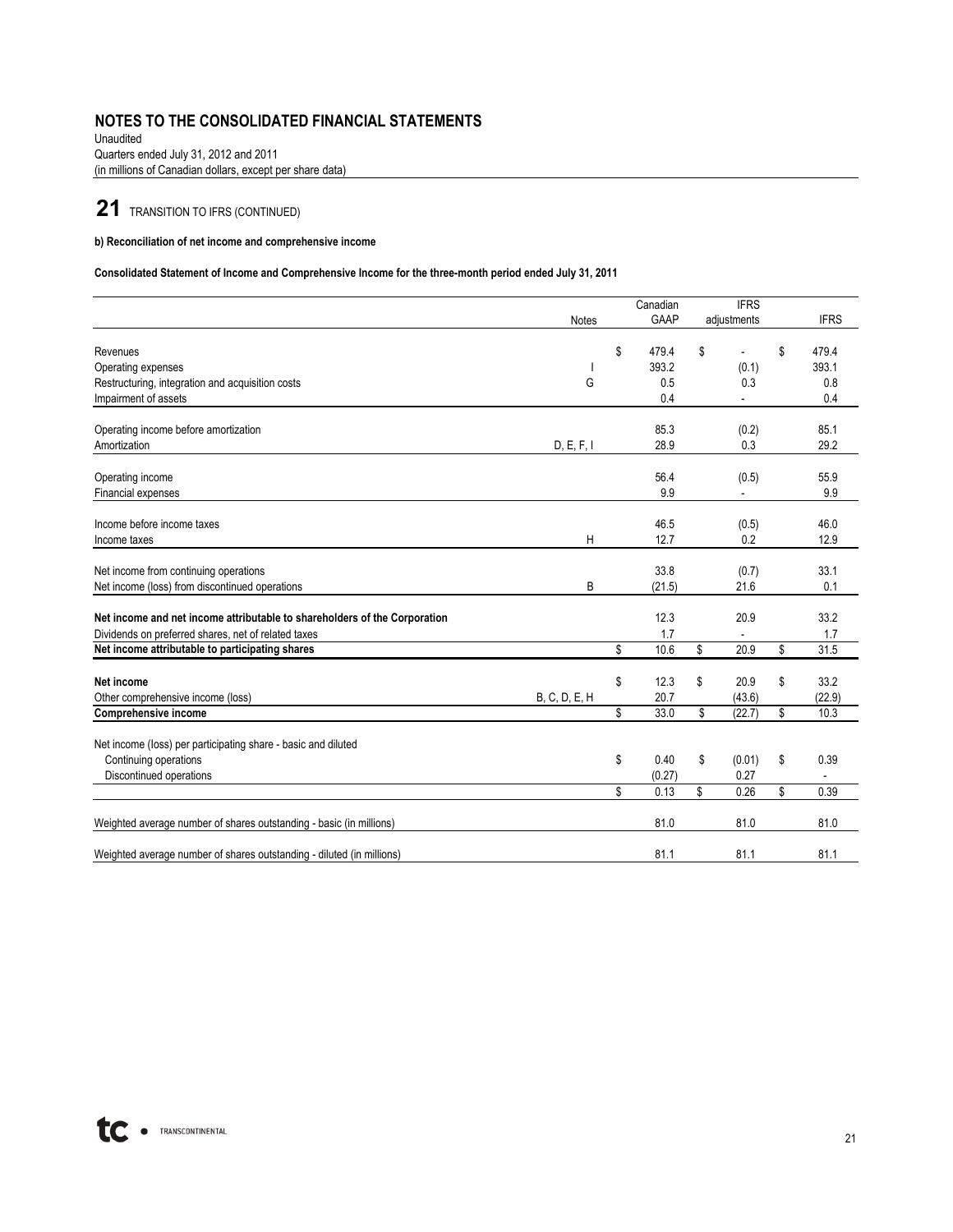Unaudited Quarters ended July 31, 2012 and 2011 (in millions of Canadian dollars, except per share data)

# **21** TRANSITION TO IFRS (CONTINUED)

### **Consolidated Statement of Income and Comprehensive Income for the nine-month period ended July 31, 2011**

|                                                                       | <b>Notes</b>  | Canadian<br>GAAP         | <b>IFRS</b><br>adjustments | <b>IFRS</b>              |
|-----------------------------------------------------------------------|---------------|--------------------------|----------------------------|--------------------------|
| Revenues                                                              |               | \$<br>1,467.7            | \$<br>$\overline{a}$       | \$<br>1,467.7            |
| Operating expenses                                                    |               | 1,212.6                  | (0.3)                      | 1,212.3                  |
| Restructuring, integration and acquisition costs                      | G             | 6.2                      | 0.3                        | 6.5                      |
| Impairment of assets                                                  |               | 3.9                      |                            | 3.9                      |
| Operating income before amortization                                  |               | 245.0                    |                            | 245.0                    |
| Amortization                                                          | D, E, F, I    | 88.0                     | 0.8                        | 88.8                     |
| Operating income                                                      |               | 157.0                    | (0.8)                      | 156.2                    |
| Financial expenses                                                    |               | 35.1                     |                            | 35.1                     |
| Income before income taxes                                            |               | 121.9                    | (0.8)                      | 121.1                    |
| Income taxes                                                          | H             | 25.6                     | 0.7                        | 26.3                     |
| Non-controlling interests                                             | Α             | 0.8                      | (0.8)                      | $\overline{\phantom{a}}$ |
| Net income from continuing operations                                 |               | 95.5                     | (0.7)                      | 94.8                     |
| Net income (loss) from discontinued operations                        | B             | (20.6)                   | 21.6                       | 1.0                      |
| Net income                                                            |               | 74.9                     | 20.9                       | 95.8                     |
| Non-controlling interests                                             | A             | $\overline{\phantom{a}}$ | 0.8                        | 0.8                      |
| Net income attributable to shareholders of the Corporation            |               | 74.9                     | 20.1                       | 95.0                     |
| Dividends on preferred shares, net of related taxes                   |               | 5.1                      |                            | 5.1                      |
| Net income attributable to participating shares                       |               | \$<br>69.8               | \$<br>20.1                 | \$<br>89.9               |
| Net income                                                            |               | \$<br>74.9               | \$<br>20.9                 | \$<br>95.8               |
| Other comprehensive income (loss)                                     | B, C, D, E, H | 14.6                     | (32.1)                     | (17.5)                   |
| Comprehensive income                                                  |               | \$<br>89.5               | \$<br>(11.2)               | \$<br>78.3               |
| Net income (loss) per participating share - basic and diluted         |               |                          |                            |                          |
| Continuing operations                                                 |               | \$<br>1.12               | \$<br>(0.02)               | \$<br>1.10               |
| Discontinued operations                                               |               | (0.25)                   | 0.27                       | 0.02                     |
|                                                                       |               | \$<br>0.87               | \$<br>0.25                 | \$<br>1.12               |
| Weighted average number of shares outstanding - basic (in millions)   |               | 81.0                     | 81.0                       | 81.0                     |
| Weighted average number of shares outstanding - diluted (in millions) |               | 81.1                     | 81.1                       | 81.1                     |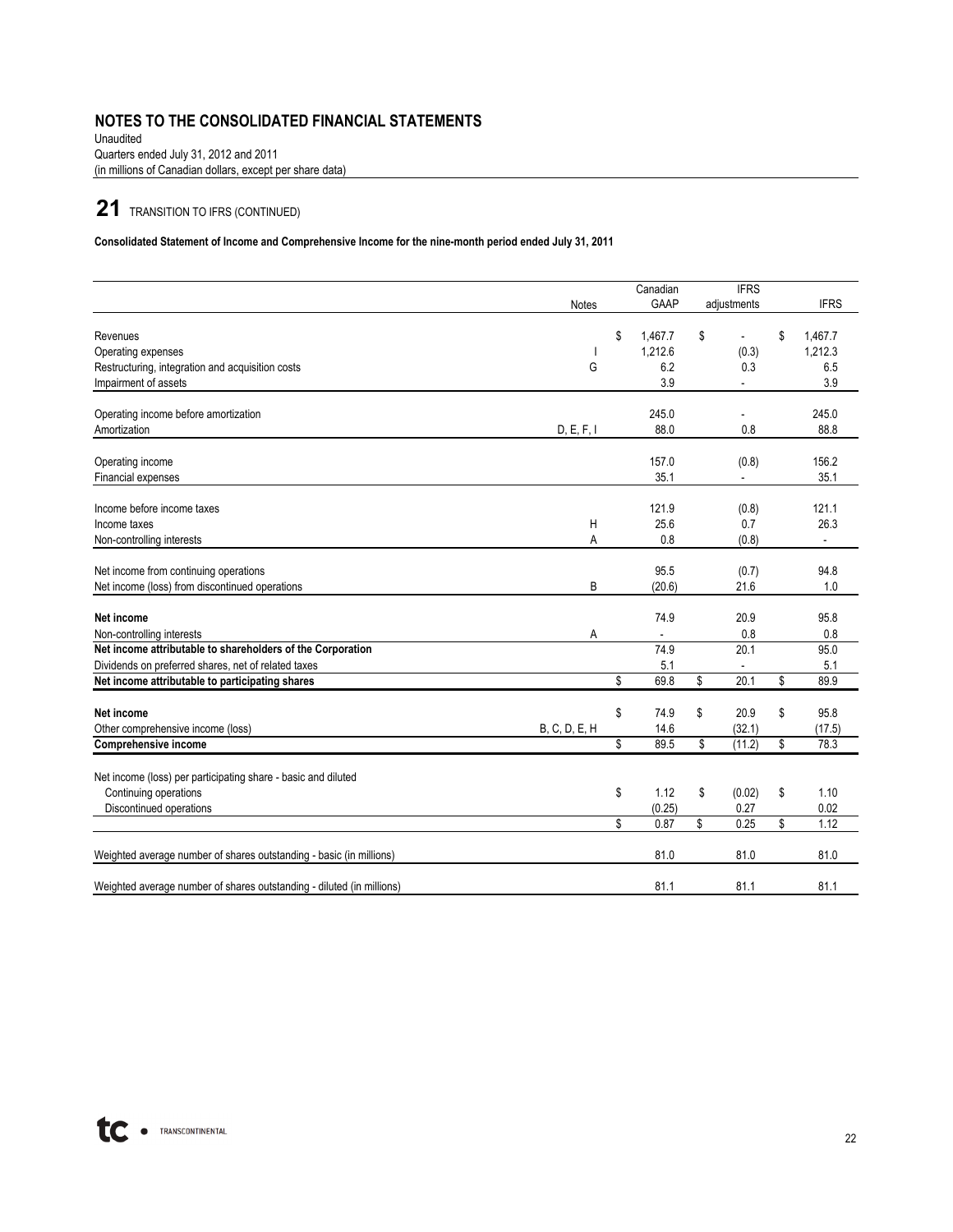(in millions of Canadian dollars, except per share data) Unaudited Quarters ended July 31, 2012 and 2011

# **21** TRANSITION TO IFRS (CONTINUED)

#### **c) Reconciliation of cash flows**

#### **Summary Consolidated Statement of Cash Flows for the three-month period ended July 31, 2011**

|                                                              |                     | Canadian    | <b>IFRS</b>              |             |
|--------------------------------------------------------------|---------------------|-------------|--------------------------|-------------|
|                                                              | <b>Notes</b>        | <b>GAAP</b> | adjustments              | <b>IFRS</b> |
|                                                              |                     |             |                          |             |
| Cash flows from operating activities                         | A, B, E, F, G, H, I | 74.3        | 7.4                      | 81.7        |
| Cash flows from investing activities                         |                     | (17.4)      | 1.5                      | (15.9)      |
| Cash flows from financing activities                         | A, I                | 6.7         | (8.9)                    | (2.2)       |
| Effect of exchange rate changes on cash and cash equivalents |                     |             |                          |             |
| denominated in foreign currencies                            |                     | (0.4)       |                          | (0.4)       |
| Increase in cash and cash equivalents                        |                     | 63.2        |                          | 63.2        |
| Bank overdraft at beginning of period                        |                     | (0.7)       |                          | (0.7)       |
| Cash and cash equivalents at end of period                   |                     | 62.5        | $\overline{\phantom{0}}$ | 62.5        |

#### **Summary Consolidated Statement of Cash Flows for the nine-month period ended July 31, 2011**

|                                                              |                     | Canadian |             | <b>IFRS</b> |             |
|--------------------------------------------------------------|---------------------|----------|-------------|-------------|-------------|
|                                                              | <b>Notes</b>        | GAAP     | adjustments |             | <b>IFRS</b> |
|                                                              |                     |          |             |             |             |
| Cash flows from operating activities                         | A, B, E, F, G, H, I | 186.1    |             | 25.2        | 211.3       |
| Cash flows from investing activities                         |                     | (62.2)   |             | 4.1         | (58.1)      |
| Cash flows from financing activities                         | A, I                | (96.5)   |             | (29.3)      | (125.8)     |
| Effect of exchange rate changes on cash and cash equivalents |                     |          |             |             |             |
| denominated in foreign currencies                            |                     | (1.2)    |             |             | (1.2)       |
| Increase in cash and cash equivalents                        |                     | 26.2     |             |             | 26.2        |
| Cash and cash equivalents at beginning of period             |                     | 36.3     |             |             | 36.3        |
| Cash and cash equivalents at end of period                   |                     | 62.5     |             | -           | 62.5        |

#### **Restatement in IFRS of the consolidated financial statements prepared in accordance with Canadian GAAP**

The following items explain the most significant restatements made to the Corporation's consolidated financial statements for the three-month and nine-month periods ended July 31, 2011, following application of IFRS.

#### **A) Reclassifications**

#### i) Non-controlling interests

Under Canadian GAAP, non-controlling interests are presented as a separate component between liabilities and equity in the Consolidated Statement of Financial Position and as a reduction of net income in the Consolidated Statement of Income. Under IFRS, non-controlling interests are presented in equity in the Consolidated Statement of Financial Position and as a separate component of the Consolidated Statement of Income, as net income attributable to non-controlling interests.

Consequently, an amount of \$0.8 million was reclassified to equity as at July 31, 2011.

#### ii) Financial expenses on long-term debt

Under Canadian GAAP, financial expenses on long-term debt are classified in operating activities in the statement of cash flows. Under IFRS, an entity may elect to classify financial expenses on long-term debt in operating or financing activities in the statement of cash flows. The Corporation has elected to classify financial expenses on long-term debt in financing activities in the Consolidated Statement of Cash Flows.

Consequently, \$8.9 million and \$29.3 million were reclassified in financing activities in the Consolidated Statement of Cash Flows for the three-month and nine-month periods ended July 31, 2011, respectively.

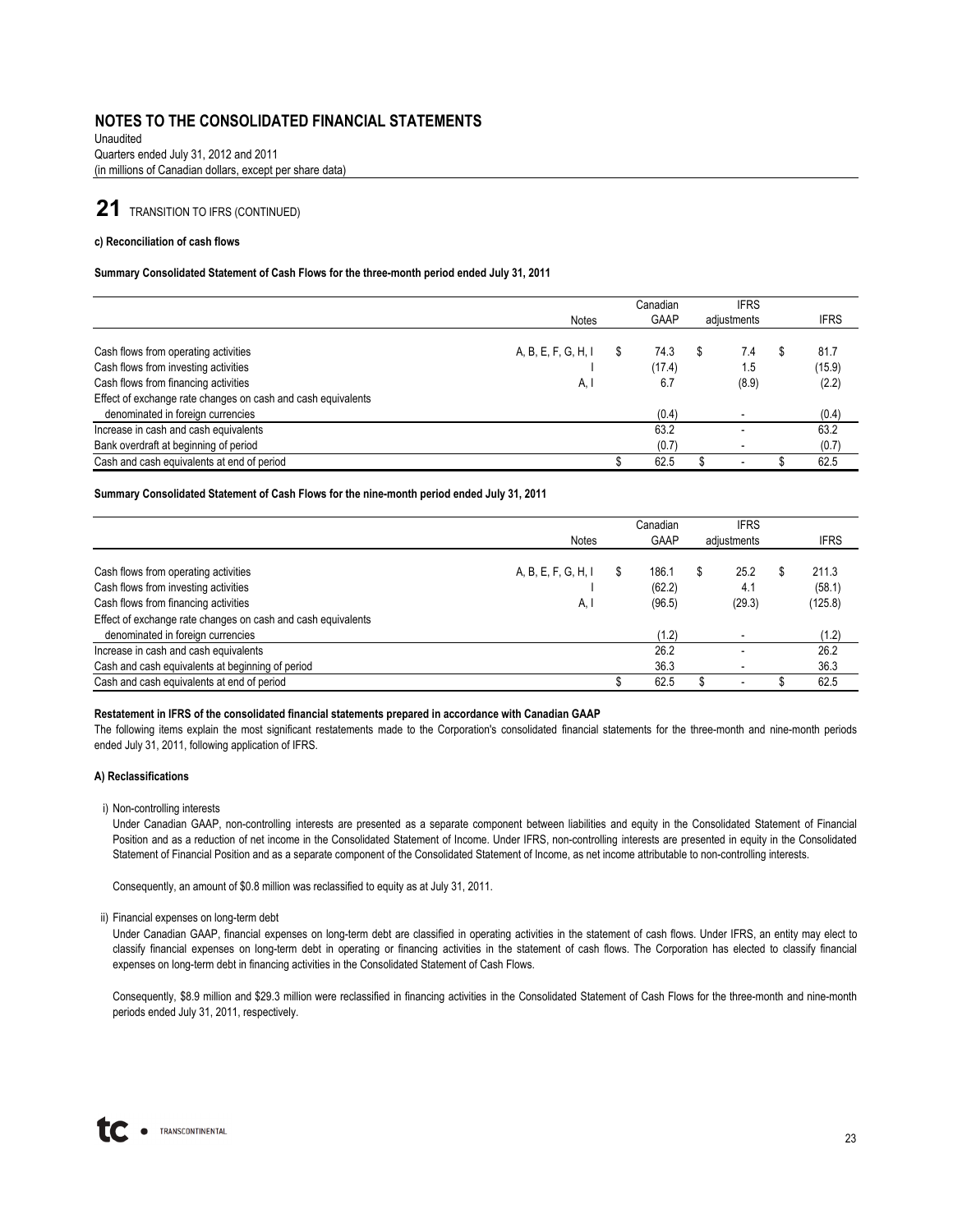Quarters ended July 31, 2012 and 2011 (in millions of Canadian dollars, except per share data) Unaudited

## **21** TRANSITION TO IFRS (CONTINUED)

#### **B) Cumulative translation differences**

The Corporation's application of the IFRS 1 exemption, under which cumulative translation differences for all foreign operations is deemed to be zero at the date of transition, resulted in a \$21.6 million increase to net income from discontinued operations for the three-month and nine-month periods ended July 31, 2011, in order to reverse the foreign exchange loss related to the reduced net investment in foreign operations realized on the sale of the Mexican printing operations during these same periods.

#### **C) Employee benefits**

IAS 19, "Employee Benefits", requires measuring actuarial gains and losses of defined benefit plans in accordance with IFRS from the commencement of the plans until the date of transition. IFRS 1 permits the recognition of cumulative actuarial gains and losses in retained earnings on the date of transition, and prospective application of IAS 19. The Corporation has elected to apply this exemption and, as a result, accumulated actuarial gains and losses as at November 1, 2010 have been recognized in retained earnings for all its defined benefit plans. For subsequent periods, the actuarial gains and losses are no longer amortized in the Consolidated Statement of Income, rather they are recognized directly in other comprehensive income.

The effect of this exemption has been a \$59.9 million decrease in equity as at July 31, 2011. The reversal of cumulative unamortized actuarial gains and losses, recognized in the three-month period ended July 31, 2011, has resulted in a decrease to other assets of \$16.5 million, an increase to other liabilities of \$12.9 million and the effect, net of deferred income taxes, has affected the accumulated other comprehensive income. The reversal of cumulative unamortized actuarial gains and losses, recognized in the nine-month period ended July 31, 2011, has resulted in a decrease to other assets of \$10.0 million, an increase to other liabilities of \$8.0 million and the effect, net of deferred income taxes, has affected the accumulated other comprehensive income. The reversal of unamortized actuarial gains and losses has had a negligible effect on the Consolidated Statements of Income for the three-month and nine-month periods ended July 31, 2011.

#### **D) Borrowing costs**

IAS 23, "Borrowing Costs", is more directive than Canadian GAAP regarding the nature of borrowing costs that are directly capitalized as part of the acquisition, construction or production of a qualifying asset. IFRS 1 offers an exemption that permits prospective compliance with the requirements of IAS 23 for all qualifying assets whose capitalization begins on a date prior to the date of transition. The Corporation has elected to use this exemption and apply IAS 23 to all qualifying assets whose capitalization begins on or after the date of transition. Consequently, the balance of the capitalized borrowing costs in property, plant and equipment as at November 1, 2010 under Canadian GAAP has been reversed and recognized in retained earnings. For subsequent periods, the effect on the Consolidated Statement of Income is a reduction of the amortization expense.

The effect of this exemption has been a \$12.1 million decrease in equity as at July 31, 2011. The effect of this exemption for the three-month period ended July 31, 2011 has been a \$0.3 million decrease in amortization expense, and its effect on cumulative translation differences in the Consolidated Statement of Financial Position has been negligible. The effect of this exemption for the nine-month period ended July 31, 2011 has been a \$0.8 million decrease in amortization expense and a \$0.3 million increase in cumulative translation differences in the Consolidated Statement of Financial Position.

#### **E) Deemed cost**

IFRS 1 allows for property, plant and equipment to be valued on the date of transition at fair value and to use such fair value as deemed cost as at this date. Deemed cost is the amount used as a substitute for cost or amortized cost, with subsequent amortization calculated based on this amount. The Corporation has elected to apply this exemption to certain items of property, plant and equipment on the date of transition. For subsequent periods, the effect on the Consolidated Statement of Income is a reduction of the amortization expense.

The effect of this exemption has been a \$95.9 million decrease in equity as at July 31, 2011. The effect of this exemption for the three-month period ended July 31, 2011 has been a \$0.9 million decrease in amortization expense and a \$0.6 million decrease in cumulative translation differences in the Consolidated Statement of Financial Position. The effect of this exemption for the nine-month period ended July 31, 2011 has been a \$2.7 million decrease in amortization expense and a \$3.8 million increase in cumulative translation differences in the Consolidated Statement of Financial Position.

#### **F) Income taxes**

Under IFRS, a deferred income tax asset must be recognized for all taxable temporary differences, except if the deferred income tax asset arises from the initial recognition of an asset or a liability in a transaction that, at the time of the transaction, affects neither accounting income nor taxable income. The effect of this restatement was a \$13.5 million increase in equity as at July 31, 2011. The effect of this restatement for the three-month and nine-month periods ended July 31, 2011 was a \$0.9 million increase and a \$2.8 million increase, respectively, in amortization expense.